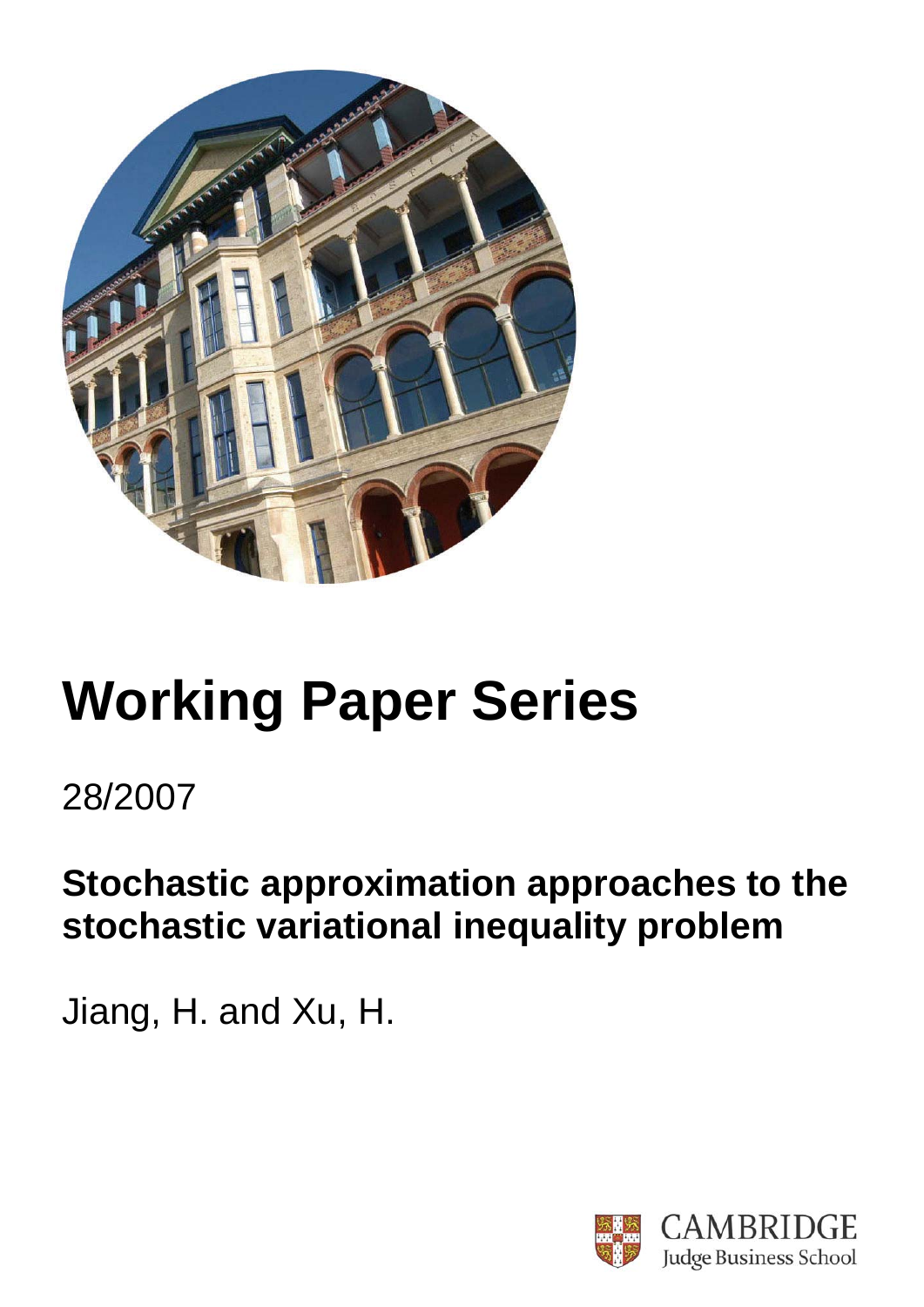These papers are produced by Judge Business School, University of Cambridge. They are circulated for discussion purposes only. Their contents should be considered preliminary and are not to be quoted without the authors' permission.

Author contact details are as follows:

Houyuan Jiang Judge Business School University of Cambridge h.jiang@jbs.cam.ac.uk

Huifu Xu School of Mathematics University of Southampton h.xu@soton.ac.uk

Please address enquiries about the series to:

Research Support Manager Judge Business School Trumpington Street Cambridge CB2 1AG, UK Tel: 01223 760546 Fax: 01223 339701 E-mail: research-support@jbs.cam.ac.uk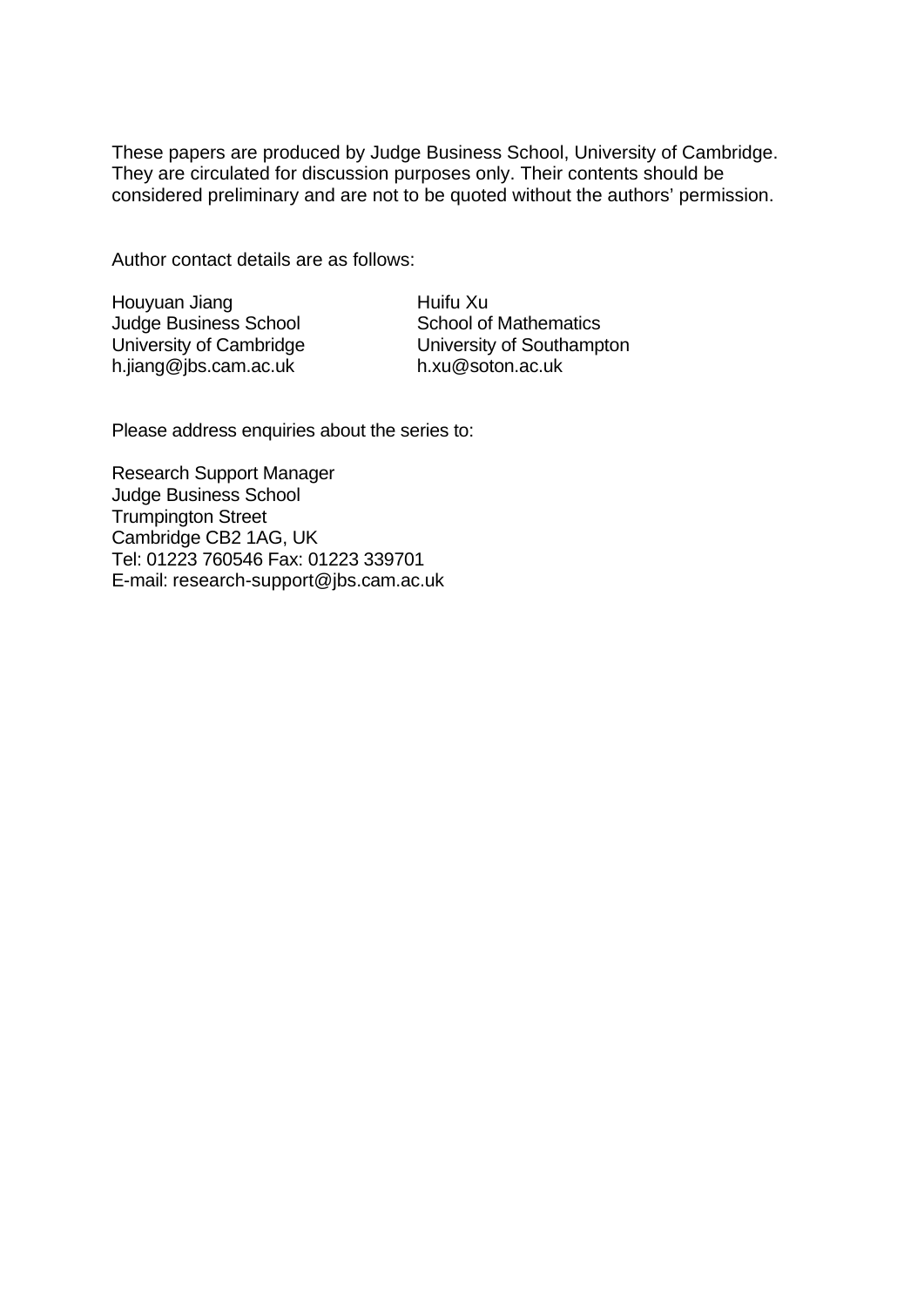# Stochastic Approximation Approaches to the Stochastic Variational Inequality Problem

Houyuan Jiang<sup>∗</sup>and Huifu Xu†

February 2007, revised September 2007

Abstract. Stochastic approximation methods have been extensively studied in the literature for solving systems of stochastic equations and stochastic optimization problems where function values and first order derivatives are not observable but can be approximated through simulation. In this paper, we investigate stochastic approximation methods for solving stochastic variational inequality problems (SVIP) where the underlying functions are the expected value of stochastic functions. Two types of methods are proposed: stochastic approximation methods based on projections and stochastic approximation methods based on reformulations of SVIP. Global convergence results of the proposed methods are obtained under appropriate conditions.

Keywords: Stochastic variational inequalities, stochastic complementarity problems, stochastic approximation, projection method, simulation.

### 1 Introduction

Consider the stochastic variational inequality problem (SVIP): Finding  $x \in \mathbb{R}^n$  satisfying

$$
(y-x)^T \mathbb{E}\left[f(x,\xi(\theta))\right] \ge 0, \quad \forall y \in \mathcal{Y},\tag{1.1}
$$

where  $\xi(\theta)$  is a random variate defined on a probability space  $(\Upsilon, \Lambda, P), f(\cdot, \xi) : \mathbb{R}^n \to \mathbb{R}^n$  is continuous for every realization of  $\xi(\theta)$ ,  $\mathbb{E}[f(x,\xi(\theta))]$  is the expected value of  $f(x,\xi(\theta))$  over  $\xi(\theta)$ , and  $\mathcal{Y} \subseteq \mathbb{R}^n$  is a closed convex set.

SVIP has been investigated in [15, 16, 33, 35] and it is a natural extension of deterministic VIP (VIP for short). Over the past several decades, VIP has been effectively applied to modeling a range of equilibrium problems in engineering, economics, game theory, and networks; see books

<sup>∗</sup>Correspondence author. Judge Business School, University of Cambridge, Trumpington Street, Cambridge CB2 1AG, UK (Email: h.jiang@jbs.cam.ac.uk Fax: +44 1223 339701).

<sup>†</sup>School of Mathematics, University of Southampton, Highfield, Southampton SO17 1BJ, UK (Email: H.Xu@soton.ac.uk Fax +44 23 80595147).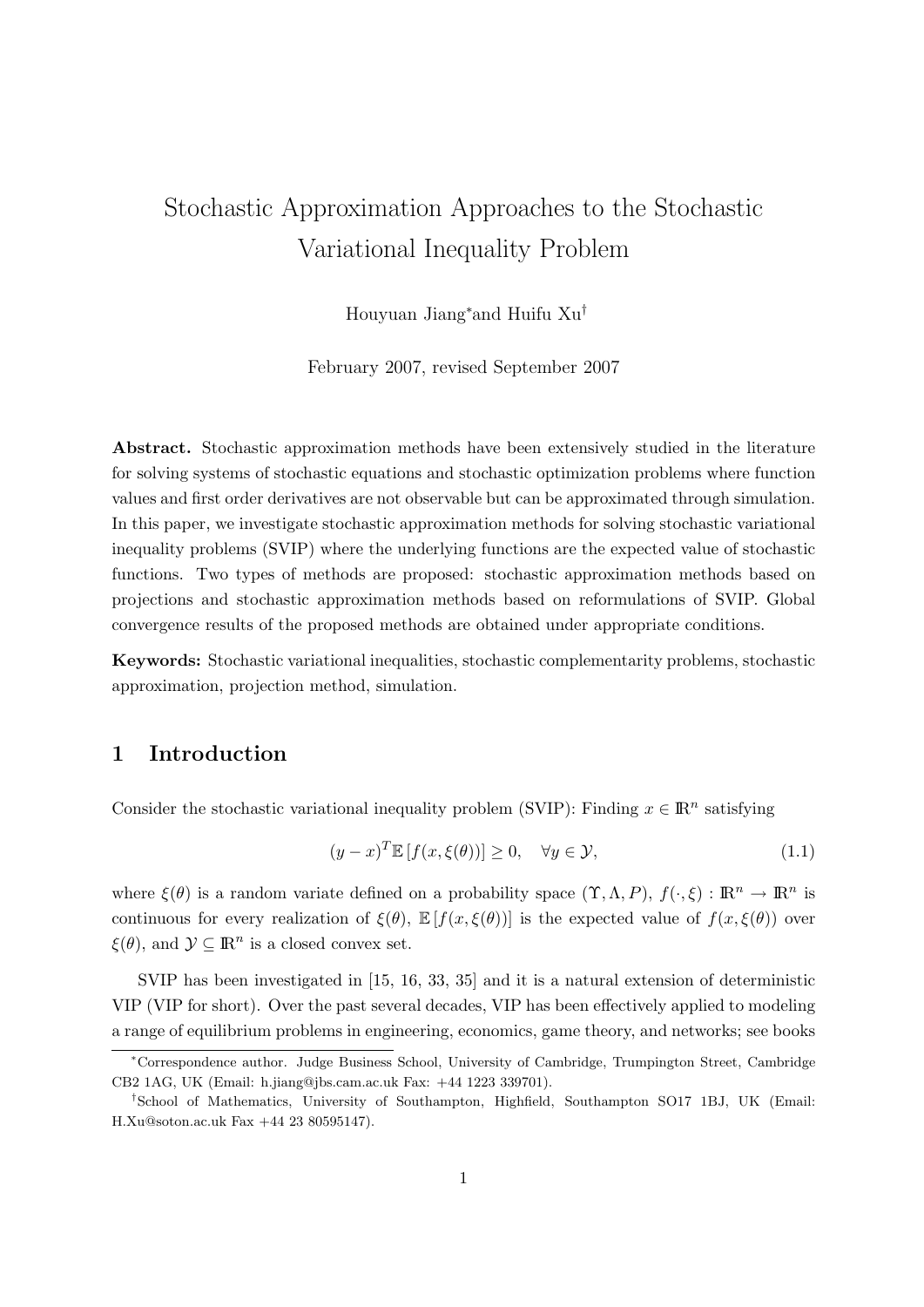[8, 22]. While many practical problems only involve deterministic data, there are some important instances where problem data contain some uncertain factors and consequently SVIP models are needed to reflect uncertainties. For example, in an oligopoly competition of a future market, market demand is uncertain and firms have to choose their strategies to maximize their expected profits. In structural engineering, design of a structure or an object may involve random factors such as temperature and extraneous forces. Applications of SVIP can also be found in inventory or pricing competition among several firms that provide substitutable goods or services [4, 23]. Some stochastic dynamic games [1, 9] can be formulated as examples of SVIP. In Section 6, we present several detailed examples of these applications.

SVIP is closely related to some other interesting stochastic problems studied in the literature. When  $\mathcal{Y} = \mathbb{R}^n_+$ , SVIP reduces to the following stochastic nonlinear complementarity problem (SNCP): Finding  $x \in \mathbb{R}^n$  satisfying

$$
0 \le x \perp \mathbb{E}\left[f(x,\xi(\theta))\right] \ge 0,\tag{1.2}
$$

where  $x \perp y$  means that  $x^T y = 0$  for  $x, y \in \mathbb{R}^n$ . When  $\mathcal{Y} = \mathbb{R}^n$ , SVIP further reduces to a system of stochastic equations (SSE): Finding  $x \in \mathbb{R}^n$  satisfying

$$
\mathbb{E}\left[f(x,\xi)\right] = 0.\tag{1.3}
$$

Note that SVIP is also related to the following smooth stochastic optimization problem:

$$
\min G(x) \equiv \mathbb{E}[g(x,\xi(\theta))],
$$
  
s.t.  $x \in \mathcal{Y},$  (1.4)

where  $g(\cdot,\xi): \mathbb{R}^n \to \mathbb{R}$  is continuously differentiable for every realization of  $\xi(\theta)$ . The first order necessary conditions of the stochastic optimization problem gives rise to a symmetric SVIP in the sense that the Jacobian of  $G$  is symmetric.

Many numerical methods have been proposed for VIP but few can be applied directly to solving SVIP because of the complexity of  $\mathbb{E}[f(x,\xi(\theta))]$ . To explain this, let  $F(x) = \mathbb{E}[f(x,\xi)].$ Then SVIP (1.1) can be rewritten as

$$
(y-x)^T F(x) \ge 0, \quad \forall y \in \mathcal{Y}.\tag{1.5}
$$

If  $F(x)$  can be evaluated either analytically or numerically, then (1.5) can be regarded as a VIP and consequently it can be solved by existing numerical methods, which are documented in [8]. However, it might not be easy to evaluate  $\mathbb{E}[f(x,\xi)]$  in the following situations: (a)  $\xi$  is a random vector with a known probability distribution, but calculations of the expected value involve multi-dimensional integration, which is computationally expensive if not impossible; (b) the function  $f(x,\xi)$  is known, but the distribution of  $\xi$  is unknown and the information on  $\xi$ can only be obtained using past data or sampling; (c)  $\mathbb{E}[f(x,\xi)]$  is not observable and it must be approximately evaluated through simulation. Under these circumstances, existing numerical methods for VIP are not applicable to SVIP and new methods are needed.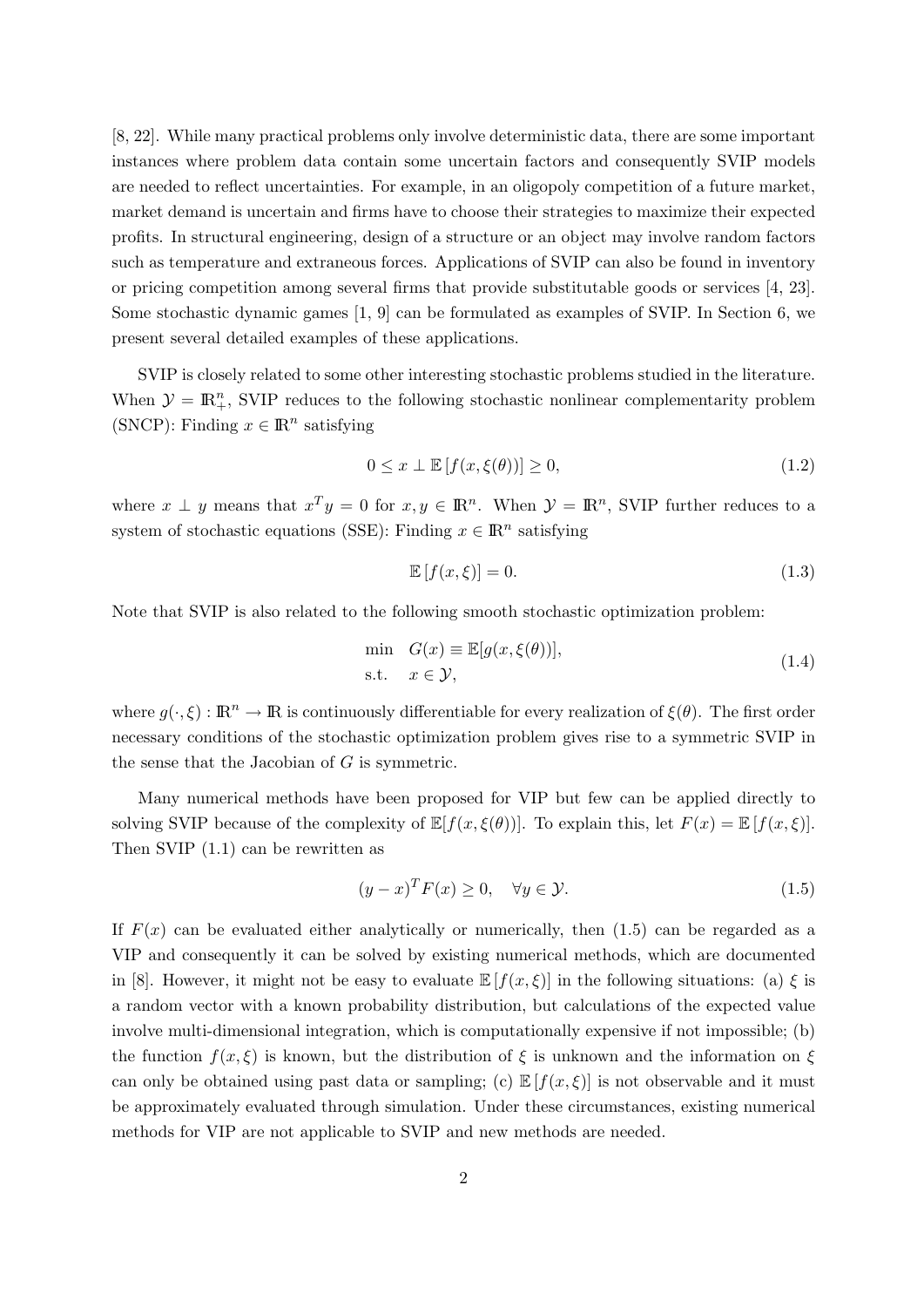In this paper, we study the stochastic approximation (SA) method for solving SVIP and SNCP. Since its introduction by Robbins and Monro [31], SA has been extensively studied and applied to solving various practical stochastic problems arising in engineering and economics despite its slow convergence; see books [2, 7, 20, 27, 31, 37], sample references [18, 30, 36, 39], and an excellent survey paper by Fu [11] for motivations, justifications and applications. SA is based on a recursive procedure. For SSE  $(1.3)$ , SA generates the next iterate  $x^{k+1}$  from the current iterate  $x^k$  by

$$
x^{k+1} = x^k - a_k f(x^k, \xi^k),
$$

where  $a_k \geq 0$  is a pre-fixed step-length and  $\xi^k$  is drawn from  $\xi$  stochastically and independently. Under suitable conditions on f, samples of  $\xi$  and step-length  $a_k$ , SA is proved to converge almost surely to the solution of SSE  $(1.3)$ ; see [27].

Recently SA has been used to solve SVIP and SNCP which are reformulated from competitive revenue management problems (Mahajan and van Ryzin [23]) and stochastic game theoretic problems (Flam [10]). SA is also a key computational tool for solving other revenue management models in [3, 38]. Given SA's historical popularity and its emerging applications in engineering and economics, we feel it is necessary to systematically present a theoretical treatment of SA for SVIP and SNCP.

The main contributions of this paper can be summarized as follows: (a) we propose two SA methods based on projection for solving SVIP and prove global convergence results with probability one under fairly standard conditions (Theorems 3.1 and 3.2); (b) we reformulate SVIP as optimization problems using gap and D-gap functions and apply the existing SA methods for the stochastic optimization problem to the reformulated problems; convergence results (Theorem 4.1) are obtained for the case when the underlying function in SVIP is affine with respect to deterministic variables; furthermore we show how derivative-free iterative schemes for VIP can be extended to solve SVIP (Theorem 4.2); (c) we propose a derivative-free SA method based on the Fischer-Burmeister function for solving general SNCP and obtain the global convergence result without the uniform strong monotonicity condition on the underlying function (Theorem 5.1); we also present a counter example to show that the underlying function of nonsmooth equations reformulated from strongly monotone SNCP with Fischer-Burmeister function may not necessarily retain strong monotonicity, which is a key condition required to ensure convergence of the SA method for solving the nonsmooth equation based reformulation of SNCP.

In the literature, several other numerical approaches have been proposed for solving SVIP and SNCP. Among others, the sample path optimization (SPO) method and the sample average approach (SAA) have been well recognized. SPO is a simulation based approach considered by Plambeck, Fu, Robinson and Suri [29] and analyzed rigorously by Robinson [33]. The basic idea of the SPO method is to construct a sequence of computable functions  ${F_k}$  which converges almost surely to an uncomputable original function F as k increases. Gürkan, Özge and Robin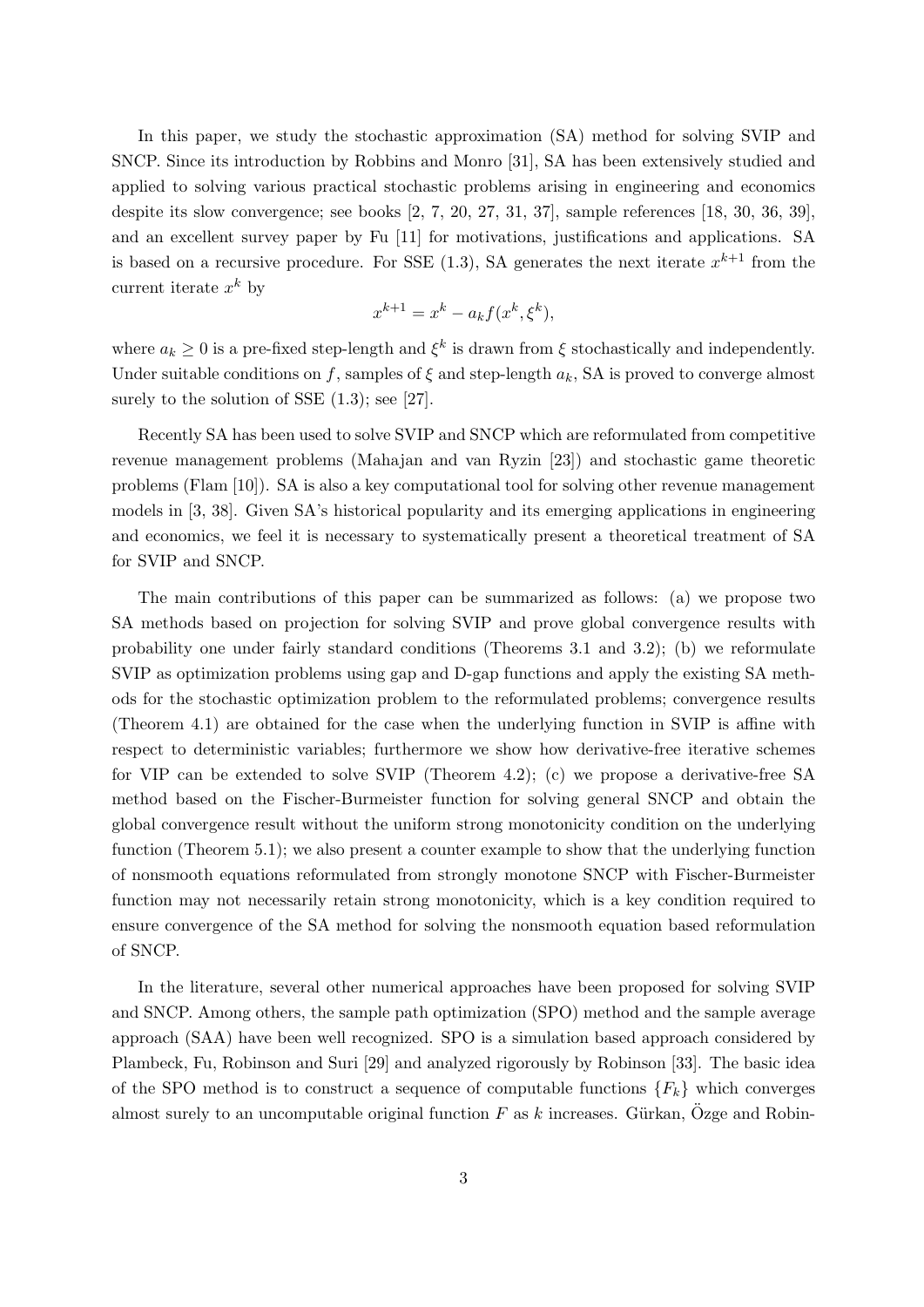son [15, 16] consider an SVIP model where the expectation or limit function  $F$  is dynamically estimated by  $F_k$  by simulation. At each iteration k, an instance of VIP is obtained based on averaging effects through observing a large number of instances of the random parameters. Instances of VIP are solved by the PATH solver in which the automatic differentiation solver is used to estimate gradients of  $F_k$ . They discuss conditions under which the approximating problems can be shown to have solutions with probability 1 and provide bounds for the closeness of those solutions to solutions of the limit problem.

Note that SPO is closely related to SAA in which  $F_k(x)$  is constructed by the sample average of  $f(x,\xi)$  as follows

$$
F_k(x) = \frac{1}{N} \sum_{i=1}^{N} f(x, \xi_i),
$$

where  $\xi_i$ ,  $i = 1, \dots, N$ , is independently identically distributed samples of random variate  $\xi$ . Over the past few years, SAA has been increasingly studied for the stochastic optimization problem; see Shapiro in [35] for a comprehensive review of SAA. Note that the exponential convergence of SAA for SVIP and SNCP can be obtained under some mild conditions.

SA is an alternative to SPO, SAA and other existing stochastic methods. On the one hand, SPO and SAA are powerful computational tools typically when the underlying function  $f(x,\xi)$ has a smooth and closed form. On the other hand, SA is more suitable for solving problems where the underlying function  $f(x, \xi)$  is nonsmooth and/or has no closed form, that is, there is no off-the-shelf solver for the deterministic subproblem.

Note that the SNCP model (1.2) is different from the stochastic complementarity models recently considered in [5, 17, 21]. In the latter, a deterministic decision vector is sought to satisfy NCPs parameterized by all possible realizations of a random variate. This results in a deterministic overdetermined system of NCPs which usually do not have a solution. Chen and Fukushima [5] use NCP functions to reformulate NCPs into systems of nonsmooth equations and consider least-squared minimization of the residual of the reformulated equations. Consequently it can be proved that solutions for such a reformulated problem exist under suitable conditions.

The rest of the paper is organized as follows. In the next section, we present some results related to the projection operator after introducing some basic definitions. In Section 3, two classical projection based methods for the deterministic VIP are extended for solving SVIP. Under appropriate conditions, global convergence of those iterative schemes are established. In Section 4, we propose more SA methods that are based on reformulations of SVIP into the stochastic optimization problem or SSE. Global convergence of some of those iterative schemes are established too. In Section 5, we develop numerical methods specifically for solving SNCP. In Section 6, we collect several practical problems to illustrate how SVIP and SNCP can be used as appropriate mathematical models. We make some concluding remarks in Section 7.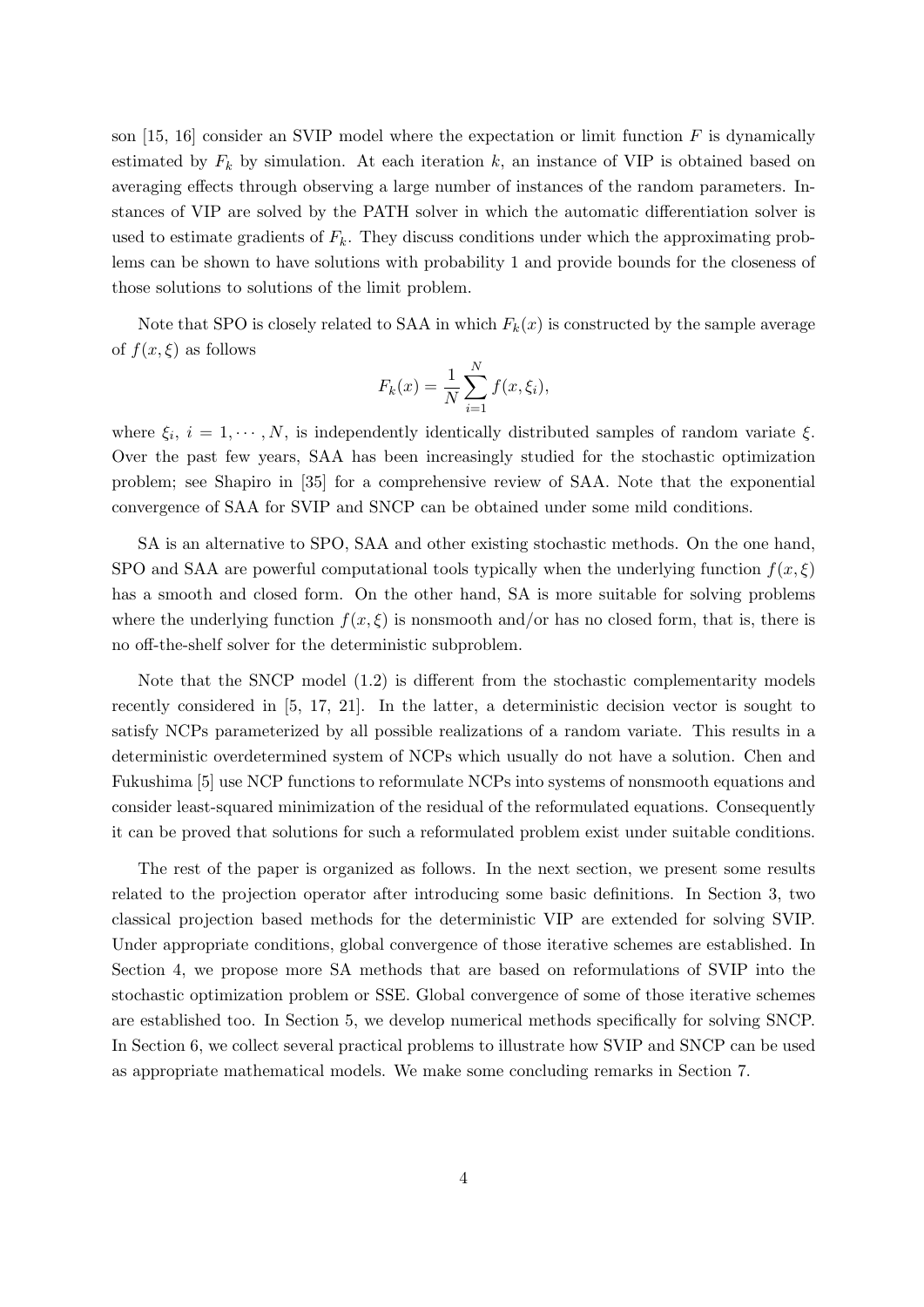## 2 Definitions and preliminaries

In this section we introduce some necessary definitions related to VIP and present some preliminary results about the projection operator on a convex set in the context of VIP.

**Definition 2.1** ([8]) Let Y be a convex subset of  $\mathbb{R}^n$  and  $D \in \mathbb{R}^{n \times n}$  a symmetric positive definite matrix. The projection operator  $\Pi_{\mathcal{Y},D} : \mathbb{R}^n \to \mathcal{Y}$  is called the skewed projection mapping onto Y if for every fixed  $x \in \mathbb{R}^n$ ,  $\Pi_{\mathcal{Y},D}(x)$  is the solution of the following convex optimization problem:

$$
\min_{y} \frac{1}{2} \|y - x\|_{D}^{2} \equiv \frac{1}{2}(y - x)^{T} D(y - x),
$$
  
s.t.  $y \in \mathcal{Y},$ 

where  $||s||_D =$ √  $\overline{s^T D s}$  is the D-norm of  $s \in \mathbb{R}^n$ .

It is known [8] that for any  $s \in \mathbb{R}^n$  and any symmetric positive definite matrix  $D \in \mathbb{R}^{n \times n}$ ,

$$
\lambda_{\min}(D) \|s\|^2 \le \|s\|_D^2 \le \lambda_{\max}(D) \|s\|^2,\tag{2.6}
$$

where  $\lambda_{\min}(D) > 0$  and  $\lambda_{\max}(D) > 0$  are the smallest and the largest eigenvalues of D respectively. Here  $\|\cdot\|$  denotes the standard 2-norm.

**Definition 2.2** ([2, 8, 14]) Let the function F be a mapping from  $\mathbb{R}^n$  to  $\mathbb{R}^n$  and Y a subset of  $\mathbb{R}^n$ . F is said to be strongly monotone on Y with modulus  $\sigma > 0$  if  $(F(x) - F(y))^T(x - y) \ge$  $\sigma \|x-y\|^2$  for all  $x, y \in \mathcal{Y}$ ; F is said to be strictly monotone on  $\mathcal{Y}$  if  $(F(x) - F(y))^T(x - y) > 0$ , for all  $x \neq y \in \mathcal{Y}$ ; F is said to be monotone on  $\mathcal{Y}$  if  $(F(x) - F(y))^T(x - y) \geq 0$ , for all  $x, y \in \mathcal{Y}$ ; F is said to be inversely strongly monotone (ISM) on Y under the D-norm with modulus  $\mu > 0$ if  $(F(x) - F(y))^T(x - y) \ge \mu ||F(x) - F(y)||_D^2$ , for all  $x, y \in \mathcal{Y}$ , where D is a symmetric positive definite matrix in  $\mathbb{R}^{n \times n}$ . When D is the identity matrix, ISM is also called co-coercive in [8]. F is said to be Lipschitz continuous on Y with modulus  $L > 0$  if  $||F(x) - F(y)|| \le L||x - y||$ , for all  $x, y \in \mathcal{Y}$ .

**Remark 2.1** (a) If F is ISM on  $\mathcal{Y}$ , then F is both Lipschitz and monotone on  $\mathcal{Y}$  (not necessarily strongly monotone; see [14] for a counter example). If F is both strongly monotone and Lipschitz continuous on  $\mathcal Y$ , then F is ISM on  $\mathcal Y$ ; see [8, Page 164]. (b) The properties of F described in the definition may be obtained by the corresponding properties of  $f(x,\xi)$  with respect to x for almost all  $\xi$ . For instance, if  $f(x,\xi)$  is uniformly strongly monotone with respect to x, that is, there exists  $\sigma > 0$  such that for almost every realization  $\xi$  of  $\xi(\theta)$ , and

$$
(f(y,\xi) - f(x,\xi))^T (y-x) \ge \sigma \|y-x\|^2, \forall \xi, x, y \in \mathcal{Y},
$$

then  $\mathbb{E}[f(x,\xi)]$  is strongly monotone.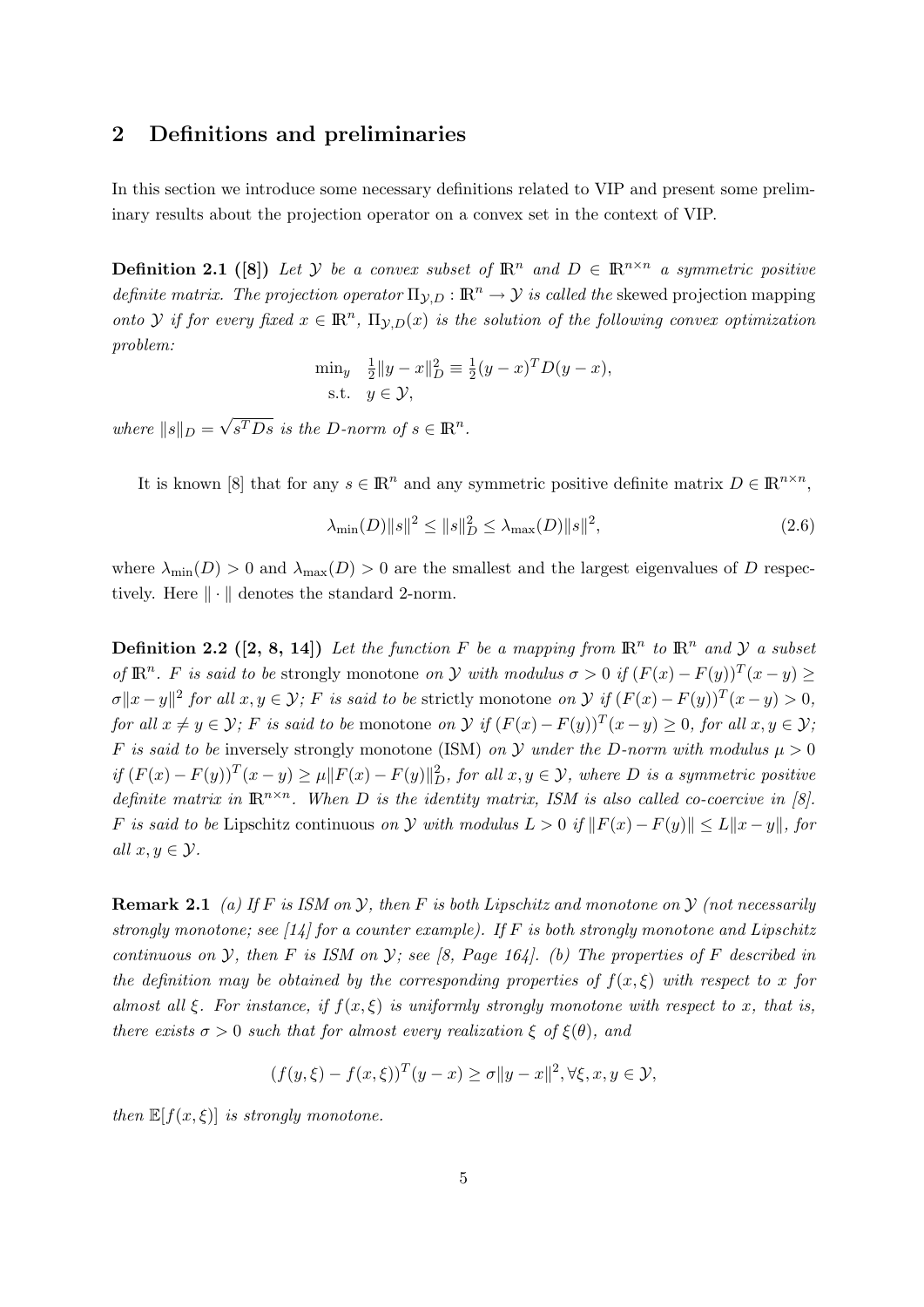Proposition 2.1 below summarizes some main properties of the projection mapping, which will be used in the proofs of our main convergence results in 3 and 4. A proof for Proposition 2.1 can be found in the appendix.

**Proposition 2.1** Let D be a symmetric positive definite matrix in  $\mathbb{R}^{n \times n}$ , Y a closed convex subset of  $\mathbb{R}^n$  and  $\Pi_{\mathcal{Y},D} : \mathbb{R}^n \to \mathcal{Y}$  the skewed projection mapping as defined in Definition 2.1. Then

(a)  $\Pi_{\mathcal{Y},D}$  is nonexpansive under the D-norm, i.e.,

$$
\|\Pi_{\mathcal{Y},D}(x) - \Pi_{\mathcal{Y},D}(y)\|_{D} \le \|x - y\|_{D}, \ \forall x, y \in \mathcal{Y}.
$$

- (b) The projection mapping  $\Pi_{\mathcal{V},D}$  is ISM under the D-norm with modulus 1.
- (c)  $x^*$  is a solution of the (1.1) if and only if the following holds

$$
\Pi_{\mathcal{Y},D}[x^* - aD^{-1}F(x^*)] = x^*,
$$

where a is a positive constant.

(d) For  $0 \le a \le 4\mu\lambda_{\max}(D)$ , the mapping  $x-\Pi_{\mathcal{Y},D}(x-aD^{-1}F(x))$  is ISM on  $\mathcal Y$  with modulus  $1-\frac{a}{4a\lambda}$  $\frac{a}{4\mu\lambda_{\min}(D)}$  if F is ISM on Y with modulus  $\mu$ .

**Remark 2.2** When D is the identity matrix, (b) and (d) of Proposition 2.1 are proved in  $[14]$ .

# 3 Stochastic Approximation Methods Based on Projections

We consider the following Robbins-Monro type stochastic approximation (iterative) scheme [31] for solving the SVIP (1.5):

$$
x^{k+1} = \Pi_{\mathcal{Y},D} [x^k - a_k (F(x^k) + \omega^k + R^k)],
$$
\n(3.7)

where  $F(x^k)$  is the true value of F at  $x^k$  and  $F(x^k) + \omega^k + R^k$  is an "approximation" of F at  $x^k$ ,  $\omega^k$  is a stochastic error and  $R^k$  is a deterministic system error. For ease of exposition, we assume throughout the rest of this section that  $R^k \equiv 0$  which means there is no deterministic error in calculation.

To explain how iterative scheme (3.7) works, let us consider a special case when  $F(x^k) + \omega^k =$  $f(x^k, \xi^k)$  where  $\xi^k$  is a particular sample of random variate  $\xi(\theta)$ . In other words, at iteration k we simply use a sample  $\xi^k$  of  $\xi$  to calculate  $f(x^k, \xi)$  and regard it as an approximation of  $\mathbb{E}[f(x^k, \xi)] \equiv F(x^k)$ . Obviously in this case, we do not need to know the probability distribution of  $\xi$  for approximating  $F(x^k)$ .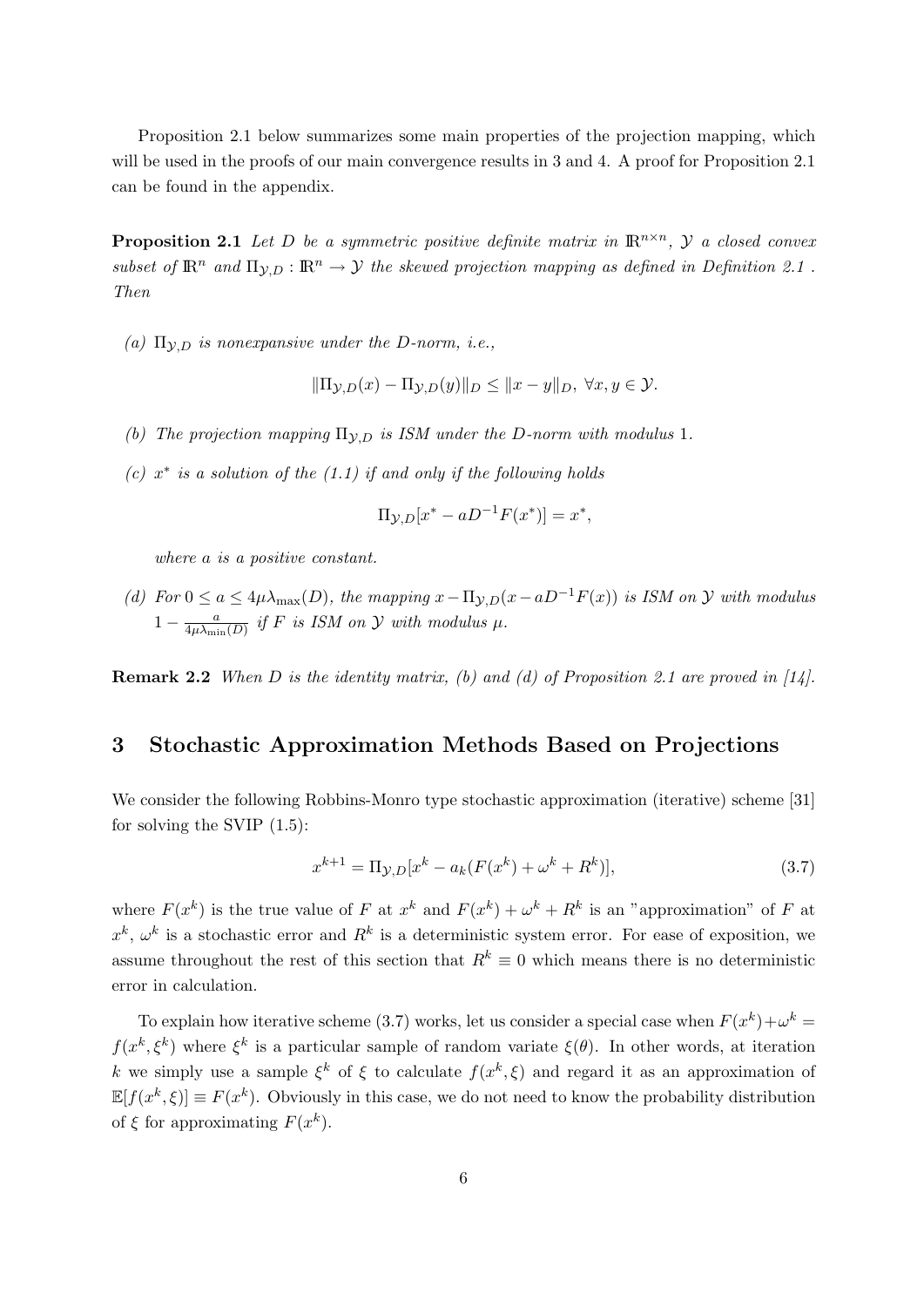In what follows, we analyze convergence of the sequence generated by  $(3.7)$ . Let  $\mathcal{F}_k$  denote an increasing sequence of  $\sigma$ -algebras such that  $x^k$  is  $\mathcal{F}_k$  measurable. We need to make the following assumptions.

**Assumption 3.1** (a) The stepsize  $a_k$  satisfies  $a_k > 0$ ,  $a_k \to 0$ ,  $\sum_{k=0}^{\infty} a_k = \infty$ , and  $\sum_{k=0}^{\infty} (a_k)^2$  $\infty$ ; (b)  $\mathbb{E}[\omega^k|\mathcal{F}_k] = 0$ ; (c)  $\sum_{k=1}^{\infty} (a_k)^2 \mathbb{E}[\|w^k\|^2|\mathcal{F}_k] < \infty$  holds almost surely. (d) F is globally Lipschitz with modulus L over  $\mathcal{Y}$ ; (e) F is strongly monotone with modulus  $\sigma$  over  $\mathcal{Y}$ .

A few comments about Assumption 3.1 are in order. Part (a) is a standard rule for stepsize choices in SA. See [27] for instance. Parts (b) and (c) state the stochastic error  $\omega^k$  is unbiased and the scale of variance is under control. These assumptions are also standard in the literature of SA methods. Parts (d) and (e) are specifically made for SVIP.

Recall that a sequence of random variables  $\{X^k\}$  converges almost surely to random variable X if  $P(\lim_{n\to\infty} X^k = X) = 1$ . Our first result on SA uses the lemma below which is a generalization of the martingale convergence theorem.

**Lemma 3.1 ([32])** Let  $\{\mathcal{F}_k\}$  be an increasing sequence of  $\sigma$ -algebras and  $V_k$ ,  $\alpha_k$ ,  $\beta_k$  and  $\gamma_k$ be nonnegative random variables adapted to  $\mathcal{F}_k$ . If it holds almost surely that  $\sum_{k=1}^{\infty} \alpha_k < \infty$ ,  $\sum_{k=1}^{\infty} \beta_k < \infty$  and

 $\mathbb{E}(V_{k+1}|\mathcal{F}_k) \leq (1+\alpha_k)V_k - \gamma_k + \beta_k,$ 

then  $\{V_k\}$  is convergent almost surely and  $\sum_{k=1}^{\infty} \gamma_k < \infty$  almost surely.

**Theorem 3.1** Let  $\{x^k\}$  be generated by iterative scheme (3.7). Suppose that Assumption 3.1 (b),  $(c)$ ,  $(d)$  and  $(e)$  are satisfied for this scheme and the following conditions on stepsize hold

$$
\inf_{k \ge 0} a_k > 0, \qquad \sup_{k \ge 0} a_k \le \frac{2\sigma}{L^2 \lambda_{\max}(D^{-1})}.
$$
\n(3.8)

Then  $\{x^k\}$  converges to the unique solution  $x^*$  of SVIP (1.1) almost surely.

**Proof.** The existence and uniqueness of a solution for SVIP  $(1.1)$  is guaranteed by the strong monotonicity property of  $F$  under Assumption 3.1 (e). We next prove convergence. By iterative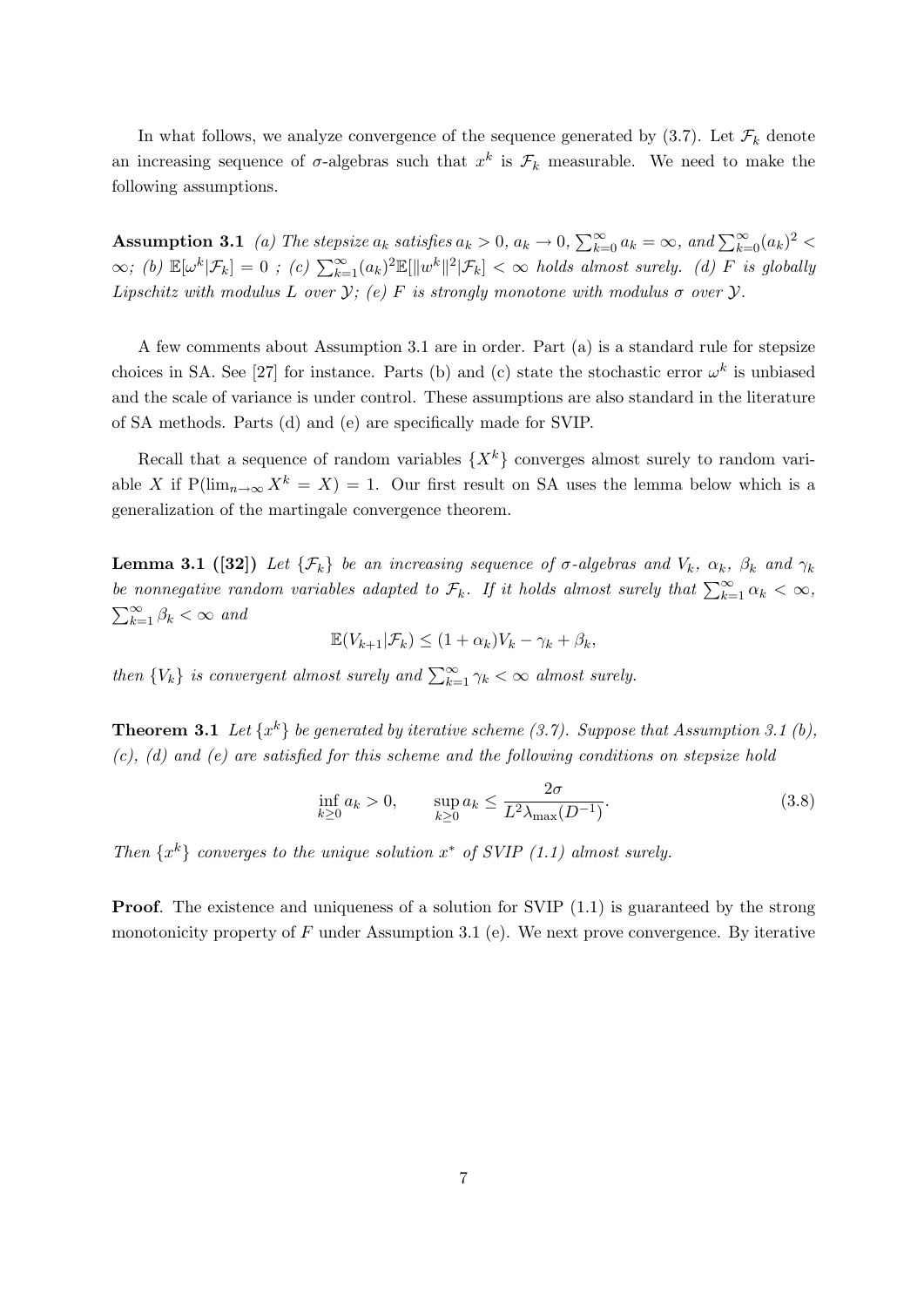scheme  $(3.7)$  and Proposition 2.1 $(c)$ , we obtain

$$
\mathbb{E}[\|\mathbf{x}^{k+1} - \mathbf{x}^* \|_D^2 | \mathcal{F}_k]
$$
\n
$$
= \mathbb{E}[\|\Pi_{\mathcal{Y},D}[\mathbf{x}^k - a_k D^{-1}(F(\mathbf{x}^k) + w^k)] - \Pi_{\mathcal{Y},D}(\mathbf{x}^* - a_k D^{-1}F(\mathbf{x}^*))\|_D^2 | \mathcal{F}_k]
$$
\n
$$
\leq \mathbb{E}[\|\mathbf{x}^k - \mathbf{x}^* - a_k D^{-1}(F(\mathbf{x}^k) - F(\mathbf{x}^*) + w^k)\|_D^2 | \mathcal{F}_k]
$$
\n
$$
(\text{By Proposition 2.1(a)})
$$
\n
$$
= \|\mathbf{x}^k - \mathbf{x}^*\|_D^2 + (a_k)^2 (F(\mathbf{x}^k) - F(\mathbf{x}^*))^T D^{-1}(F(\mathbf{x}^k) - F(\mathbf{x}^*)) + (a_k)^2 \mathbb{E}[(w^k)^T D^{-1} w^k | \mathcal{F}_k]
$$
\n
$$
-2a_k (\mathbf{x}^k - \mathbf{x}^*)^T (F(\mathbf{x}^k) - F(\mathbf{x}^*)) - 2a_k (\mathbf{x}^k - \mathbf{x}^*)^T \mathbb{E}[w^k | \mathcal{F}_k]
$$
\n
$$
+ (a_k)^2 (F(\mathbf{x}^k) - F(\mathbf{x}^*))^T D^{-1} \mathbb{E}[w^k | \mathcal{F}_k]
$$
\n
$$
= \|\mathbf{x}^k - \mathbf{x}^*\|_D^2 + (a_k)^2 (F(\mathbf{x}^k) - F(\mathbf{x}^*))^T D^{-1}(F(\mathbf{x}^k) - F(\mathbf{x}^*)) + (a_k)^2 \mathbb{E}[(w^k)^T D^{-1} w^k | \mathcal{F}_k]
$$
\n
$$
-2a_k (\mathbf{x}^k - \mathbf{x}^*)^T (F(\mathbf{x}^k) - F(\mathbf{x}^*))
$$
\n
$$
(\text{By Assumption 3.1 (b)})
$$
\n
$$
\leq \|\mathbf{x}^k - \mathbf{x}^*\|_D^2 + (a_k)^2 L^2 \frac{\lambda_{\text{max}}(D^{-1})}{\lambda_{\text{min}}(D)} \|\
$$

where  $\delta_k = 2a_k \frac{\sigma}{\lambda_{\max}(D)} - (a_k)^2 L^2 \frac{\lambda_{\max}(D^{-1})}{\lambda_{\min}(D)}$  $\frac{\max(D^{-1})}{\lambda_{\min}(D)}, \ \alpha_k \equiv 0 \ge 0, \ \beta_k = \lambda_{\max}(D^{-1})(a_k)^2 \mathbb{E}[\|w^k\|^2 | \mathcal{F}_k] \ge 0$ and  $\gamma_k = \delta_k ||x^k - x^*||_D^2 \ge 0$ . Under Assumptions 3.1(c), we have  $\sum_{k=1}^{\infty} \alpha_k < \infty$  and  $\sum_{k=1}^{\infty} \beta_k <$  $\infty$  almost surely. It follows from Lemma 3.1 that  $||x^k - x^*||_D$  converges almost surely. and  $\sum_{k=1}^{\infty} \gamma_k < \infty$  holds almost surely. By condition (3.8),  $\{\delta_k\}$  is bounded away from zero which, implies that  $\{x^k\}$  converges to  $x^*$  almost surely because condition (3.8) shows that  $\{\delta_k\}$  is bounded away from zero.  $\blacksquare$ 

Theorem 3.1 is an extension of Theorem 12.1.8 of [8], which is a projection method for solving VIP. Conditions (d) and (e) in Assumption 3.1 are quite strong when they are put together. In what follows, we replace these two conditions with the following two weaker conditions.

- (d') There exists a solution x<sup>\*</sup> of SVIP such that for any  $x \in \mathcal{Y}$ ,  $||F(x)|| \leq \lambda(1 + ||x x^*||)$  for a constant  $\lambda > 0$ .
- (e') At the solution  $x^*$ ,  $\inf_{x \in \mathcal{Y} : \rho \ge ||x-x^*|| \ge \varepsilon} F(x)^T (x x^*) > 0$ , for any  $\rho > \varepsilon > 0$ .

The example below shows that condition  $(e')$  is strictly weaker than condition  $(e)$ .

Example 3.1 Consider SVIP (1.5) with single variable where

$$
F(x) = \begin{cases} \frac{1}{2}(x+1), & x < 1, \\ \sqrt{x}, & x \ge 1, \end{cases}
$$
 (3.9)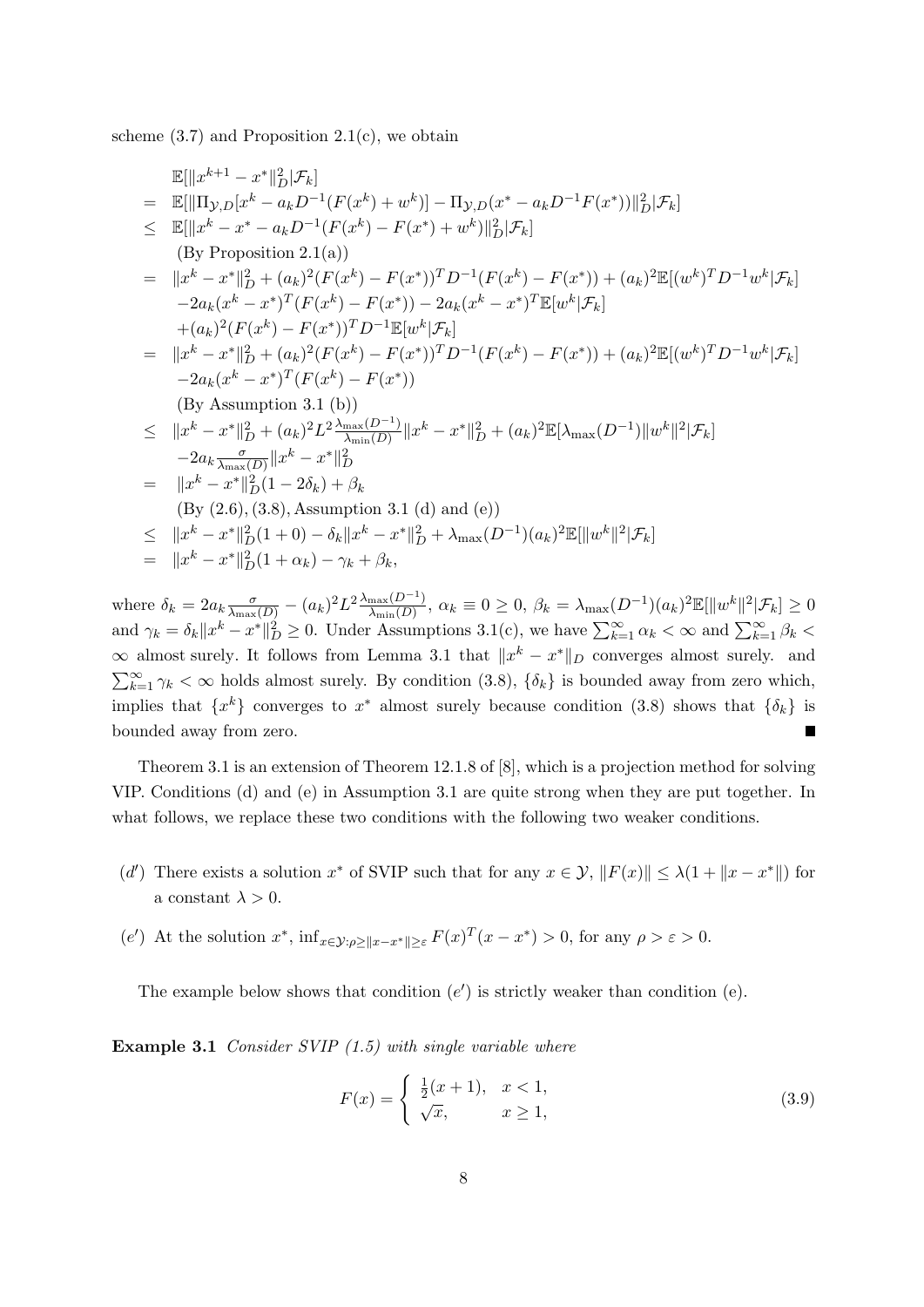and  $\mathcal{Y} = \mathbb{R}_+$ . Then F is strictly monotone but not strongly monotone. Therefore Assumption 3.1 (e) is not satisfied in this case. However it is not difficult to verify that condition  $(e')$  holds. Too see this, notice that the problem has a unique solution  $x^* = 0$ . Condition (e') requires that

$$
\inf_{x \in \mathbb{R}_+ : \rho \ge ||x - x^*|| \ge \varepsilon} F(x)^T x > 0.
$$

for any  $\rho > \varepsilon > 0$ . By the definition of F, we have

$$
\inf_{x \in \mathbb{R}_+ : \rho \ge \|x - x^*\| \ge \varepsilon} F(x)^T x \ge \begin{cases} \frac{1}{2}\varepsilon(\varepsilon + 1), & \varepsilon < 1, \\ 1, & \varepsilon \ge 1. \end{cases}
$$

Note that this function is globally Lipschitz continuous with modulus 0.5 (the maximum of the absolute value of its derivative).

Despite it is weaker than Assumption 3.1(e), condition  $(e')$  is a bit difficult to verify. We discuss sufficient conditions for  $(e')$  in Proposition 3.1 for which a proof can be found in appedix.

**Proposition 3.1** Suppose that  $F$  is monotone on  $\mathcal{Y}$ . Then

- (a) (e') holds either F is strictly monotone at  $x^*$  or  $-F(x^*)$  is in the interior of the polar cone of the tangent cone of  $\mathcal Y$  at  $x^*$ ;
- (b) condition  $(e')$  implies that SVIP  $(1.1)$  has a unique solution.

**Theorem 3.2** Let sequence  $\{x^k\}$  be generated by iterative scheme (3.7). Suppose that Assumption 3.1 holds with (d) and (e) being replaced by  $(d')$  and (e') for this scheme. Suppose also that F is monotone at  $x^*$ . Then  $\{x^k\}$  almost surely converges to the unique solution  $x^*$ .

**Proof.** First, Proposition 3.1, monotonicity of F and condition  $(e')$  imply the uniqueness of the solution. We next prove convergence. By iterative scheme  $(3.7)$  and the fact that  $x^*$  is a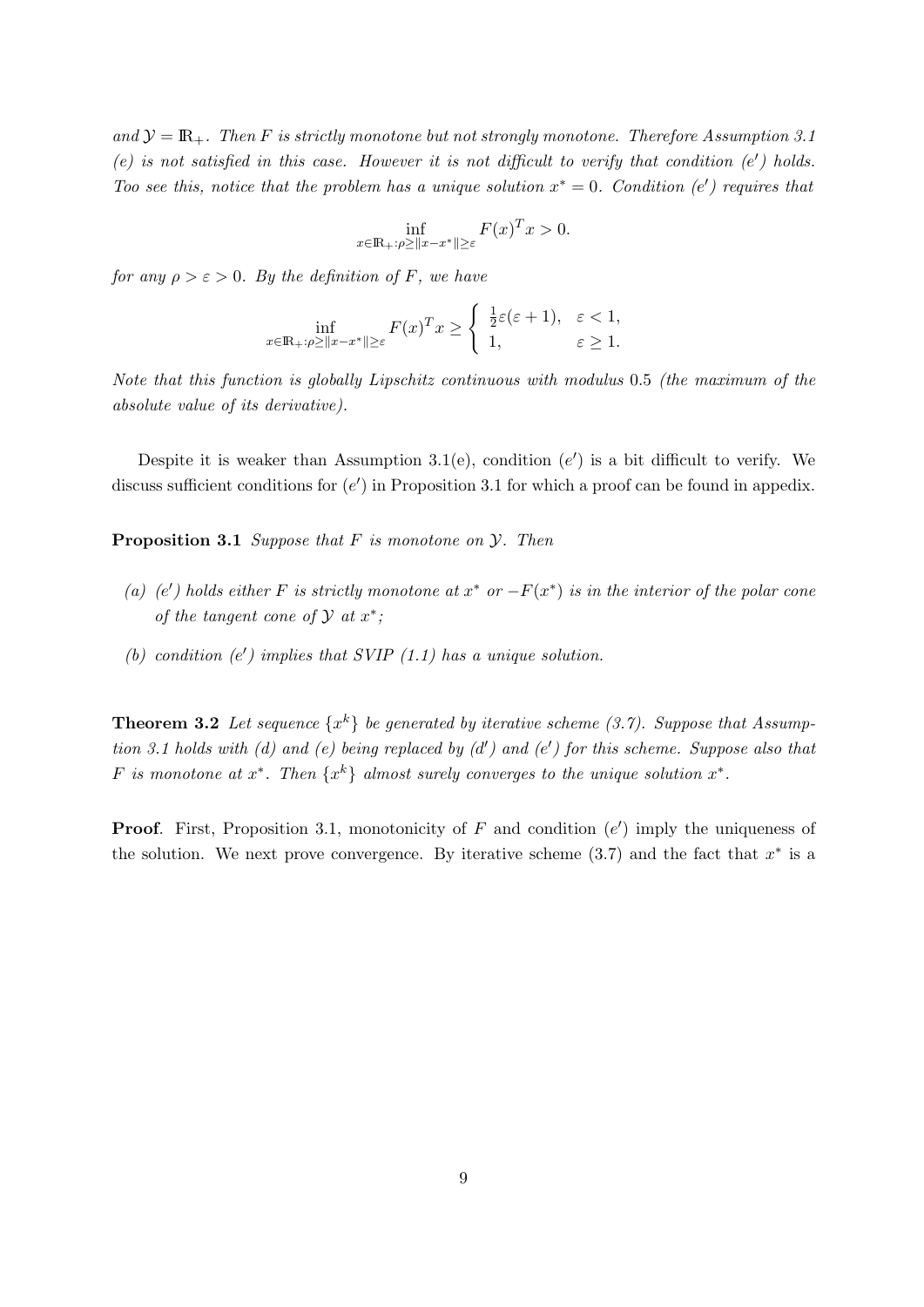solution of SVIP, we have

$$
\mathbb{E}[\|x^{k+1} - x^*\|^2] \mathcal{F}_k]
$$
\n
$$
\mathbb{E}[\| \Pi_{y,D}[x^k - a_k D^{-1}(F(x^k) + w^k)] - \Pi_{y,D}(x^*) \|^2] \mathcal{F}_k]
$$
\n
$$
\leq \mathbb{E}[\|x^k - x^* - a_k D^{-1}(F(x^k) + w^k)\|^2] \mathcal{F}_k]
$$
\n
$$
\text{(By Proposition 2.1(a))}
$$
\n
$$
= \|x^k - x^*\|^2_D + (a_k)^2 F(x^k)^T D^{-1} F(x^k) + (a_k)^2 \mathbb{E}[(w^k)^T D^{-1} w^k | \mathcal{F}_k]
$$
\n
$$
-2a_k (x^k - x^*)^T F(x^k) - 2a_k (x^k - x^*)^T \mathbb{E}[w^k | \mathcal{F}_k] + 2(a_k)^2 F(x^k)^T D^{-1} \mathbb{E}[w^k | \mathcal{F}_k]
$$
\n
$$
= \|x^k - x^*\|^2_D + (a_k)^2 F(x^k)^T D^{-1} F(x^k) + (a_k)^2 \mathbb{E}[(w^k)^T D^{-1} w^k | \mathcal{F}_k]
$$
\n
$$
-2a_k (x^k - x^*)^T F(x^k)
$$
\n
$$
\leq \|x^k - x^*\|^2_D + (a_k)^2 \lambda_{\max}(D^{-1}) \|F(x^k)\|^2 + (a_k)^2 \lambda_{\max}(D^{-1}) \mathbb{E}[\|w^k\|^2 | \mathcal{F}_k]
$$
\n
$$
-2a_k (x^k - x^*)^T F(x^k)
$$
\n
$$
\leq \|x^k - x^*\|^2_D + 3(a_k)^2 \lambda_{\max}(D^{-1}) \lambda^2 (1 + \|x^k - x^*\|^2)
$$
\n
$$
+ (a_k)^2 \lambda_{\max}(D^{-1}) \mathbb{E}[\|w^k\|^2 | \mathcal{F}_k] - 2a_k (x^k - x^*)^T F(x^k) \quad \text{(By Assumption 3.1 (d'))}
$$
\n
$$
\leq \|x^k - x^*\|^2_D + 3(a_k)^2 \lambda_{\max}(D^{-1}) \lambda^2 \left(1 + \frac{1}{\lambda_{\min}(D)} \|
$$

where

$$
\alpha_k = \frac{3\lambda_{\max}(D^{-1})\lambda^2}{\lambda_{\min}(D)} (a_k)^2 \ge 0,
$$
  

$$
\beta_k = \left(3\lambda_{\max}(D^{-1})\lambda^2 + \lambda_{\max}(D^{-1})\mathbb{E}[\|w^k\|^2|\mathcal{F}_k]\right)(a_k)^2 \ge 0
$$

and

$$
\gamma_k = 2a_k(x^k - x^*)^T F(x^k) = 2a_k[(x^k - x^*)^T (F(x^k) - F(x^*)) + (x^k - x^*)^T F(x^*)] \ge 0.
$$

Under Assumption 3.1 (a), (b) and (c),  $\sum_{k=1}^{\infty} \alpha_k < \infty$  and almost surely  $\sum_{k=1}^{\infty} \beta_k < \infty$ . It follows from Lemma 3.1 that  $||x^k - x^*||$  converges almost surely and

$$
\sum_{k=1}^{\infty} a_k (x^k - x^*)^T F(x^k) < \infty \tag{3.10}
$$

almost surely. Suppose  $\{x^k\}$  does not converge to  $x^*$  almost surely. Then there exist a constant  $\varepsilon > 0$  and an index  $\ell$  such that  $||x^k - x^*|| \geq \varepsilon$  holds almost surely for all  $k \geq \ell$ . By Condition (d'), we have that  $F(x^k)^T(x^k - x^*) > \delta > 0$  for any  $k \geq \ell$  with a positive constant  $\delta$ . This shows that

$$
\sum_{k=\ell}^{\infty} a_k F(x^k)^T (x^k - x^*) \ge \sum_{k=\ell}^{\infty} a_k \delta = \delta \sum_{k=\ell}^{\infty} a_k = \infty,
$$

which contradicts to (3.10). Therefore  $\{x^k\}$  converges to  $x^*$ .

Remark 3.1 Theorems 3.1 and 3.2 address convergence of the same iterative scheme (3.7) under different and non-overlapping assumptions. Theorem 3.1 assumes that (3.8) holds which

г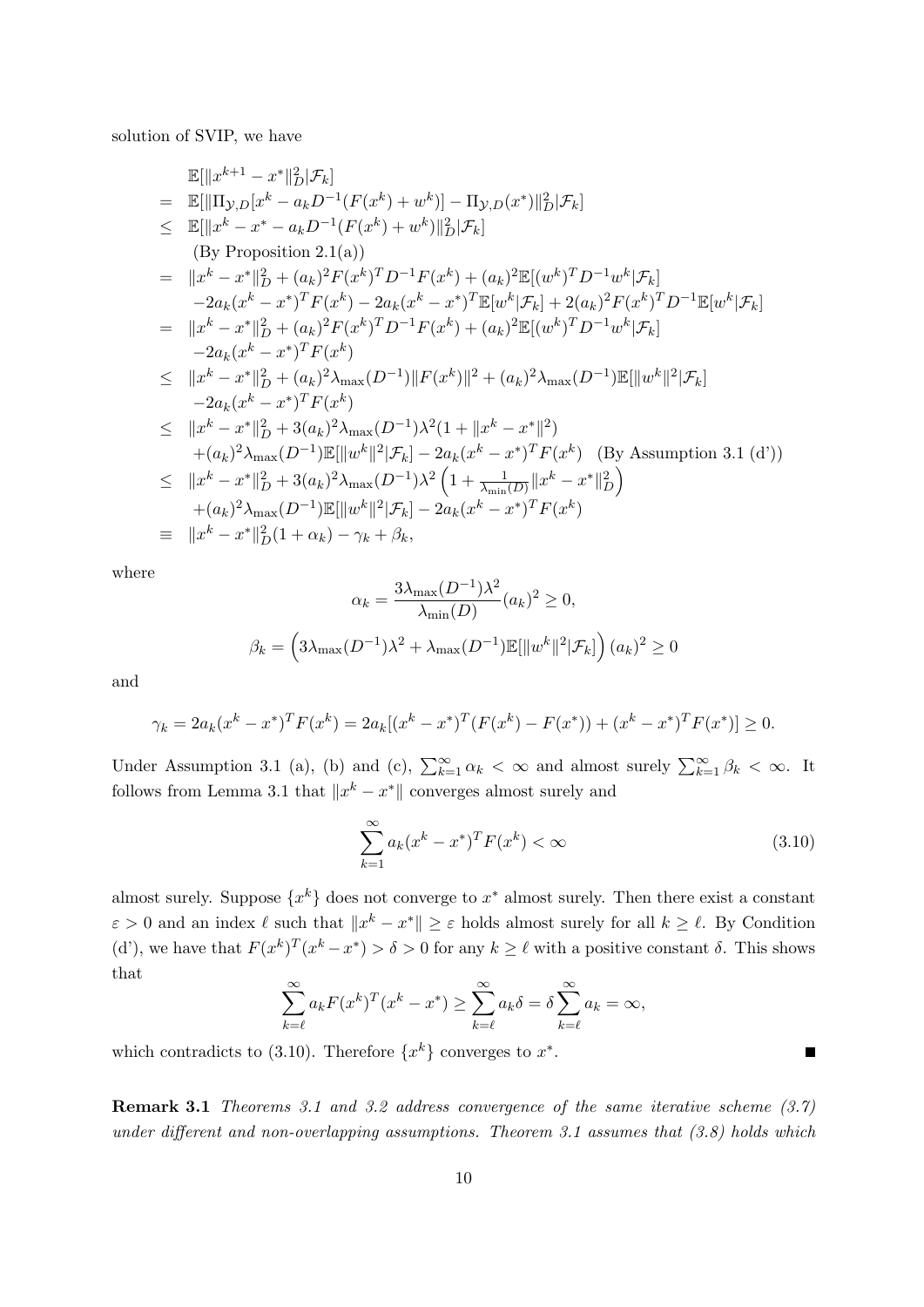implies the stepsize is bounded away from zero as  $k \to \infty$  while Theorem 3.2 replaces this condition with Assumption 3.1(a) which requires stepsize go to zero as  $k \to \infty$ . This is the exact reason why we can weaken Assumption 3.1(c) and (d) in Theorem 3.1 to Assumption 3.1(c') and (d') in Theorem 3.2.

## 4 Stochastic Approximation Methods Based on Reformulations

Apart from projection methods, many numerical methods have been developed for solving deterministic VIP [8]. By introducing suitable merit functions, one can reformulate VIP into equivalent smooth constrained or unconstrained optimization problems for which many efficient methods are readily available. Our purpose in this section is to show some of the above methods can be extended for solving SVIP. We prefer unconstrained optimization reformulations to constrained ones because the latter involves two projections: one due to reformulation of SVIP as a constrained optimization problem and another due to the application of SA for the reformulated optimization problems.

Consider the traditional SA method for solving the stochastic optimization problem (1.4) with  $\mathcal{Y} = \mathbb{R}^n$ :

$$
x^{k+1} = x^k - a_k(\nabla G(x^k) + \omega^k),
$$
\n(4.11)

where  $a_k$  is stepsize and  $\omega^k$  is the stochastic approximation error of  $\nabla G$  at  $x^k$ . Observe that finding stationary points of (1.4) is equivalent to finding solutions of (1.3) with  $F(x) = \nabla G(x)$ . This means that the above iterative scheme  $(4.11)$  is a special case of iterative scheme  $(3.7)$ . Therefore, it is not a surprise to obtain almost sure convergence results for iterative scheme (4.11). As a matter of fact, such a convergence result can be found from many SA text books; see for instance [27, Chapter 5]. The usual conditions that ensure such a convergence result are strong convexity of G (or equivalently strong monotonicity of  $\nabla G$ ) and the Lipschitz continuous property of  $\nabla G$ , but can be replaced by their weaker counterparts Assumption 3.1 (d') and (e') respectively. We shall investigate those conditions for some popular reformulations of VIP.

Regularized gap and D-gap functions proposed in [12, 41] are those merit functions that have desirable properties for designing various efficient numerical methods for the deterministic VIP. For any positive scalars  $\alpha$  and  $\beta$  ( $\beta < \alpha$ ), the regularized gap function is defined by

$$
\Phi_{\alpha}(x) = \max_{y \in \mathcal{Y}} F(x)^{T} (x - y) - \frac{\alpha}{2} \|y - x\|^{2},
$$

and the D-gap function by

$$
\Psi_{\alpha\beta} = \Phi_{\alpha}(x) - \Phi_{\beta}(x).
$$

It is known [12] that

$$
\Phi_{\alpha}(x) = F(x)^{T} (x - \Pi_{\mathcal{Y}}[x - \alpha^{-1} F(x)]) - \frac{\alpha}{2} \|\Pi_{\mathcal{Y}}[x - \alpha^{-1} F(x)) - x\|^{2},
$$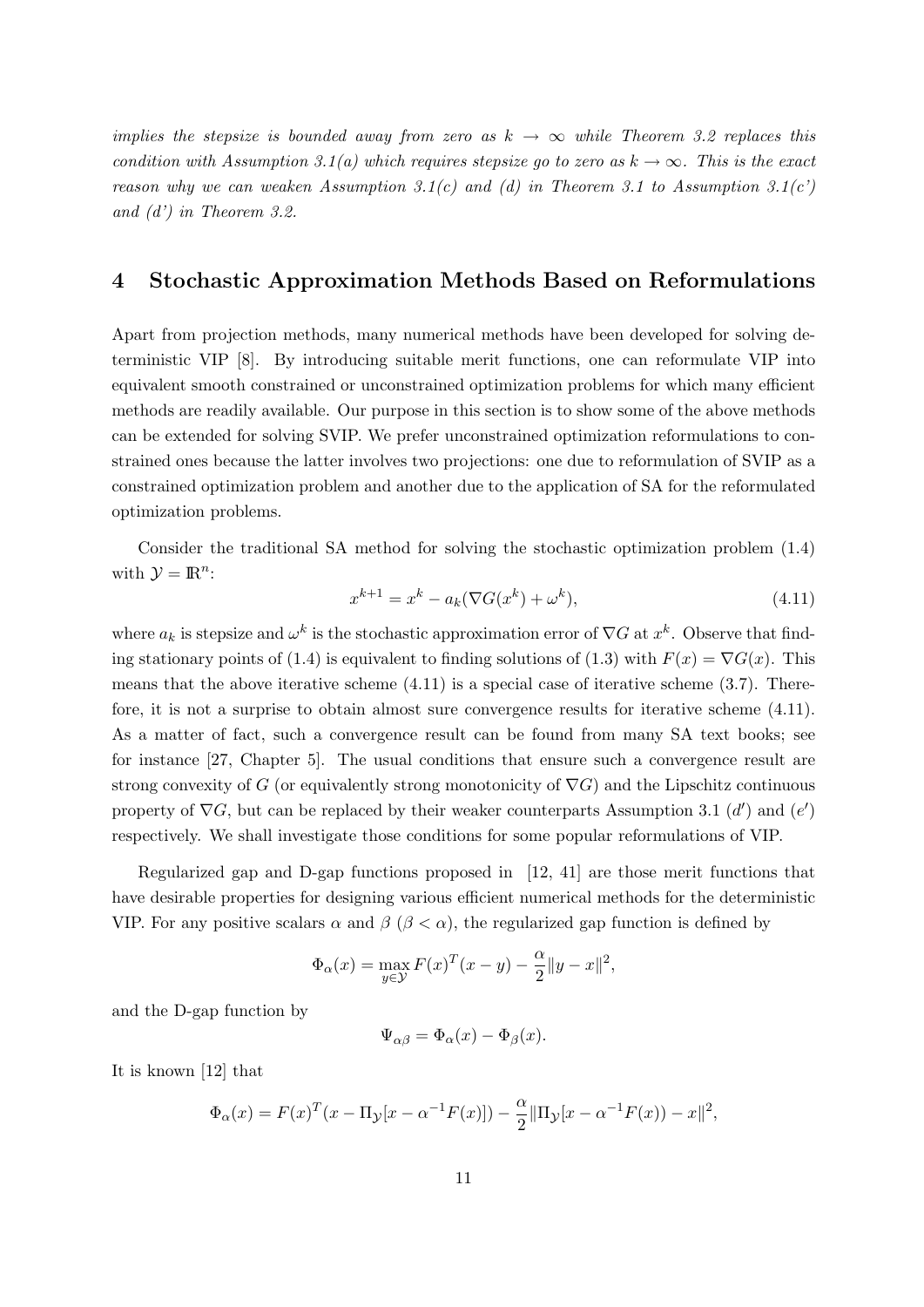i.e.,  $\Pi_{\mathcal{Y}}[x - \alpha^{-1}F(x)]$  is the unique optimal solution of the maximization problem that defines  $\Phi_{\alpha}(x)$ . Note that the original regularized gap function is defined in a more general setting that allows the norm  $\|\cdot\|$  used in  $\Phi_{\alpha}(x)$  to be replaced by  $\|\cdot\|_D$  with D a symmetric positive definite matrix.

Based on either the regularized gap function or the D-gap function, VIP can be cast as either a constrained optimization problem

$$
\min_{\Phi_{\alpha}} \Phi_{\alpha}(x) \n\text{s.t.} \quad x \in \mathcal{Y}
$$
\n(4.12)

or an unconstrained optimization problem

$$
\begin{array}{ll}\n\text{min} & \Psi_{\alpha\beta}(x) \\
\text{s.t.} & x \in \mathbb{R}^n\n\end{array}\n\tag{4.13}
$$

in the sense that any global solution of the reformulated optimization problem is a solution of VIP, and vice versa. When  $F$  is continuously differentiable, both the regularized gap function and the D-gap function are proved to be continuously differentiable [12, 41], but not necessarily twice continuously differentiable in general. Moreover,

$$
\nabla \Phi_{\alpha}(x) = F(x) - (\nabla F(x) - \alpha I)(\Pi_{\mathcal{Y}}[x - \alpha^{-1} F(x)] - x).
$$

When F is further assumed to be strongly monotone over  $\mathcal{Y}$ , a stationary point of either (4.12) or (4.13) is the unique solution of the VIP [12, 41]. Those analytical properties pave a way for solving the VIP using numerical methods of smooth optimization problems. In the context of the SVIP, we take that  $F(x) = \mathbb{E}[f(x,\xi)]$  as defined in Section 1. Then our aim is to find solutions of SVIP by solving its corresponding stochastic reformulations of (4.12) and (4.13).

Stochastic approximation methods for solving the stochastic optimization problem have been extensively investigated in the literature. Here we apply the SA method in [27] to (4.12) and (4.13). According to Theorem 5.3 in [27], convergence of the SA method in [27] relies on Assumption 3.1  $(d')$  and  $(e')$ . When F is nonlinear, it is difficult to prove these properties for either  $\Phi_{\alpha}(x)$  or  $\Psi_{\alpha\beta}(x)$ . In what follows we consider the case where F is affine.

**Proposition 4.1** Suppose that  $F: \mathbb{R}^n \to \mathbb{R}^n$  is an affine mapping such that  $F(x) = Ax + b$  and  $A \in \mathbb{R}^{n \times n}$  is positive definite. Then (a) if  $\beta > \alpha > 0$  are chosen such that  $A + A^T - \alpha I - \beta^{-1} A^T A$ is positive definite, then  $\Psi_{\alpha\beta}(x)$  is strongly convex; (b) if  $\alpha > 0$  is chosen such that  $A + A^T - \alpha I$ is positive definite then  $\Phi_{\alpha}(x)$  is strongly convex; (c) both  $\nabla \Phi_{\alpha}(x)$  and  $\nabla \Psi_{\alpha\beta}(x)$  are globally Lipschitz continuous.

**Proof.** (a) This is proved in Proposition 1 of [26]. (b) follows from part (a) by taking  $\beta$  to infinity in which case  $\Psi_{\alpha\beta}(x)$  reduces to  $\Phi_{\alpha}(x)$ .

(c) This can be easily proved by checking  $\nabla \Phi_{\alpha}(x)$  and  $\nabla \Psi_{\alpha\beta}(x)$  and the fact that the projection operator is nonexpansive; see Proposition 2.1.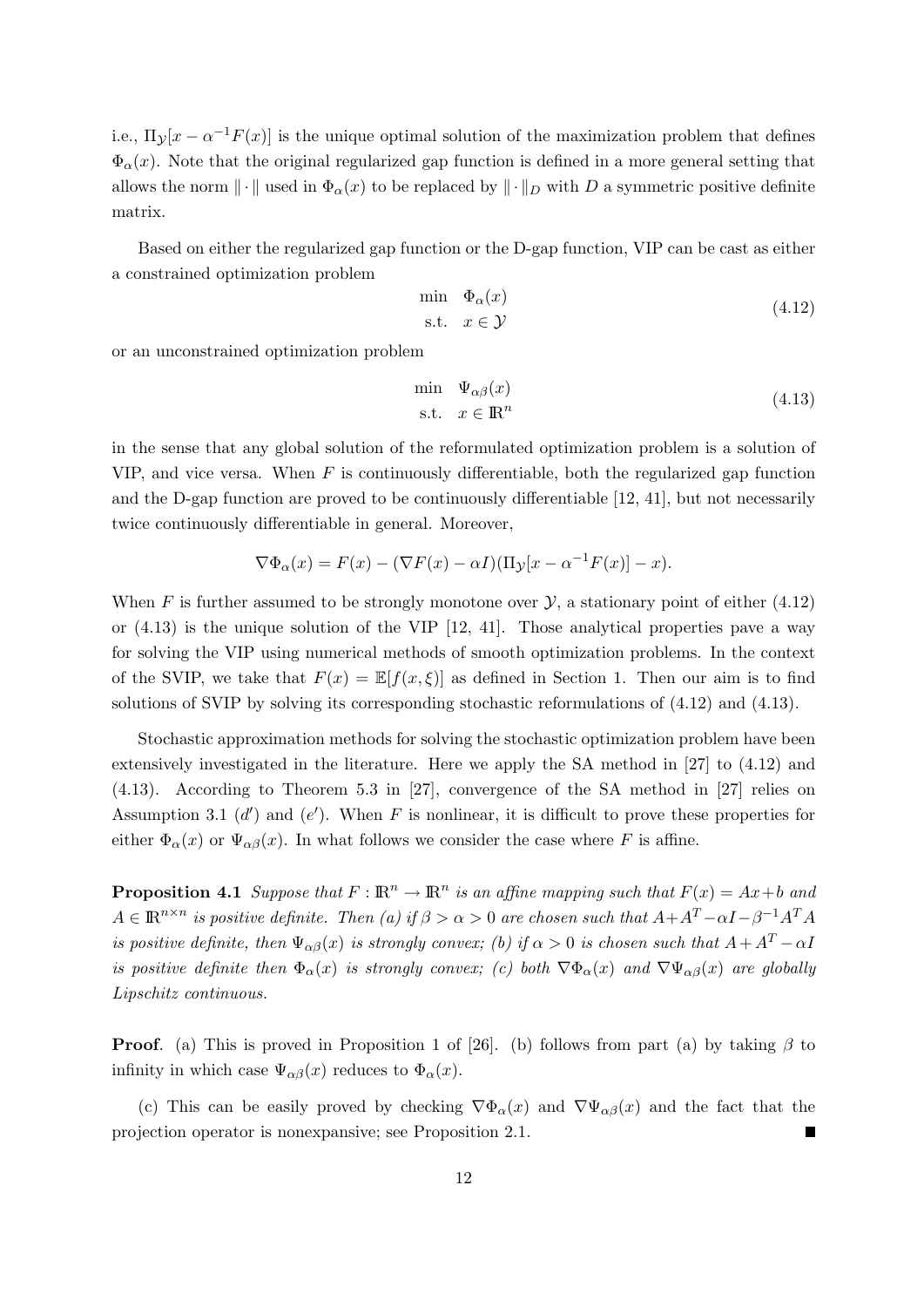**Theorem 4.1** Suppose that  $F: \mathbb{R}^n \to \mathbb{R}^n$  is an affine mapping such that  $F(x) = Ax + b$  and  $A \in \mathbb{R}^{n \times n}$  is positive definite.

- (a) Assume  $\beta > \alpha > 0$  are chosen such that  $A + A^{T} \alpha I \beta^{-1} A^{T} A$  is positive definite. Let  $x^{k+1} = x^k - a_k(\nabla \Psi_{\alpha\beta}(x^k) + w^k)$ . If Assumptions 3.1 (a), (b) and (c) hold for this scheme<sup>1</sup>, then  $\{x^k\}$  converges to the unique solution of SVIP almost surely.
- (b) Assume  $\alpha > 0$  is chosen such that  $A + A^T \alpha I$  is positive definite. Let  $x^{k+1} = \Pi_{\mathcal{Y}}[x^k$  $a_k(\nabla \Phi_\alpha(x^k) + w^k)].$  If Assumptions 3.1 (a), (b) and (c) hold, for this scheme, then sequence  $\{x^k\}$  generated converges to the unique solution of SVIP almost surely.

**Proof.** Proposition 4.1 implies Assumption 3.1  $(d')$  and  $(e')$ , which are equivalent to Conditions (i) and (ii) of Theorem 5.3 of [27] respectively. Therefore the results in (a) and (b) follow from Theorem 5.3 of [27].  $\blacksquare$ 

**Remark 4.1** The computational efforts of the stochastic approximation methods used in  $(a)$ and (b) of Theorem 4.1 are comparable since the former needs to evaluate the projection of  $x^k$  –  $a_k(\nabla \Phi_\alpha(x^k) + w^k)$  over Y while the latter applies projections twice when evaluating  $\nabla \Psi_{\alpha\beta}(x^k)$ .

One of the challenges in solving SVIP is to evaluate or approximate  $\Phi_{\alpha}(x)$  and  $\Psi_{\alpha\beta}(x)$  both involving evaluation of  $F(x)$ . It is even more challenging to evaluate or approximate  $\nabla \Phi_{\alpha}(x)$ and  $\nabla \Psi_{\alpha\beta}(x)$  both involving evaluations of Jacobians of F. Therefore, it is computationally advantageous to adopt derivative free iterative schemes that have been proposed for solving VIP.

Based on the merit function  $\Psi_{\alpha\beta}$ , Yamashita *et. al.* [41] propose a derivative free iterative scheme for solving VIP with the search direction below:

$$
d = r(x) + \rho s(x),
$$

where

$$
r(x) = y_{\alpha}(x) - y_{\beta}(x), \qquad s(x) = \alpha(x - y_{\alpha}(x)) - \beta(x - y_{\beta}(x)),
$$

and  $y_{\alpha}(x) = \Pi_{\mathcal{Y}}[x - \alpha^{-1}F(x)]$  is the unique solution of the maximization problem that defines  $\Phi_{\alpha}(x)$ ; see the beginning of this section. The derivative-free search direction d is proved to be a descent direction of the merit function  $\Psi_{\alpha\beta}$  and the proposed derivative-free iterative scheme is proved to converge to the unique solution of VIP when F is strongly monotone over  $\mathbb{R}^n$ .

To extend the above derivative-free iterative scheme to SVIP, we need the following result.

**Lemma 4.1** ([41]) Let  $d = r(x) + \rho s(x)$ . Suppose F is strongly monotone with modulus  $\sigma$  over  $\mathbb{R}^n$ .

<sup>&</sup>lt;sup>1</sup>This means that  $a_k$ ,  $\omega^k$  and  $\mathcal{F}_k$  in the assumption refer to this scheme. The same comment applies to part (b) of this theorem, Theorem 4.2, Theorem 5.1 and Corollary 5.1.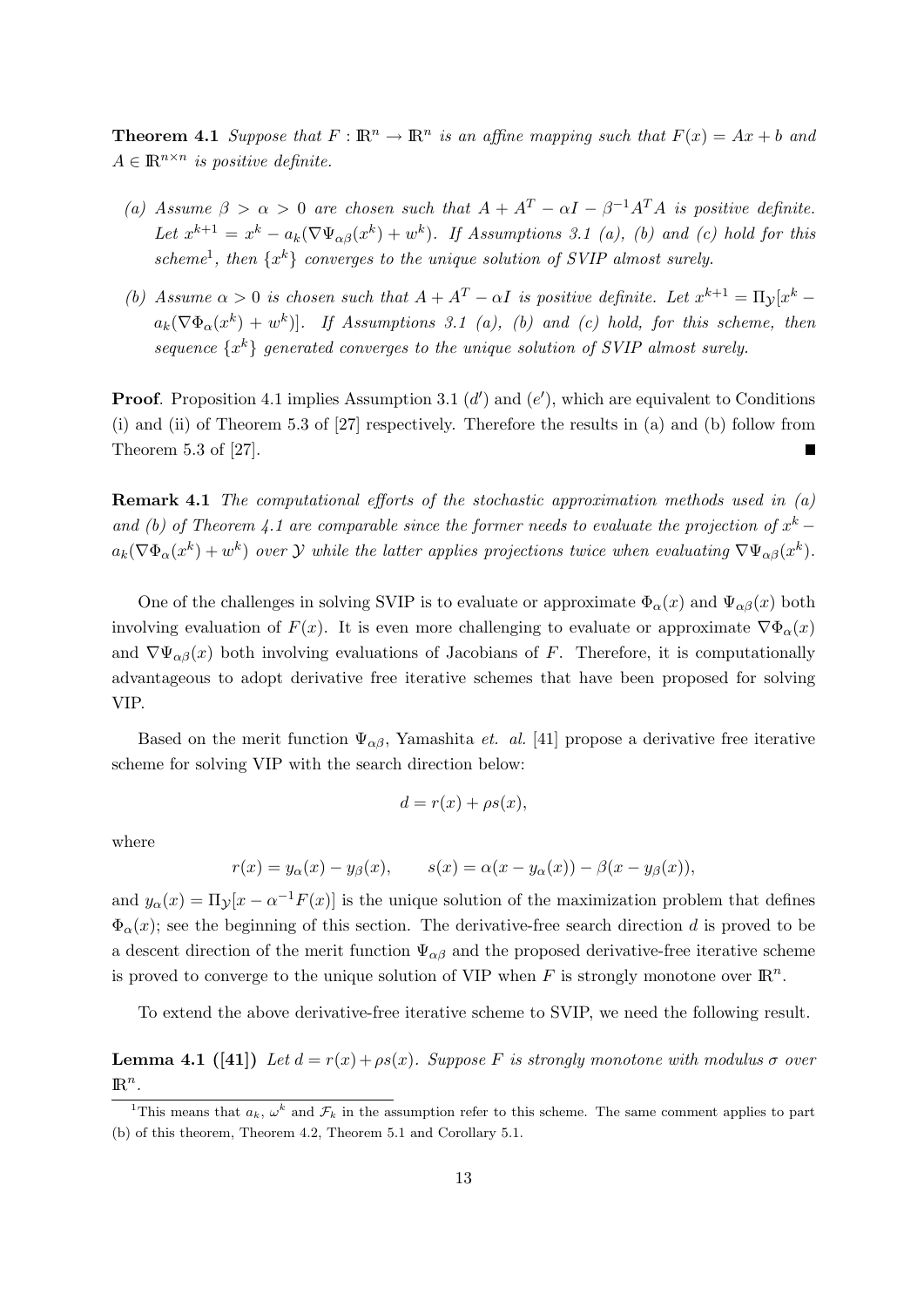- (a)  $\nabla \psi_{\alpha\beta}(x)^T d \leq -\frac{\sigma}{2} (\|r(x)\| + \rho \|s(x)\|)^2.$
- (b) If  $x$  is not a solution of VIP, then

$$
\nabla \Psi_{\alpha\beta}(x)^T d \le -\frac{\sigma}{2} ||d||^2 \tag{4.14}
$$

for sufficiently small positive ρ.

- (c) If  $r(x) = s(x) = 0$ , then x is a solution of VIP.
- (d) The level set of  $\psi_{\alpha\beta}(x)$  is bounded.

**Proof.** (a), (c) and (d) are proved in [41]. (b) follows (a) by the definition of  $d$ .

We are now ready to state the SA method that extends the above derivative-free iterative scheme of [41] based on the unconstrained reformulation (4.13) of SVIP: Given the current iterate  $x^k$ ,

$$
x^{k+1} = x^k - a_k(d^k + \omega^k),
$$
\n(4.15)

where

$$
d^k = r(x^k) + \rho s(x^k),
$$

and  $\omega^k$  represents the stochastic error when approximating  $d^k$  from sampling. In computational implementation,  $d^k + \omega^k$  is replaced by a sample  $d^k(\xi) = r(x^k, \xi) + \rho s(x^k, \xi)$ , where

$$
r(x,\xi) = y_{\alpha}(x,\xi) - y_{\beta}(x,\xi), \qquad s(x,\xi) = \alpha(x - y_{\alpha}(x,\xi)) - \beta(x - y_{\beta}(x,\xi)),
$$

and  $y_{\alpha}(x,\xi) = \Pi_{\mathcal{Y}}[x - \alpha^{-1}f(x,\xi)].$ 

**Theorem 4.2** Suppose that Assumptions 3.1(a), (b), (c), (d) and (e) hold for iterative scheme (4.15), and  $\nabla \Psi_{\alpha\beta}(x)$  is globally Lipschitz continuous. Then sequence  $\{x^k\}$  generated by this scheme almost surely converges to the unique solution  $x^*$  of SVIP when  $\rho > 0$  is sufficiently small and  $\beta > \alpha > 0$ .

**Proof.** By virtue of the mean value theorem, there exists  $y^k$  located on the line segment between  $x^k$  and  $x^{k+1}$  such that

$$
\Psi_{\alpha\beta}(x^{k+1}) = \Psi_{\alpha\beta}(x^k) + \nabla \Psi_{\alpha\beta}(y^k)^T (x^{k+1} - x^k).
$$

Since  $\nabla \Psi_{\alpha\beta}$  is globally Lipschitz continuous, there exists  $L > 0$  such that

$$
\|\nabla\Psi_{\alpha\beta}(y^k) - \nabla\Psi_{\alpha\beta}(x^k)\| \le L\|x^{k+1} - x^k\|.
$$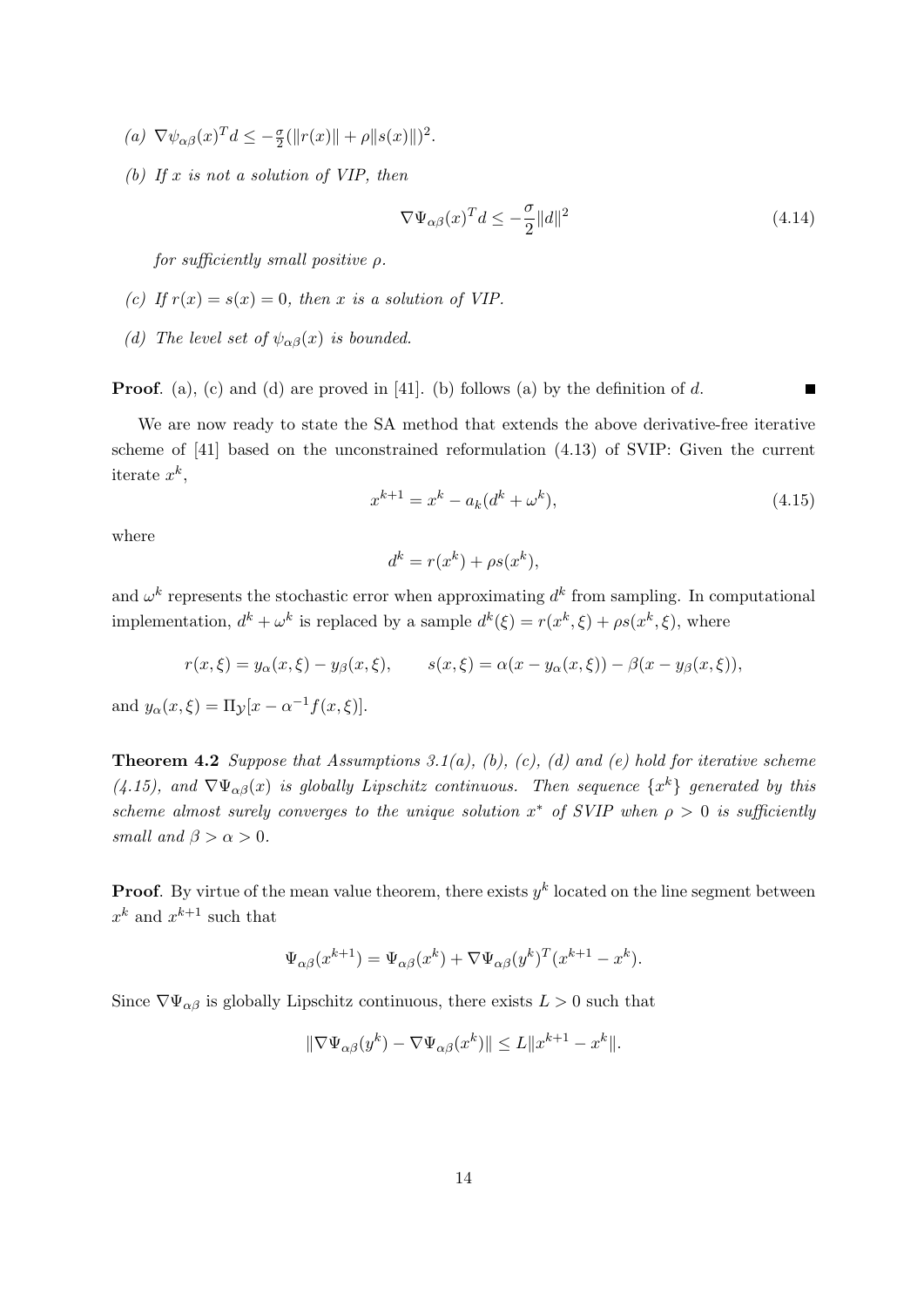By iterative scheme  $(4.15)$  and the fact that  $x^*$  is a solution of SVIP, we have

$$
\mathbb{E}[\Psi_{\alpha\beta}(x^{k+1})|\mathcal{F}_k] = \mathbb{E}[\Psi_{\alpha\beta}(x^k) + \nabla\Psi_{\alpha\beta}(y^k)^T(x^{k+1} - x^k)|\mathcal{F}_k]
$$
\n
$$
= \mathbb{E}[\Psi_{\alpha\beta}(x^k) + a_k\nabla\Psi_{\alpha\beta}(y^k)^T(d^k + w^k)|\mathcal{F}_k]
$$
\n
$$
= \Psi_{\alpha\beta}(x^k) + a_k\mathbb{E}[\nabla\Psi_{\alpha\beta}(y^k)(d^k + w^k)|\mathcal{F}_k]
$$
\n
$$
+ (\nabla\Psi_{\alpha\beta}(y^k) - \nabla\Psi_{\alpha\beta}(x^k)^T(d^k + w^k)|\mathcal{F}_k]
$$
\n
$$
+ (\nabla\Psi_{\alpha\beta}(y^k) - \nabla\Psi_{\alpha\beta}(x^k))^T(d^k + w^k)|\mathcal{F}_k]
$$
\n
$$
= \Psi_{\alpha\beta}(x^k) + a_k\nabla\Psi_{\alpha\beta}(x^k)^T d^k + 0
$$
\n
$$
+ a_k\mathbb{E}[(\nabla\Psi_{\alpha\beta}(y^k) - \nabla\Psi_{\alpha\beta}(x^k))^T(d^k + w^k)|\mathcal{F}_k]
$$
\n
$$
\leq \Psi_{\alpha\beta}(x^k) + a_k\nabla\Psi_{\alpha\beta}(x^k)^T d^k + a_k\mathbb{E}[L||y^k - x^k||||d^k + w^k|||\mathcal{F}_k]
$$
\n
$$
\leq \Psi_{\alpha\beta}(x^k) + a_k\nabla\Psi_{\alpha\beta}(x^k)^T d^k + L(a_k)^2\mathbb{E}[\|d^k + w^k\|^2]
$$
\n
$$
\leq \Psi_{\alpha\beta}(x^k) + a_k\nabla\Psi_{\alpha\beta}(x^k)^T d^k + 2L(a_k)^2(\|d^k\|^2 + \mathbb{E}[\|w^k\|^2|\mathcal{F}_k]
$$
\n
$$
\leq \Psi_{\alpha\beta}(x^k) - a_k\frac{\sigma}{2}\|d^k\|^2 + 2L(a_k)^2(\|d^k\|^2 + \mathbb{E}[\|w^k\|^2|\mathcal{F}_k
$$

where

$$
\gamma_k = -a_k(2La_k - \sigma)\|d^k\|^2,
$$

and

$$
\beta_k = 2L(a_k)^2 \mathbb{E}[\|w^k\|^2 | \mathcal{F}_k].
$$

By Assumption 3.1 (a) and (c),

$$
\sum_{k=1}^{\infty} \beta_k < \infty.
$$

By applying Lemma 3.1 to the recursive equation

$$
\mathbb{E}[\Psi_{\alpha\beta}(x^{k+1})|\mathcal{F}_k] \leq \Psi_{\alpha\beta}(x^k) - \gamma_k + \beta_k,
$$

we show almost surely that  $\Psi_{\alpha\beta}(x^k)$  is convergent,  $\{\Psi_{\alpha\beta}(x^k)\}\$ is bounded, and  $\sum_{k=1}^{\infty} \gamma_k < \infty$ . The latter implies that  $\sum_{k=1}^{\infty} ||d^k||^2 < \infty$  almost surely, and  $\lim_{k\to\infty} d^k = 0$  almost surely. By Lemma 4.1 (d), almost sure boundedness of  $\{\Psi_{\alpha\beta}(x^k)\}\$ implies that  $\{x^k\}$  is bounded almost surely. Furthermore, since  $\nabla_{\alpha,\beta}\Psi(x^k)$  is bounded almost surely, Lemma 4.1 (a) implies that

$$
0 = \lim_{k \to \infty} \nabla \Psi_{\alpha\beta}(x^k)^T d^k \le \lim_{k \to \infty} -\frac{\sigma}{2} (\|r(x^k)\| + \rho \|s(x^k)\|)^2 \le 0, \text{almost surely.}
$$

Therefore, for any accumulation point  $x^*$  of  $\{x^k\}$ ,  $r(x^*) = s(x^*) = 0$ , i.e.,  $x^*$  is a solution of SVIP according to Lemma 4.1 (c). By the strong monotonicity property of  $F, x^*$  is the unique solution of SVIP and  $\{x^k\}$  converges to  $x^*$ .  $\blacksquare$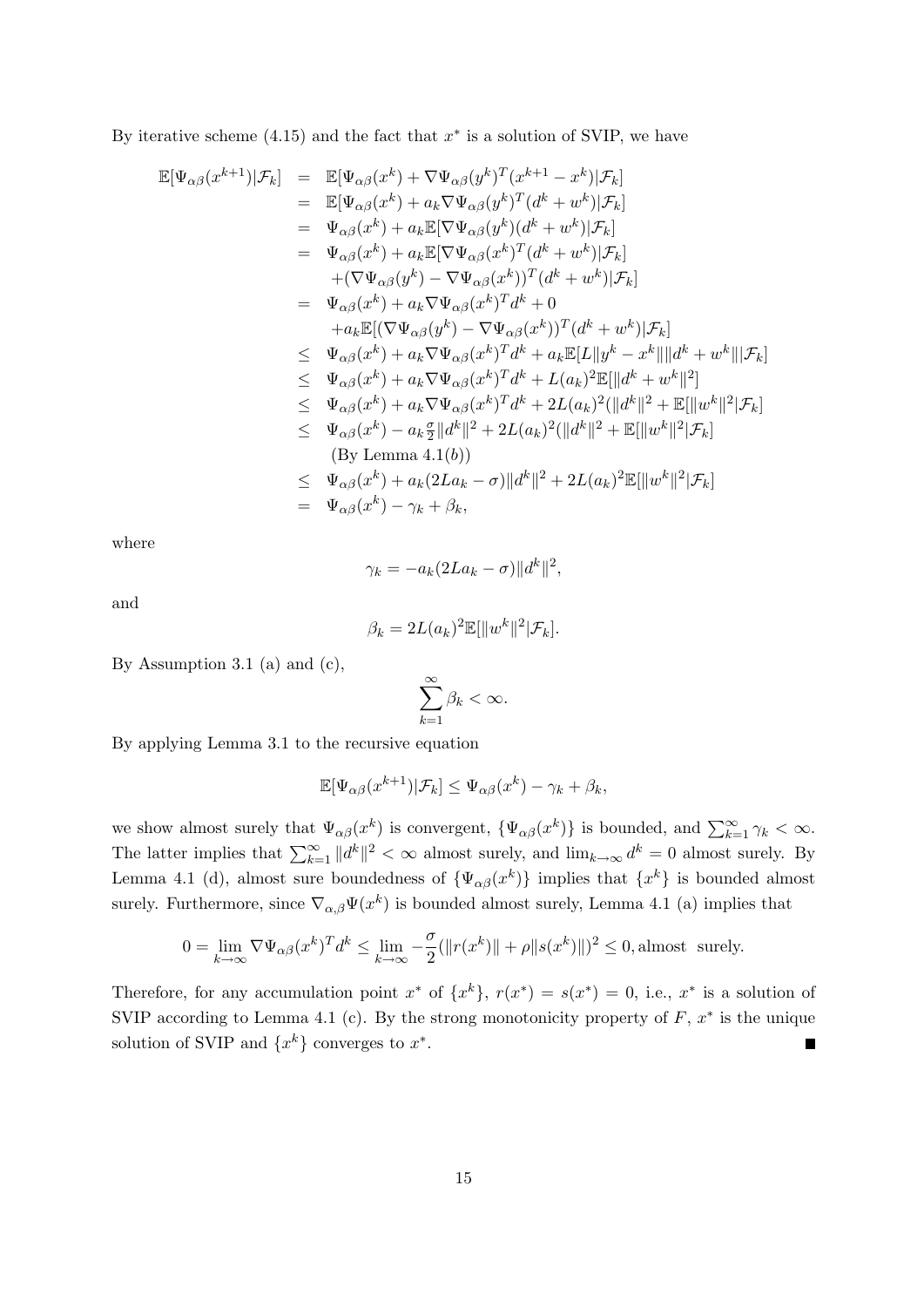# 5 Stochastic Approximation Methods for Stochastic Nonlinear Complementarity Problems

In the preceding sections, we proposed stochastic approximation methods for solving SVIP  $(1.1)$ . Theoretically, these methods can be applied to solving SNCP  $(1.2)$  as the latter is a special case of the former. However, we are motivated to consider specific iterative scheme for SNCP for three main reasons. (a) The SA methods proposed so far are designed for general SVIP without exploiting specific structures of SNCP; in particular the methods in Section 4 based on gap functions are typically designed for SVIP rather than SNCP as this is well known in the deterministic case. (b) The conditions imposed for convergence of SA methods for SVIP may be weakened when SVIP is reduced to SNCP. For instance, Theorem 4.1 only applies to the case when  $F$  is a linear affine function, and Theorem 4.2 requires  $F$  to be strongly monotone. Alternative methods for SNCP, which require weaker conditions for the convergence analysis, may be possible. (c) Numerical methods based on NCP functions such as the Fischer-Burmeister function are very popular and powerful for solving deterministic NCPs. It is therefore natural for us to consider specialized SA methods based on these NCP functions for solving SNCP.

Specifically, we reformulate SNCP as a stochastic nonsmooth system of equations and then solve the equations via least-squared minimization. Recall that Fischer-Burmeister function  $\phi : \mathbb{R}^2 \to \mathbb{R}$  is defined as

$$
\phi(a, b) = \sqrt{a^2 + b^2} - a - b.
$$

Using this function, SNCP (1.2) is equivalent to the following system of stochastic equations

$$
H(x) \equiv \begin{pmatrix} \phi(x_1, F_1(x)) \\ \vdots \\ \phi(x_n, F_n(x)) \end{pmatrix} = 0
$$
\n(5.16)

in the sense that the solution set of  $(5.16)$  coincides with that of  $(1.2)$ . One of the main benefits in using the Fischer-Burmeister function is that it is semismooth everywhere and continuously differentiable of any order at any point except the origin. Also the function is globally Lipschitz continuous. It is natural to propose SA methods for solving SSE (5.16) for solutions of the SNCP. By Proposition 4.4 of [2], convergence of SA for SSE usually requires  $H$  in (5.16) to be strongly monotone and globally Lipschitz continuous. However the following example shows that  $H$  in (5.16) is not necessarily monotone even when  $F$  is strongly monotone.

**Example 5.1** Let  $F(x) = Ax + b$  where  $A =$  $\left(\begin{array}{cc} 2 & 1 \\ -10 & 20 \end{array}\right)$ , and  $b = (0, -20)^T$ . It is easy to verify that  $A + A^T$  is positive definite. Therefore A is positive definite and F is strongly monotone. In what follows, we show that  $H$  is not monotone at the point  $(0, 1)$ , which is equivalent to showing that  $\nabla H(0,1)$  is not positive semi-definite. Since  $F_1(0,1) = 1$ ,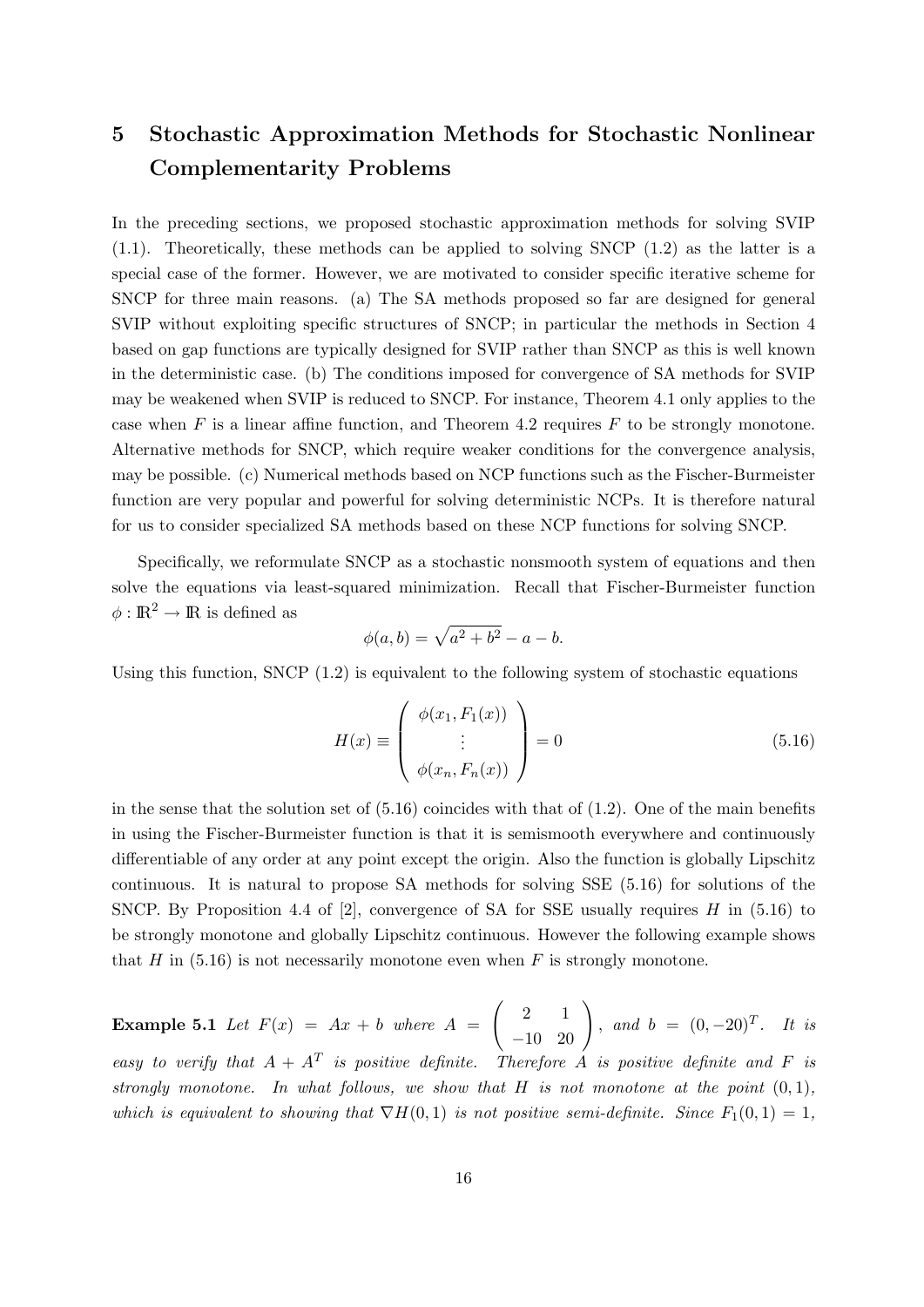$F_2(0,1) = 0$ , H is continuously differentiable at  $(0,1)$  and  $\nabla H(0,1) = \begin{pmatrix} -1 & 0 \\ 10 & -20 \end{pmatrix}$ . There-

fore  $\nabla H(0,1) + \nabla H(0,1)^T =$  $\left(\begin{array}{cc} -2 & 10 \\ 10 & -40 \end{array}\right)$ . The above matrix has two real valued eigenvalues: 0.4709 and  $-42.4709$ . This shows  $\nabla H(0,1) + \nabla H(0,1)^T$ , or equivalently,  $\nabla H(0,1)$  is indefinite. By continuity of  $\nabla H$  at  $(0,1)$ ,  $\nabla H(\cdot)$  is indefinite in a small neighborhood of point  $(0,1)$ . This shows that H is not monotone in the neighborhood.

The above example discourages us to consider a Robbins-Monro type iterative scheme for solving SSE (5.16). In what follows, we consider SA methods based on a minimization reformulation of SNCP. Let

$$
\min_{x} \Psi(x) \equiv \frac{1}{2} ||H(x)||^2.
$$
\n(5.17)

Under suitable conditions  $[8]$ , the global solution set of  $(5.17)$  is the same as the solution set of SNCP. Analogous to Theorem 4.1, one may attempt to propose SA methods for solving SNCP based on (5.17). If one can prove strong convexity of  $\Psi$  and global Lipschitz continuity of  $\nabla\Psi$ , then it follows from Theorem 5.3 of [27] that the SA method based on the merit function  $\Psi$ converges almost surely to a global solution of (5.17) and hence a solution of the SNCP.

Instead of looking for conditions that ensure convergence of SA methods applied to reformulations  $(5.16)$  and  $(5.17)$ , we propose an SA method in the spirit of iterative scheme  $(4.15)$ , which is a derivative-free approach. Consider the following SA scheme for solving  $(5.17)$ :

$$
x^{k+1} = x^k - a_k(d^k + \omega^k),
$$
\n(5.18)

where

$$
d_i^k = -\phi(x_i^k, F_i(x^k)) \nabla_b \phi(x_i^k, F_i(x^k)), i = 1, \cdots, n,
$$
\n(5.19)

and  $\omega^k$  is the stochastic error when approximation of  $d^k$  is obtained from a sample. For instance, if  $\xi^k$  is a sample of  $\xi(\theta)$ , then we may choose  $d^k + w^k = -\phi(x_i^k, f_i(x^k, \xi^k))\nabla_b\phi(x_i^k, f_i(x^k, \xi^k)).$ 

The search direction is used for developing derivative-free iterative scheme for solving NCP in [13, 19]. The following result states that under proper conditions,  $d^k$  is a descent direction of  $\Psi$  at  $x^k$  and  $d^k = 0$  implies that  $x^k$  is a solution of SNCP.

#### Lemma 5.1

(a) x is a solution of SNCP (1.2) if and only if  $d = 0$ , where

$$
d_i = -\phi(x_i, F_i(x))\nabla_b\phi(x_i, F_i(x)), i = 1, \cdots, n.
$$

(b) If F is continuously differentiable and there exists  $\sigma_k > 0$  such that  $d^T \nabla F(x^k) d \geq \sigma_k ||d||^2$ , then  $d^k$  is a descent direction of  $\Psi$  at  $x^k$  and

$$
\nabla \Psi(x^k)^T d^k \le -\sigma_k \|d^k\|^2. \tag{5.20}
$$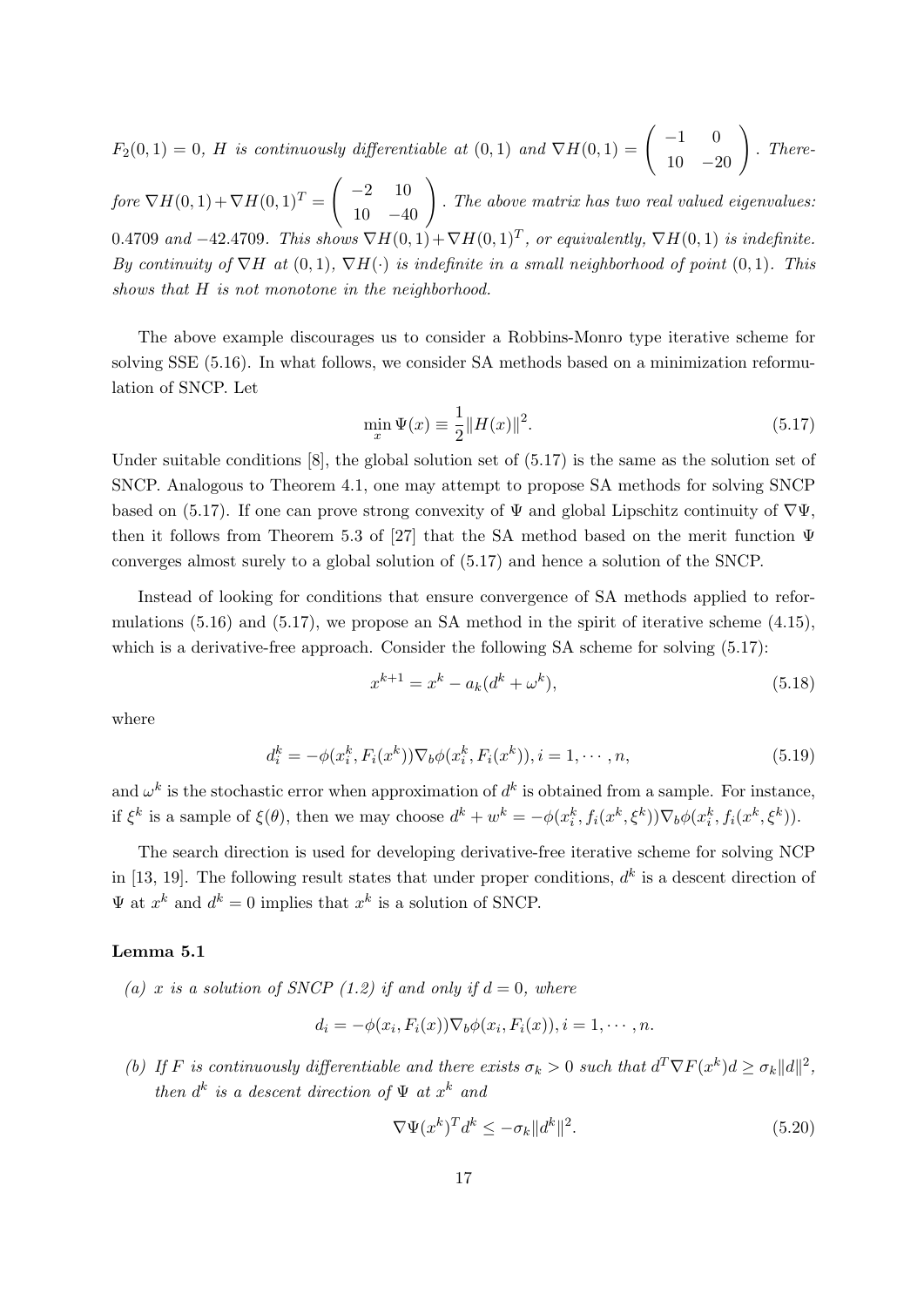Proof. (a) is proved in [13, Lemma 4.1]. The result in (b) is analogous to [13, Lemma 4.1]. The only difference is that modulus  $\sigma^k$  depends on  $x^k$  whereas the modulus used in [13] is a constant. We omit details for the proof. П

Next, we analyze convergence of sequence  $\{x^k\}$  generated by iterative scheme (5.18). We require conditions similar to those in iterative scheme (3.1). A proof for Lemma 5.2 below is provided in the appendix.

**Lemma 5.2** Let  $\psi(a,b) = \phi(a,b)^2$  where  $\phi$  is the Fischer-Burmeister function. Then (a)  $\psi$  is continuously continuously differentiable; (b)  $\psi$  is twice continuously differentiable over  $\mathbb{R}^2\setminus\{(0,0\};\;$  (c)  $\nabla\psi$  is locally Lipschitz over  $\mathbb{R}^2$ ; (d) the Clarke generalized Jacobian of  $\nabla\psi$  is bounded over  $\mathbb{R}^2$ ; (e)  $\nabla \psi$  is globally Lipschitz continuous over  $\mathbb{R}^2$ .

**Proposition 5.1** Suppose that F is globally Lipschitz continuous and twice continuously differentiable, and there exist positive constants  $C_1, C_2$  such that

$$
\max_{i}(\|x\| + C_1)\|\nabla^2 F_i(x)\| \le C_2, \qquad \forall x \in \mathbb{R}^n. \tag{5.21}
$$

Then  $\nabla \Psi$  is globally Lipschitz continuous over  $\mathbb{R}^n$ .

A proof for Proposition 5.1 can be found in the Appendix. Note that Condition (5.21) is satisfied when  $F$  is a linear affine function.

**Theorem 5.1** Suppose that Assumption 3.1 (a), (b), (c) and (d) hold, for iterative scheme  $(5.18)$ . Assume that F is twice continuously differentiable, that Condition  $(5.21)$  is satisfied, and there exist  $t \in (1,2)$  and  $C > 0$  and a continuous function  $\sigma(x) > 0$  such that

$$
(F(y) - F(x))^{T} (y - x) \ge \min(\sigma(x) \|y - x\|^{2}, C \|y - x\|^{t}), \ \forall y \in \mathbb{R}^{n},
$$
\n(5.22)

and the stepsize satisfies

$$
0 < a_k \le \frac{\sigma(x^k)}{2L}.\tag{5.23}
$$

Then sequence  $\{x^k\}$  generated by this scheme almost surely converges to the unique solution  $x^*$ of SVIP.

Before providing a proof, we note that condition (5.23) on stepsize choice here is more restrictive than Assumption 3.1 (a) because it must be bounded above by  $\frac{\sigma(x^k)}{2L}$  $\frac{(x^{n})}{2L}$ , which implies that we need some knowledge at  $x^k$  when choosing  $a_k$ . Technically this is feasible because we do not have to select the sequence of stepsizes at the beginning of the iterative scheme. This condition is automatically satisfied when  $F$  is strongly monotone. But our intention here is to cover other monotone functions which are not strongly monotone. For instance the function in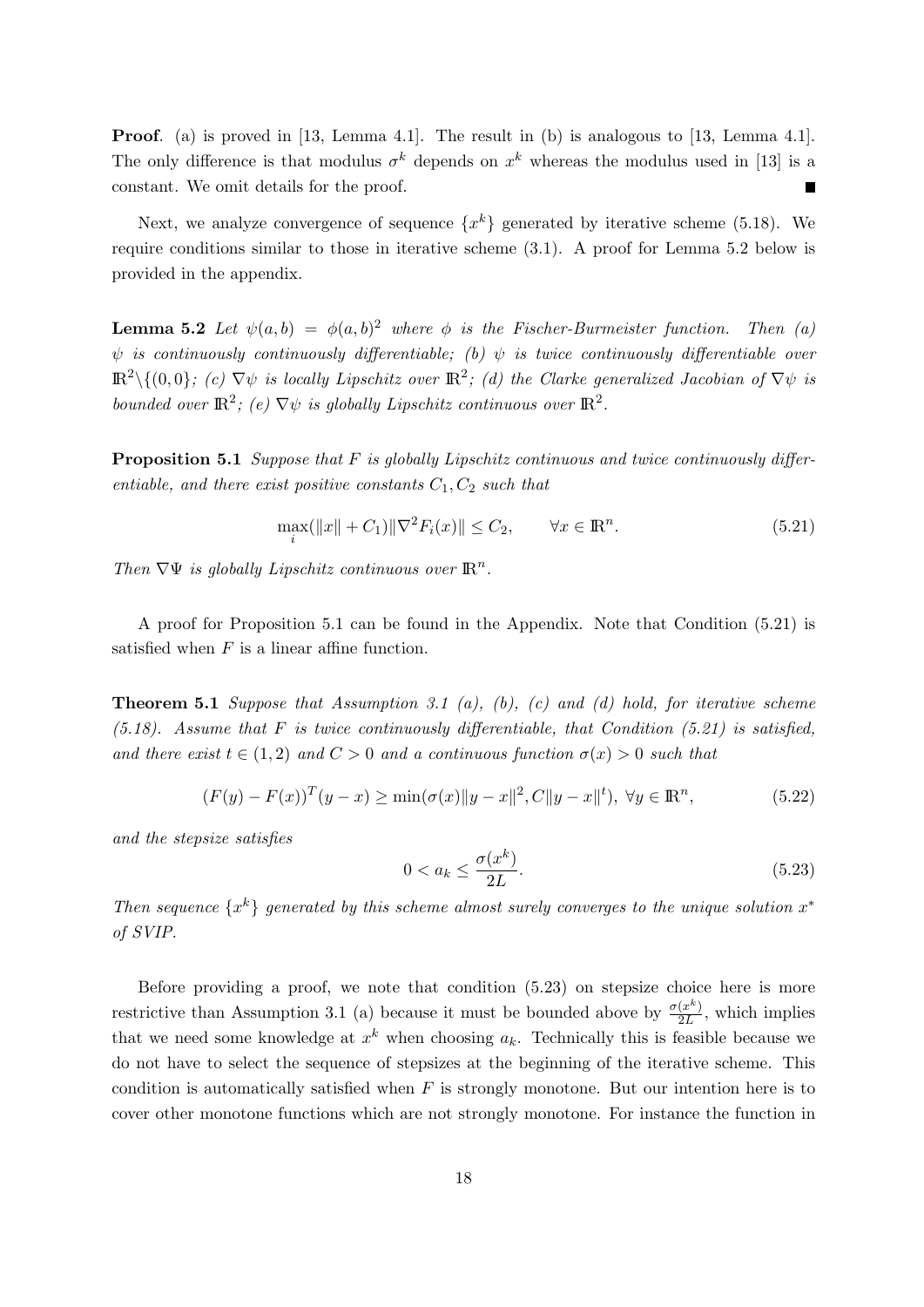Example 3.1 is monotone but not strongly monotone. This function, however, satisfies Condition (5.22). Note that the  $\xi$ -monotonicity [8, Definition 2.3.1] implies (5.22).

Proof of Theorem 5.1. We first check the condition  $(5.20)$  of Lemma 5.1 (b). Consider (5.22). Let  $d \in \mathbb{R}^n$  with  $||d|| = 1$  be fixed. Let  $y = x + \tau d$ . Then for  $\tau > 0$  sufficiently small,  $\frac{1}{4}\tau^2||d||^2$ is dominated by  $\frac{1}{4}||\tau d||^t$ . Since F is continuously differentiable, it follows from (5.22) that

$$
d^T \nabla F(x^k) d = \lim_{\tau \downarrow 0} (F(x^k + \tau d) - F(x^k))^T d/\tau \ge \sigma(x^k).
$$

This shows that the condition in Lemma 5.1 (b) holds.

Next, we will use Lemma 3.1 to prove our main result. By virtue of the mean value theorem, there exists  $y^k$  located at a point on the line segment between  $x^k$  and  $x^{k+1}$  such that

$$
\Psi(x^{k+1}) = \Psi(x^k) + \nabla \Psi(y^k)^T (x^{k+1} - x^k).
$$

By Proposition 5.1,  $\nabla\Psi$  is globally Lipschitz continuous. Therefore there exists  $L > 0$  such that

$$
\|\nabla\Psi(y^k) - \nabla\Psi(x^k)\| \le L\|x^{k+1} - x^k\|.
$$

By iterative scheme  $(5.18)$  and the fact that  $x^*$  is a solution of SNCP, we have

$$
\mathbb{E}[\Psi(x^{k+1})|\mathcal{F}_k] = \mathbb{E}[\Psi(x^k) + \nabla\Psi(y^k)^T(x^{k+1} - x^k)|\mathcal{F}_k] \n= \mathbb{E}[\Psi(x^k) + a_k\nabla\Psi(y^k)^T(d^k + w^k)|\mathcal{F}_k] \n= \Psi(x^k) + a_k\mathbb{E}[\nabla\Psi(y^k)(d^k + w^k)|\mathcal{F}_k] + \n a_k\mathbb{E}[(\nabla\Psi(y^k) - \nabla\Psi(x^k)^T(d^k + w^k)|\mathcal{F}_k] + \n a_k\mathbb{E}[(\nabla\Psi(y^k) - \nabla\Psi(x^k))^T(d^k + w^k)|\mathcal{F}_k] \n= \Psi(x^k) + a_k\nabla\Psi(x^k)^Td^k + 0 + a_k\mathbb{E}[(\nabla\Psi(y^k) - \nabla\Psi(x^k))^T(d^k + w^k)|\mathcal{F}_k] \n(By \text{ Proposition 5.1}) \n\leq \Psi(x^k) + a_k\nabla\Psi(x^k)^Td^k + L(a_k)^2\mathbb{E}[\|d^k + w^k\|^2] \n(By (5.18)) \n\leq \Psi(x^k) + a_k\nabla\Psi(x^k)^Td^k + 2L(a_k)^2(\|d^k\|^2 + \mathbb{E}[\|w^k\|^2|\mathcal{F}_k] \n(By \text{ Assumption 3.1 (b)}) \n\leq \Psi(x^k) - a_k\sigma(x^k)\|d^k\|^2 + 2L(a_k)^2(\|d^k\|^2 + \mathbb{E}[\|w^k\|^2|\mathcal{F}_k] \n(By (5.20)) \n= \Psi(x^k) - a_k\sigma(x^k)\|d^k\|^2 + 2L(a_k)^2(\|d^k\|^2 + \mathbb{E}[\|w^k\|^2|\mathcal{F}_k] \n(By (5.20)) \n= \Psi(x^k) - \gamma_k + \beta_k,
$$

where  $\gamma_k = -a_k(2La_k - \sigma(x^k))||d^k||^2$ , and  $\beta_k = 2L(a_k)^2\mathbb{E}[||w^k||^2|\mathcal{F}_k]$ . By (5.23) and Assumption 3.1 (a),  $\gamma_k \ge 0$ , and by Assumptions 3.1 (a) and (c),  $\sum_{k=1}^{\infty} \beta_k < \infty$ . Applying Lemma 3.1 to the recursive equation

$$
\mathbb{E}[\Psi(x^{k+1})|\mathcal{F}_k] \leq \Psi(x^k) - \gamma_k + \beta_k,
$$

we show that  $\Psi(x^k)$  is convergent almost surely and  $\sum_{k=1}^{\infty} \gamma_k < \infty$ .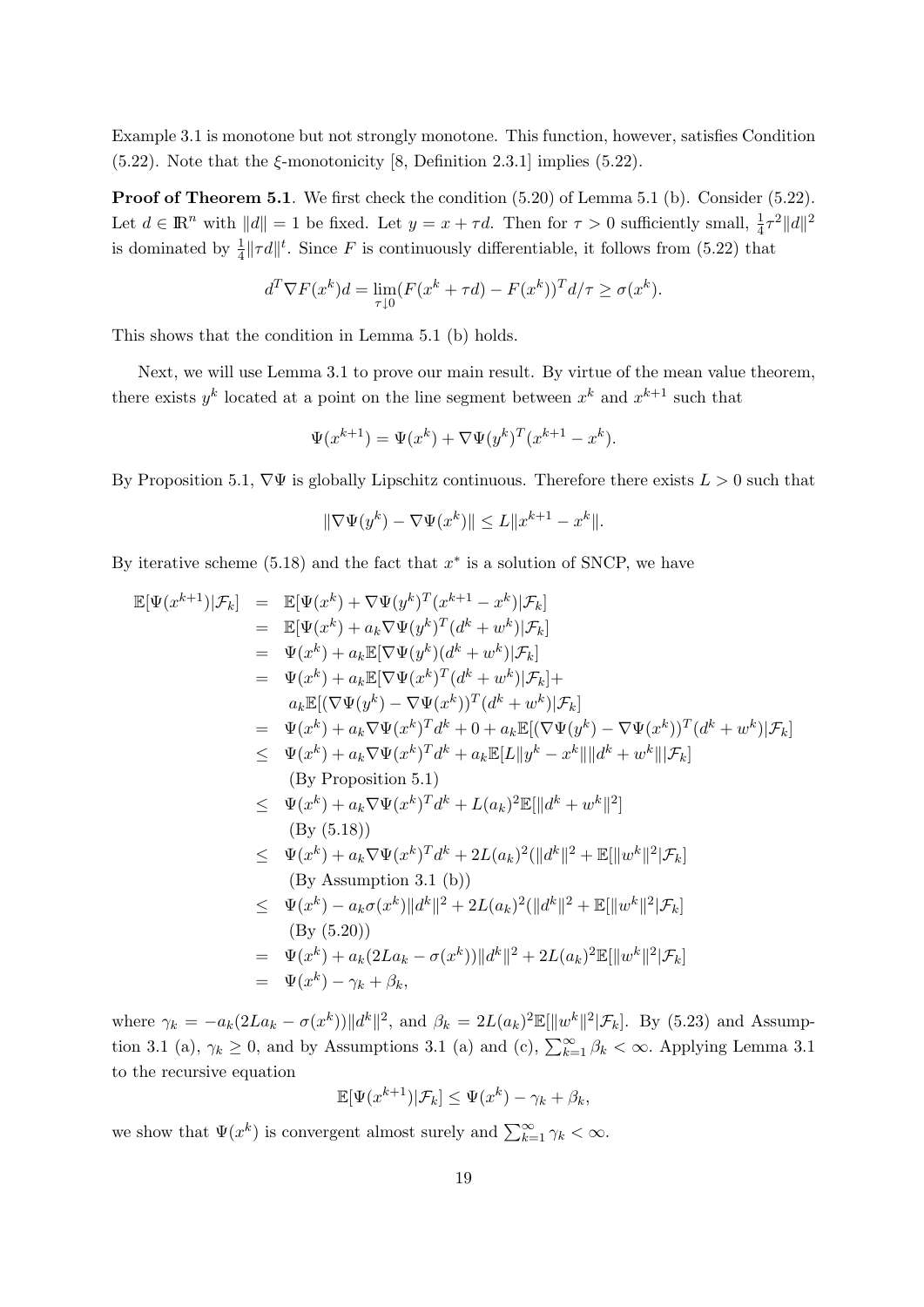We next show that  $\Psi(x^k)$  is convergent to 0 for every sample path corresponding to convergence of  $\Psi(x^k)$ . Let the sample path be fixed.

First, we prove that  $x^k$  is bounded. Assume for the sake of a contradiction that  $||x^k|| \to \infty$ for the sample path at which  $\Psi(x^k)$  is convergent. Let

$$
J \equiv \{i \in \{1, 2, \cdots, n\} : \{x_i^k\} \text{ is unbounded}\}.
$$

Then  $J \neq \emptyset$ . Define  $y^k \in \mathbb{R}^n$  as follows

$$
y_i^k \equiv \begin{cases} 0, & \text{if } i \in J, \\ x_i^k, & \text{if } i \notin J. \end{cases}
$$

Then  $\{y^k\}$  is bounded, that is, there exists a constant  $\bar{C} > 0$  such that  $y^k$  is located within  $\bar{C}\mathcal{B}$ , where  $\mathcal B$  denotes the closed unit ball in  $\mathbb R^n$ . Let

$$
\sigma = \inf_{x \in \bar{C}\mathcal{B}} \sigma(x).
$$

For sufficiently large k,  $\sigma(y^k) \|x^k - y^k\|^2 > C \|x^k - y^k\|^2$ . By (5.22), we have

$$
C\left(\sum_{i\in J}(x_i^k)^2\right)^{t/2} = C\|x^k - y^k\|^t
$$
  
\n
$$
\leq \sum_{i=1}^n (x_i^k - y_i^k)(F_i(x^k) - F_i(y^k))
$$
  
\n
$$
\leq \sqrt{\sum_{i\in J}(x_i^k)^2} \sum_{i=1}^n |F_i(x^k) - F_i(y^k)|.
$$

Following a similar argument as in the proof of [13, Theorem 3.2], we can prove that there exists an index  $i_0 \in J$  such that  $|x_{i_0}^k| \to \infty$ , and  $|F_{i_0}(x^k)| \to \infty$ . By [13, Lemma 3.1],  $\psi(x_{i_0}^k, F_{i_0}(x^k)) \to$  $\infty$ , as  $k \to \infty$ , which implies  $\Psi(x^k) \to \infty$ , which contradicts the fact that  $\{\Psi(x^k)\}\$ is convergent. Therefore,  $\{x^k\}$  is bounded.

Because  $\{x^k\}$  is bounded, there exists  $\hat{\sigma} > 0$  such that  $\sigma(x^k) \geq \hat{\sigma} > 0$ . Consequently we can derive from  $\sum_{k=1}^{\infty} \gamma_k < \infty$  that  $d^k \to 0$  as  $k \to \infty$ . By Lemma 5.1 (a) and Assumption 3.1 (a), we show that  $\{x^k\}$  converges to the unique solution of SNCP (1.2). Almost sure convergence follows from the fact that the argument above holds for every sample path corresponding to convergence of  $\Psi(x^k)$ .

Note that Conditions (5.21) and (5.22) play an important role in the above theorem. The next example shows that these two conditions do hold for some functions that are not strongly monotone.

Example 5.2 Consider the function in Example 3.1. We shall prove that (5.22) holds when  $C=\frac{1}{4}$  $rac{1}{4}$  and  $t = \frac{3}{2}$  $rac{3}{2}$  and

$$
\sigma(x) = \begin{cases} \frac{1}{4\sqrt{x}} & \text{if } x \ge 1, \\ \frac{1}{4} & \text{otherwise.} \end{cases}
$$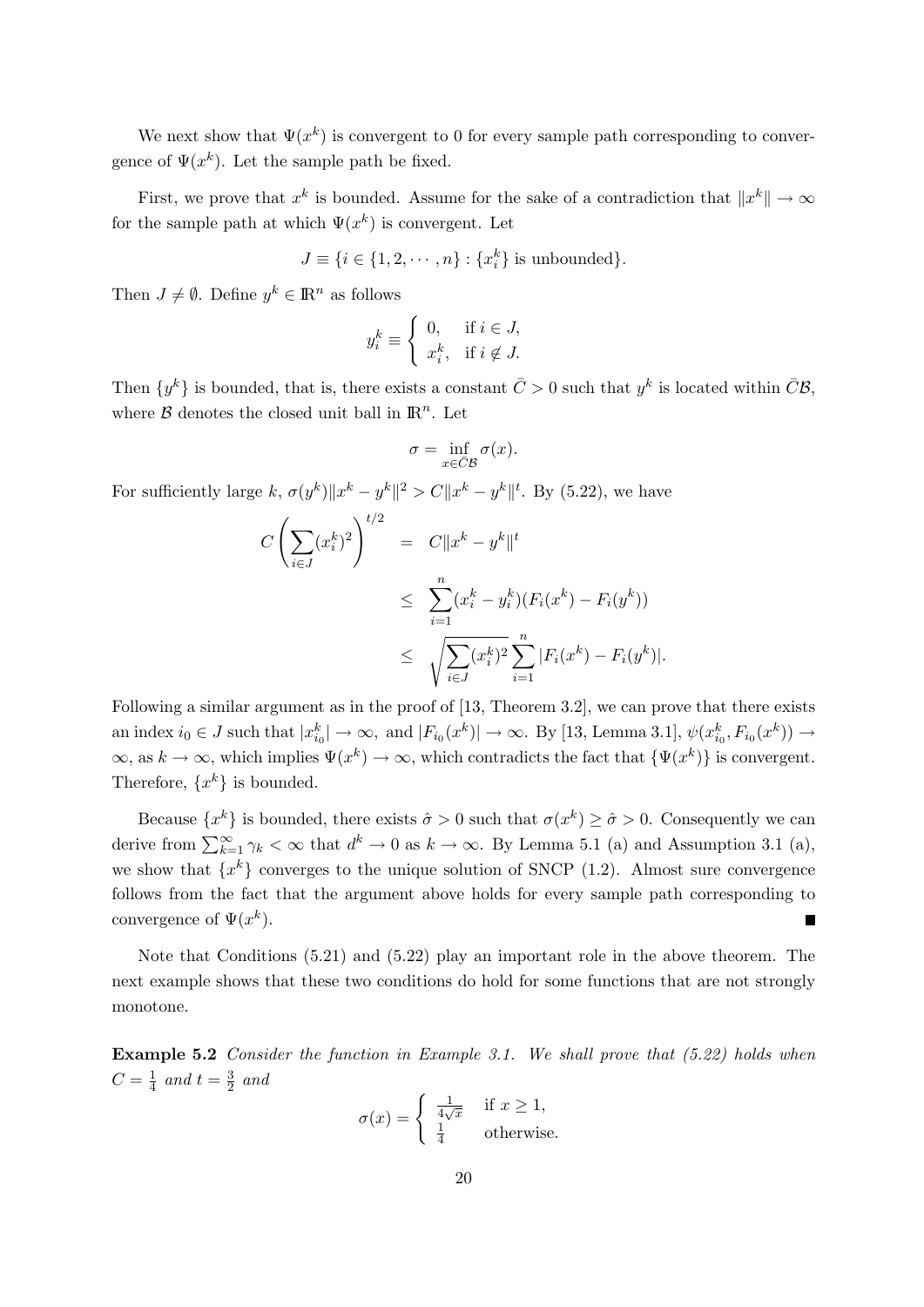We only need to prove that for any  $x, y \in \mathbb{R}$ ,

$$
(F(y) - F(x))(y - x) \ge E(x, y),
$$
\n(5.24)

where

$$
E(x,y) = \begin{cases} \frac{1}{4}(y-x)^{\frac{3}{2}} & \text{if } 1 < x, 9x < y, \\ \frac{1}{4\sqrt{x}}(y-x)^2 & \text{if } 1 < x, 1 \le y \le 9x, \\ \frac{1}{4\sqrt{x}}(y-x)^2 & \text{if } 1 < x, 0 \le y < 1, \\ \frac{1}{4\sqrt{x}}(y-x)^2 & \text{if } 1 < x, y < 0, \\ \frac{1}{4}(y-x)^2 & \text{if } 0 \le x \le 1, y < 1, \\ \frac{1}{4}(y-x)^2 & \text{if } 0 \le x \le 1, 1 \le y \le 4, \\ \frac{1}{4}(y-x)^{\frac{3}{2}} & \text{if } 0 \le x \le 1, 4 < y, \\ \frac{1}{4}(y-x)^2 & \text{if } x < 0, y \le 1, \\ \frac{1}{4}(y-x)^{\frac{3}{2}} & \text{if } x < 0, 1 < y. \end{cases}
$$

The inequality  $(5.24)$  can be proved using the definition of F and some simple and direct calculations. Here we only provide some simple clues for each case but omit tedious detail.

| If $1 < x, 9x < y$ :                | $\sqrt{y-x} \leq \sqrt{y}, 3\sqrt{x} \leq \sqrt{y}.$                          |
|-------------------------------------|-------------------------------------------------------------------------------|
| If $1 < x, 1 \le y \le 9x$ :        | $(\sqrt{y} - \sqrt{x})(\sqrt{y} + \sqrt{x}) = y - x, \sqrt{y} \le 3\sqrt{x}.$ |
| If $1 < x, 0 \le y < 1$ :           | $-y \leq -2y\sqrt{x}, \sqrt{x} \leq x.$                                       |
| If $1 < x, y < 0$ :                 | $-(1+x) \leq -2\sqrt{x}, -x \leq -xy.$                                        |
| If $0 \le x \le 1, y < 1$ :         | trivial.                                                                      |
| If $0 \le x \le 1, 1 \le y \le 4$ : | $y \leq 4\sqrt{y} - 3, x \leq 1.$                                             |
| If $0 \le x \le 1, 4 < y$ :         | $2 \leq \sqrt{y}, x \leq \sqrt{y}, \sqrt{y-x} \leq \sqrt{y}.$                 |
| If $x < 0, y \le 1$ :               | trivial.                                                                      |
| If $x < 0, 1 < y$ :                 | $1 \leq \sqrt{y}, \sqrt{y-x} \leq \sqrt{y-x}.$                                |

Finally Condition (5.21) can be verified easily by calculating the first and the second order derivative of F.

When  $F$  is an affine strongly monotone function, Conditions  $(5.21)$  and  $(5.22)$  in Theorem 5.1 are satisfied, and Condition (5.23) is redundant. Hence we have the following result.

**Corollary 5.1** Suppose that Assumption 3.1 (a), (b) and (c) hold for for iterative scheme  $(5.18)$ . Suppose also that F is a strongly monotone affine function, that is,  $F(x) = Ax + b$  where A is positive definite. Then sequence  $\{x^k\}$  generated by iterative scheme (5.18) almost surely converges to the unique solution  $x^*$  of SVIP.

Before we conclude this section, it is worthwhile to point out what has been done in the literature on SA for SVIP and SNCP. Flam [10] proposes a projection based SA for solving SNCP that is formulated from a number of optimization problems describing equilibrium systems. A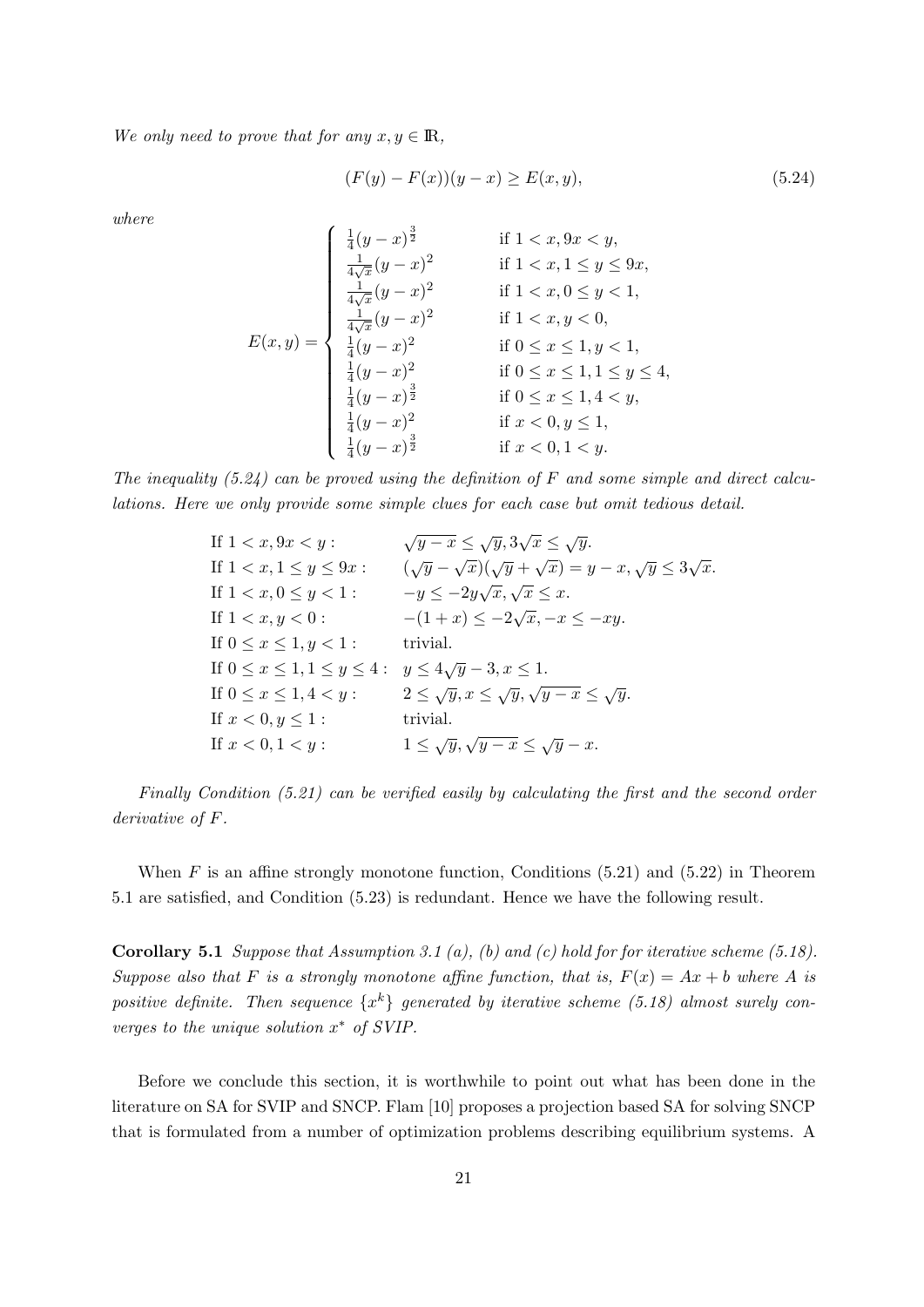major difference between Flam's SA and iterative scheme (3.7) is that the projection in the former method is carried out in the feasible solution space of variable  $x_i$  rather than  $\mathcal{Y} = \mathbb{R}^n_+$ . Under similar conditions to Assumption 3.1, Flam proves convergence of his SA method.

# 6 Sample Applications

In this section, we present a few SVIP and SNCP examples arising from the areas of economics, engineering and operations management.

**Example 6.1 Stochastic User Equilibrium**  $[40]$ . Network equilibrium models are commonly used for predictions of traffic patterns in transportation networks which are subject to congestion. Network equilibrium is characterized by Wardrop's two principles. The first principle states that the journey times in all routes actually used are equal to or less than those which would be experienced by a single vehicle on any unused route. The traffic flows satisfying this principle are usually referred to as user equilibrium flows. The second principle states that at equilibrium the average journey time is minimum.

A variant of user equilibrium is the stochastic user equilibrium (SUE) in which each traveller attempts to minimize their perceived dis-utility/costs, where these costs are composed of a deterministic measured cost and a random term. For each origin-destination  $OD$  pair j in the traffic network and a particular path r of OD j, the user's dis-utility function is defined by  $u_r = \theta_0 d_r + \theta_1 \mathbb{E}[C_r] + \theta_2 \mathbb{E}[\max(0, C_r - \tau_i)],$  where  $d_r$  represents the composite of attributes such as distance which are independent of time/flow,  $C_r$  denotes the travel time on path r which is implicitly determined by the flows on all arcs on path r,  $\tau_j$  denotes the longest acceptable travel time for j,  $\theta_0$  is the weight placed on these attributes,  $\theta_1$  is the weight placed on time, and  $\theta_2$  is the penalty coefficient when the actual travel time on j exceeds  $\tau_i$ . Let  $x_r$  denote the traffic flow on path r and  $\mathcal{R}_i$  denote the collection of all feasible paths for j. Assume that the total demand for OD pair j is  $q_j$ . Then the feasible set of the traffic flow across the whole network can be expressed as  $\mathcal{X} = \left\{ x : \sum_{r \in \mathcal{R}_j} x_r = q_j, \forall j, x_r \geq 0, \forall r \right\}$ , which is a convex set.

A vector  $x^* \in \mathcal{X}$  is a stochastic user equilibrium if and only if  $(x - x^*)^T u(x^*) \geq 0, \forall x \in \mathcal{X}$ , which is an SVIP.

Example 6.2 Electricity Supply Networks [8].Oligopolistic pricing models have wide applicability in spatially separated electricity markets. The aim of these models is to determine the amount of electricity produced by each competing firm, the flow of power, and the transmission prices through the links of the electricity network. We describe a simplified, single-period, spatially separated, oligopolistic electricity pricing model with random demand. A slightly different example is presented in [28].

Consider an electricity network with node set  $N$  and arc set  $A$ . As many as n firms compete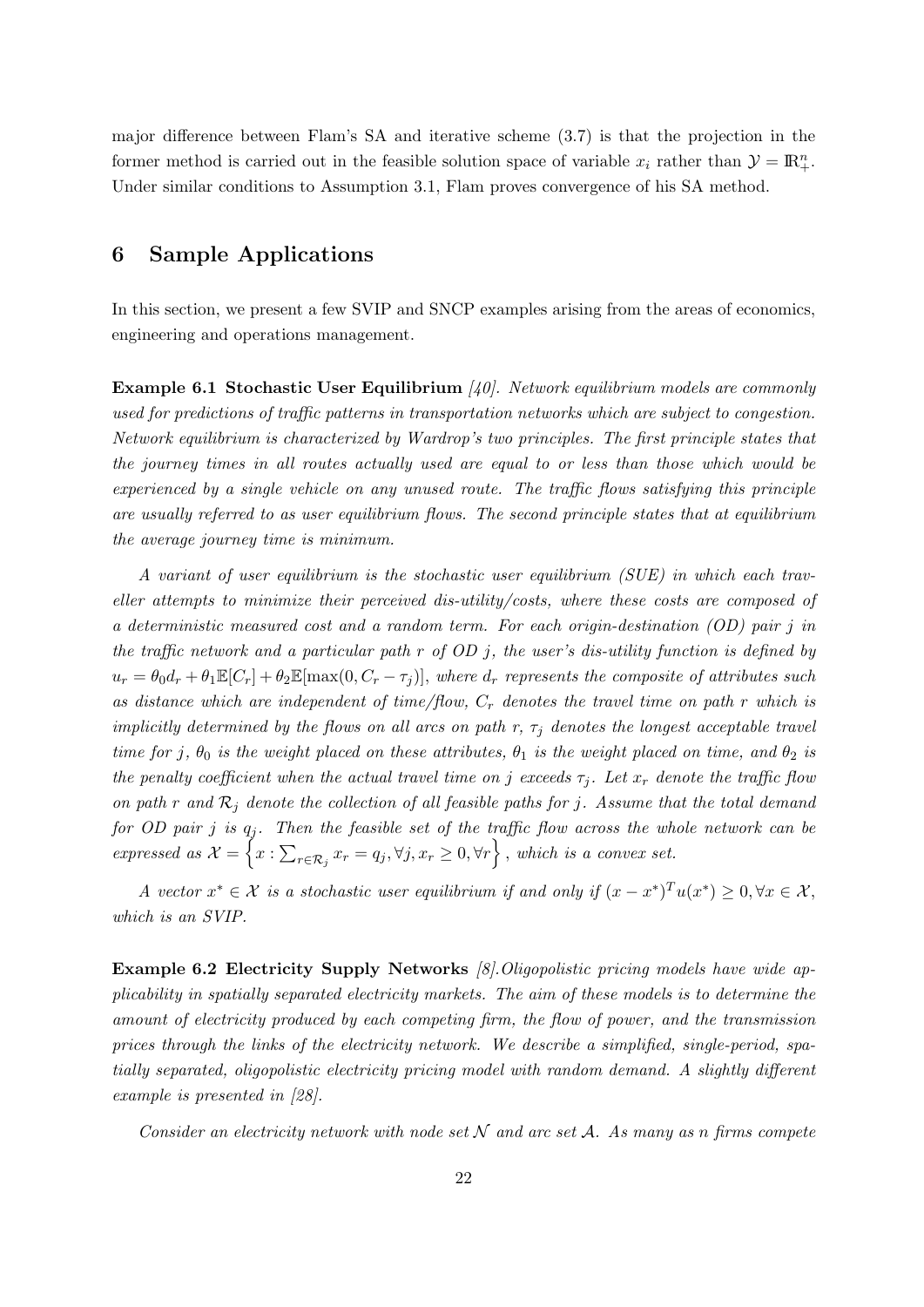to supply electricity to the network. Each firm i owns generation facilities in a subset of nodes  $\mathcal{N}_i \subset \mathcal{N}$ . Let  $\mathcal{G}_{ij}$  denote the set of generation plants by firm i at node  $j \in \mathcal{N}_i$  and  $q_{ij\ell}$  the amount of electricity produced by firm i at plant  $\ell \in \mathcal{G}_{ij}$ . Market demand at node j is described by an inverse demand function  $p_j(\sum_{i=1}^n d_{ij}, \xi_j)$  which is a function of the total amount of electricity  $\sum_{i=1}^n d_{ij}$  supplied to node j and a random shock  $\xi_j$ , where  $d_{ij}$  is the amount of electricity delivered to node j by firm i.

Let  $r_{ia}$  be the amount of electricity transmitted through arc  $a \in A$  by firm i. Then  $d_{ij}, j \in \mathcal{N}_i$ ,  $q_{ij\ell}, j \in \mathcal{N}_i, \ell \in \mathcal{G}_{ij}$  and  $r_{ia}, a \in \mathcal{A}$  are all decision variables for firm i, which is collectively denoted by  $x_i$ . Firm i needs to make a decision before demands at nodes are realized and its decision problem is to maximize their profit which is equal to the total revenue minus the total production cost and transmission cost:

$$
u_i(x_i, x_{-i}) = \mathbb{E}\left[\sum_{j \in \mathcal{N}_i} p_j(\sum_{i=1}^n d_{ij}, \xi) d_{ij} - \sum_{j \in \mathcal{N}_i} \sum_{\ell \in \mathcal{G}_{ij}} C_{ij\ell}(q_{ij\ell}) - \sum_{a \in \mathcal{A}} \rho_a r_{ia}\right],
$$

where  $x_{-i}$  is the joint decision variables for all other firms except firm i,  $C_{ij\ell}$  is the production cost function at plant  $\ell$  of node j for firm i, and  $\rho_a$  is the unit transmission cost on arc a.

In order for the electricity flow to be feasible, it must satisfy the flow balance at each node, production capacity at each plant, and transmission capacity on each arc. Let  $\mathcal{X}_i(x_{-i})$ , which is precisely defined on page 30 of [8], denote the feasible set of electricity flow for firm i given the joint decision variables x−<sup>i</sup> for all other firms. Overall, firm i's profit maximization problem is  $\max_{x_i} u_i(x_i, x_{-i})$  subject to  $x_i \in \mathcal{X}_i(x_{-i})$ . Following Proposition 1.4.3 of [8], this game theoretic model for the electricity supply network problem can be converted into an SVIP.

**Example 6.3 Newsvendor Competition** [24]. The newsvendor (or newsboy) model is an important mathematical model in supply chain management, operations management and applied economics used to determine optimal inventory levels. It is typically characterized by fixed prices and uncertain demand.

Suppose there are n players in the market who produce the same product. Let  $p_i$  and  $c_i$ be the unit price and unit production cost of newsvendor i. Assume the number of customers who prefer to buy the product from newsvendor i is  $D_i$ , which is a random variable. Customers always purchase the product from their unique preferred newsvendor provided that the product is available. However a proportion, say  $o_{ii}$ , of the customers of newsvendor j will purchase the product from newsvendor i if they find that newsvendor j does not have any product left unsold. Let  $q_i$  be the production level for newsvendor i. Given the production levels  $q_{-i}$  for all other newsvendors, newsvendor i chooses their optimal production level  $q_i$  by maximizing their expected profit:  $u_i(q_i, q_{-i}) = p_i \mathbb{E}[\min(q_i, D_i + \sum_{j \neq i} o_{ij} \max(D_j - q_j, 0))] - c_i q_i$ .

All newsvendors play an oligopolistic game by choosing their production levels appropriately. An optimal solution for the newsvendor game is a Nash equilibrium which states that no newsvendor will increase their expected profit by unilaterally altering their production level. It is well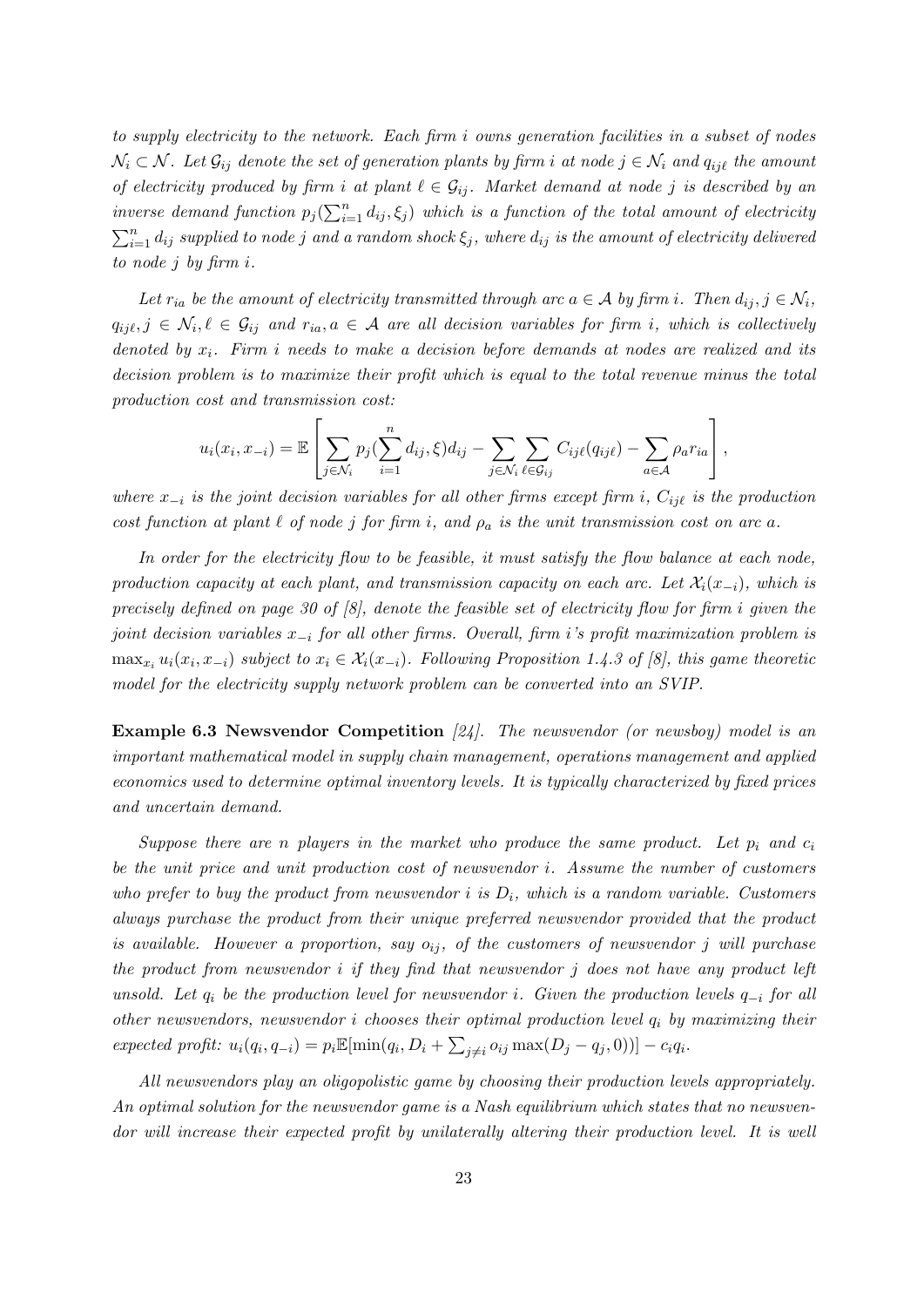known from Proposition 1.4.2 of [8] that any oligopolistic Nash game can be converted into an example of VIP under the conditions that the utility function is concave and continuously differentiable with respect to the player's own strategy. Hence this oligopolistic Nash game can be converted into an example of SVIP. Several other newsvendor examples of SNCP and SVIP can be found from  $\left[4, 23\right]$  and references of  $\left[24\right]$ .

Example 6.4 Wireless Networks [25]. Wireless networks have dramatically changed the world and our daily life. Many wireless network problems can be formulated as game theoretic models. Consider a multipacket reception wireless network with n nodes and an uplink communication channel where the nodes communicate with a common base station.

Let  $\xi_i$  denote the channel state of node i, which is a continuous random variable and  $p_i(\xi_i)$ the decision variable which is a Lebesgue measurable function that maps channel state  $\xi$  to a transmission policy. The objective of node i is to find an optimal transmission policy function  $p_i(\xi_i)$  that maximizes its individual utility (the expected value of a complicated function of  $p_i(\xi_i)$ ). A particular transmission policy called threshold policy characterizes  $p_i$  by a single real-valued parameter  $x_i$ , that is,  $p_i(\xi_i) = 0$  if  $\xi_i \leq x_i$ , and 1 otherwise, where  $x_i \in [0, M]$ . In this case, the utility can be reformulated as a function of  $x_i$ , denoted by  $T_i(x_i, x_{-i})$ , where  $x_{-i}$  denotes the parameters that determine the policies of the other nodes. Consequently node i's decision problem is to maximize  $T_i(x_i, x_{-i})$  for given  $x_{-i}$  subject to  $x_i \in [0, M]$ . This is a stochastic minimization problem with a single variable  $x_i$ .

A wireless network solution is a Nash equilibrium  $(x_1^*, \dots, x_n^*)$  where no node is better of by unilaterally altering its strategies  $x_i$ . Similar to Example 6.3, under certain conditions, the multipacket reception wireless network problem can be reformulated as an SVIP.

# 7 Conclusions

In this paper, we have proposed several SA methods for solving stochastic variational inequality and stochastic nonlinear complementarity problems. They are iterative schemes generalized from their deterministic counterparts. Iterative scheme (3.7) is a projection-type method and it does not involve any calculation of derivatives. Therefore it is more suitable for those problems with a simple feasible set but a relatively complex structure of underlying functions. Iterative scheme (4.11) is based on the gap functions of SVIP and it allows us to explore high-order derivative information so that faster convergent algorithms can be designed. See the next paragraph for simultaneous perturbation stochastic approximation. Iterative scheme (5.18) is specifically proposed for SNCP and is based on the well-known Fischer-Burmeister function. It is interesting to note that implementation of this scheme does not require differentiability of the underlying functions although we required second order derivatives in the convergence analysis. Numerical efficiency of those proposed iterative schemes remains to be investigated.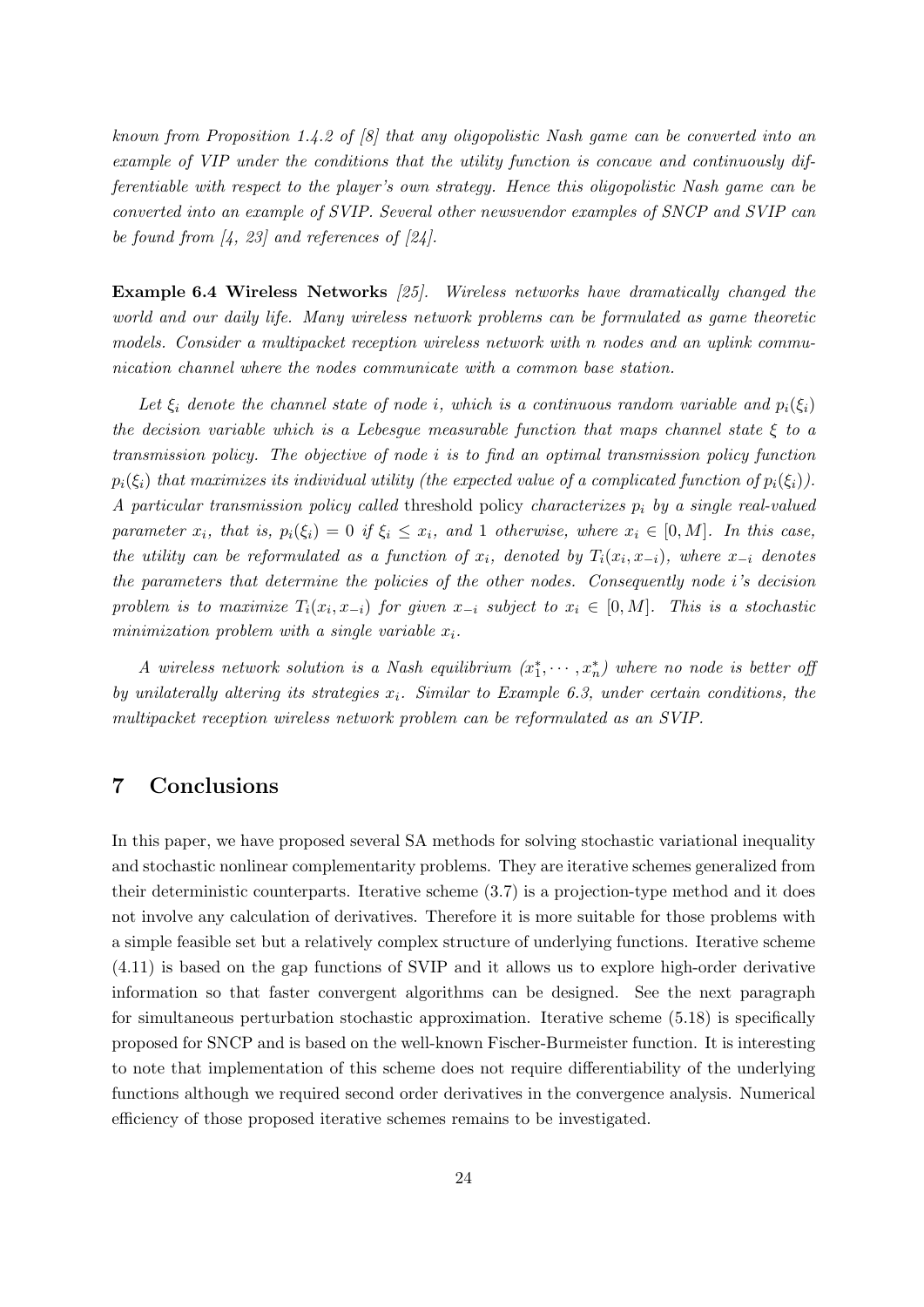A couple of topics are worth further investigation. First, averaging SA methods [30] are proven to speed up convergence for solving SSE and the stochastic optimization problem. It would be interesting to see whether or not averaging SA methods can also speed up convergence when they are used for solving SVIP and SNCP. Second, some SA methods such as simultaneous perturbation stochastic approximation [18] that incorporate higher order derivative information of the underlying functions for SSE and the stochastic optimization problem have been extensively examined in the literature. The same method might be explored for SVIP and SNCP.

Acknowledgements: The authors are thankful to three anonymous referees, Associate Editor Ji-Feng Zhang, Jong-Shi Pang, Danny Ralph, Stefan Scholtes, Defeng Sun and Roger Wets for their constructive comments and to Roger Wets for bringing reference [7] to our attention.

# References

- [1] T. Basar and G. Olsder, Dynamic Noncooperative Game Theory, SIAM, 1999.
- [2] D.P. Bertsekas and J.N. Tsitsiklis, Neuro-Dynamic Programming, Athena Scientific, 1996.
- [3] D. Bertsimas and S. de Boer, Simulation-based booking limits for airline revenue management, Operations Research 53 (2005) 90–106.
- [4] F.Y. Chen, H. Yan and L. Yao, A newsvendor pricing game, IEEE Transactions on Systems, Man & Cybernetics: Part A, 34 (2004) 450–456.
- [5] X. Chen and M. Fukushima, Expected residual minimization method for stochastic linear complementarity problems, Mathematics of Operations Research, to appear.
- [6] F.H. Clarke, Optimization and Nonsmooth Analysis, Wiley, New-York, 1983.
- [7] Y. Ermoliev, Stohastic quasigradient methods, In Y. Ermoliev and R.J-B. Wets (Eds.), Numerical Techniques for Stochastic Optimization Problems, Springer-Verlag: Berlin, Heidelberg, pp. 141–186 (1988).
- [8] F. Facchinei and J.S. Pang, Finite-dimensional Variational Inequalities and Complementarity Problems, Springer, New York, 2003.
- [9] J. Filar and K. Vrieze, Competitive Markov Decision Processes, Springer-Verlag, 1997.
- [10] S.D. Flam, Learning equilibrium play: A myopic approach, Computational Optimization and Applications 14 (1999) 87–102.
- [11] M.C. Fu, Optimization for simulation: Theory vs. Practice, INFORMS Journal on Computing 14 (2002) 192–215.
- [12] M. Fukushima, Equivalent differentiable optimization problems and descent methods for asymmetric variational inequality problems, Mathematical Programming 53 (1992) 99–110.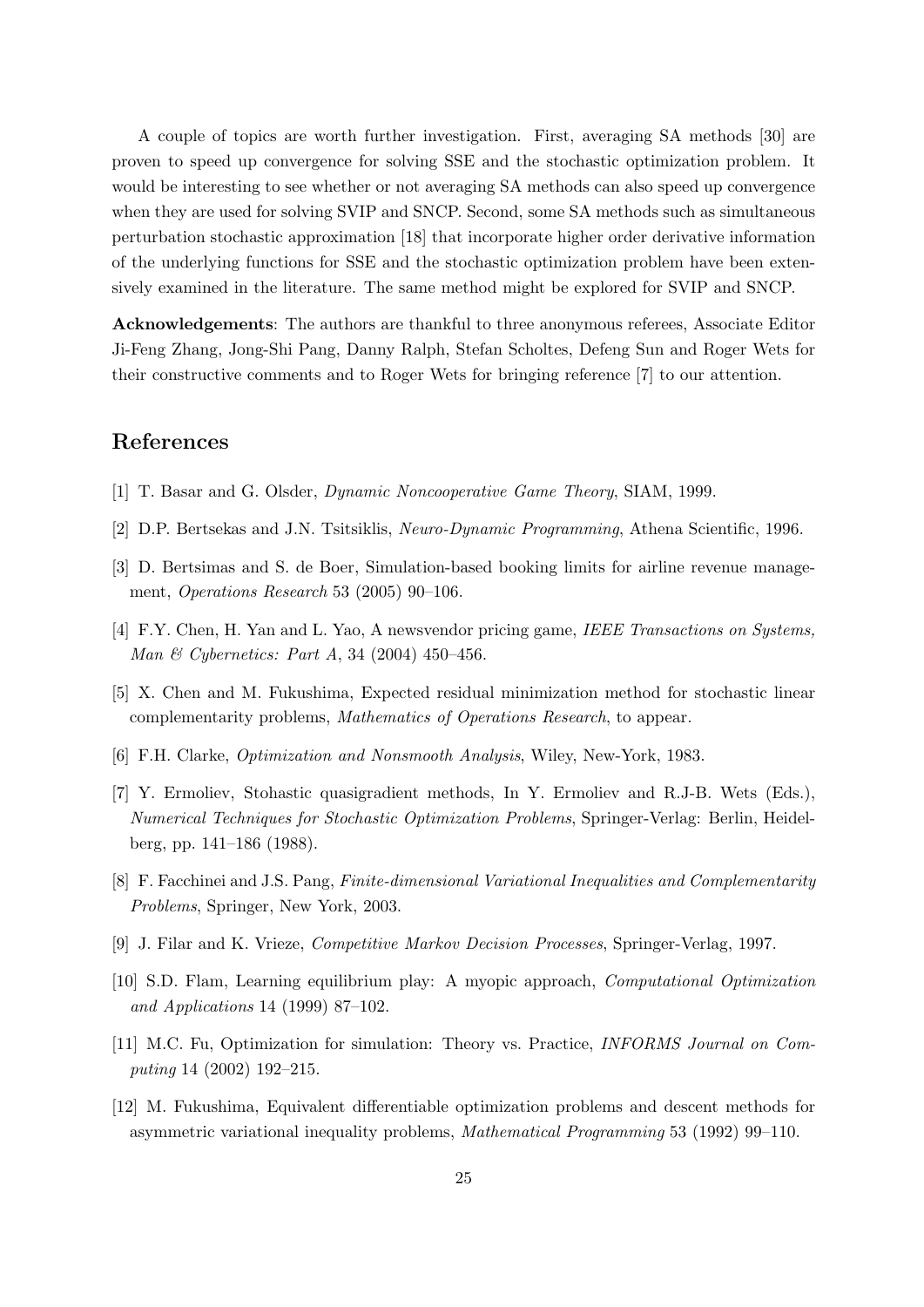- [13] C. Geiger and C. Kanzow, On the resolution of monotone complementarity problems, Computational Optimization and Applications 5 (1996) 155–173.
- [14] E.G. Golshtein and N.V. Tretyakov, Modified Lagrangian and Monotone Maps in Optimization, John Wiley and Sons, New York, 1996.
- [15] G. Gürkan and A.Y. Özge and S.M. Robinson, Sample path solution of stochastic variational inequalities, with applications to option pricing, In J.M. Charnes and D.M. Morrice and D.T. Brunner and J.J. Swai (eds.): *Proceedings of the 1996 Winter Simulation Conference*, 1996. pp. 337–344.
- [16] G. Gürkan, A.Y. Özge, and S.M. Robinson, Sample-path solution of stochastic variational inequalities, Mathematical Programming 84 (1999) 313-333.
- [17] A. Haurie and F. Moresino, S-adapted oligopoly equilibria and approximations in stochastic variational inequalities, Annals of Operations Research 114 (2002) 183–201.
- [18] Y. He and M. Fu and S.I. Marcus, Convergence of Simultaneous Perturbation Stochastic Approximation for Nondifferentiable Optimization, IEEE Transactions on Automatic Control 48 (2003) 1459–1463.
- [19] H. Jiang, Unconstrained minimization approaches to nonlinear complementarity problems, Journal of Global Optimization 9 (1996) 169–181.
- [20] H.J. Kushner and G. Yin, Stochastic Approximation and Recursive Algorithms and Applications, Springer-Verlag, New York, 2003.
- [21] G.H. Lin and M. Fukushima, New reformulations and smoothed penalty method for stochastic nonlinear complementarity problems, Technical Report, Kyoto University, 2003.
- [22] Z.-Q. Luo, J.-S. Pang, and D. Ralph, Mathematical Programs with Equilibrium Constraints, Cambridge University Press, 1996.
- [23] S. Mahajan and G. van Ryzin, Inventory competition under dynamic consumer choice, Operations Research 49 (2001) 646–657.
- [24] S. Netessine and N. Rudi, Centralized and competition inventory models with demand substitution, Operations Research 51 (2003) 329-335.
- [25] M.H. Ngo abd V.K. Krishnamurthy, Game theoretic cross-layer transmission policies in multipacket reception wireless networks, IEEE Transactions on Signal Processing 55 (2007) 1911–1926.
- [26] J.M. Peng and M. Fukushima, A hybrid Newton method for solving the variational inequality problem via the D-gap function, Mathematical Programming 86 (1999) 367–386.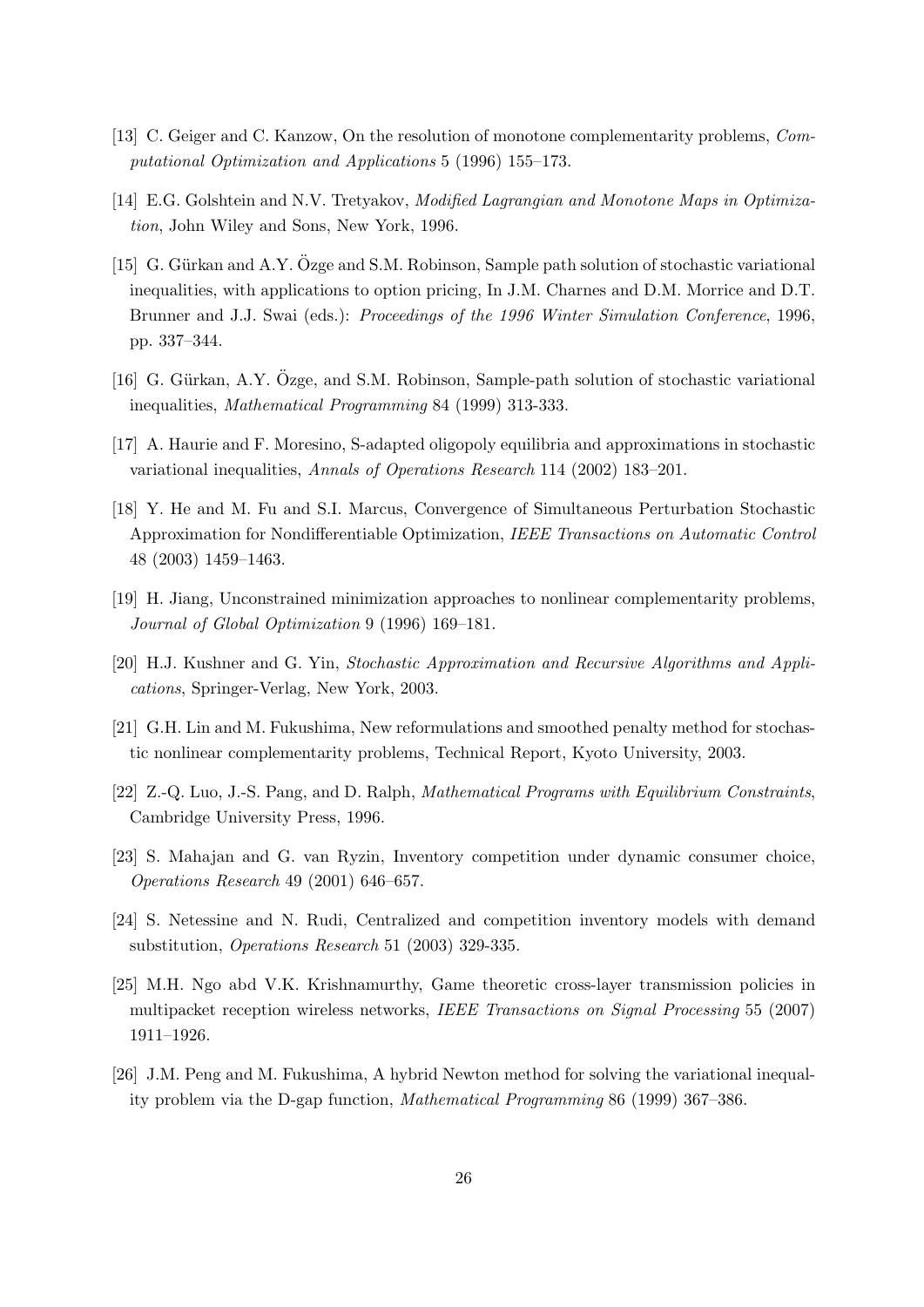- [27] G.C. Pflug, Optimization of stochastic models, The Interface Between Simulation and Optimization, Kluwer Academic Publishers, 1996.
- [28] P.O. Pineau and P. Murto, An oligopolistic investment model of the finnish electricity market, Annals of Operations Research 121 (2003) 123–148.
- [29] E.L. Plambeck, B.R. Fu, S.M. Robinson and R. Suri, Sample-path optimization of convex stochastic performances functions, Mathematical Programming, Vol. 75, pp. 137–176, 1996.
- [30] B.T. Polyak and A.B. Juditsky, Acceleration of stochastic approximation by averaging, SIAM Journal on Control and Optimization, 30 (1992) 838–855.
- [31] H. Robbins and S. Monro, On a stochastic approximation method, Annals of Mathematical Statistics 22 (1951) 400-407.
- [32] H. Robbins and D. Siegmund, A convergence theorem for nonnegative almost supermartingales and some applications, In J.S. Rustagi, Optimizing Methods in Statistics, Academic Press, 1971, pp. 233–257.
- [33] S.M. Robinson, Analysis of sample-path optimization, Mathematics of Operations Research 21 (1996) 513-528.
- [34] A. Shapiro, Stochastic Programming by Monte Carlo Simulation Methods, Published electronically in: Stochastic Programming E-Print Series, 2000.
- [35] A. Shapiro, Monte Carlo sampling methods, In A. Ruszczyński and A. Shapiro (eds.), Handbooks in Operations Research and Management Science: Stochastic Programming, Elsevier, 2003, pp. 353–425.
- [36] J.C. Spall, Adaptive stochastic approximation by the simultaneous perturbation method, IEEE Transactions on Automatic Control 45 (2000) 1839–1853.
- [37] J.C. Spall, Introduction to Stochastic Search and Optimization: Estimation, Simulation, and Control, Wiley-Interscience, 2003.
- [38] G. van Ryzin and J.I. McGill, Yield management without forecasting or optimization: An adaptive algorithm for determining seat protection levels, Management Science 46 (2000) 568–573.
- [39] I.J. Wang and E.K.P. Chong, A deterministic analysis of stochastic approximation with randomized directions, IEEE Transactions on Automatic Control 43 (1998) 1745–1749.
- [40] D. Watling, User equilibrium traffic network assignment with stochastic travel times and late arrival penalty, European Journal of Operational Research 175 (2006) 1539–1556.
- [41] N. Yamashita, K. Taji and M. Fukushima, Unconstrained optimization reformulations of variational inequality problems, Journal of Optimization Theory and Applications 92 (1997) 439–456.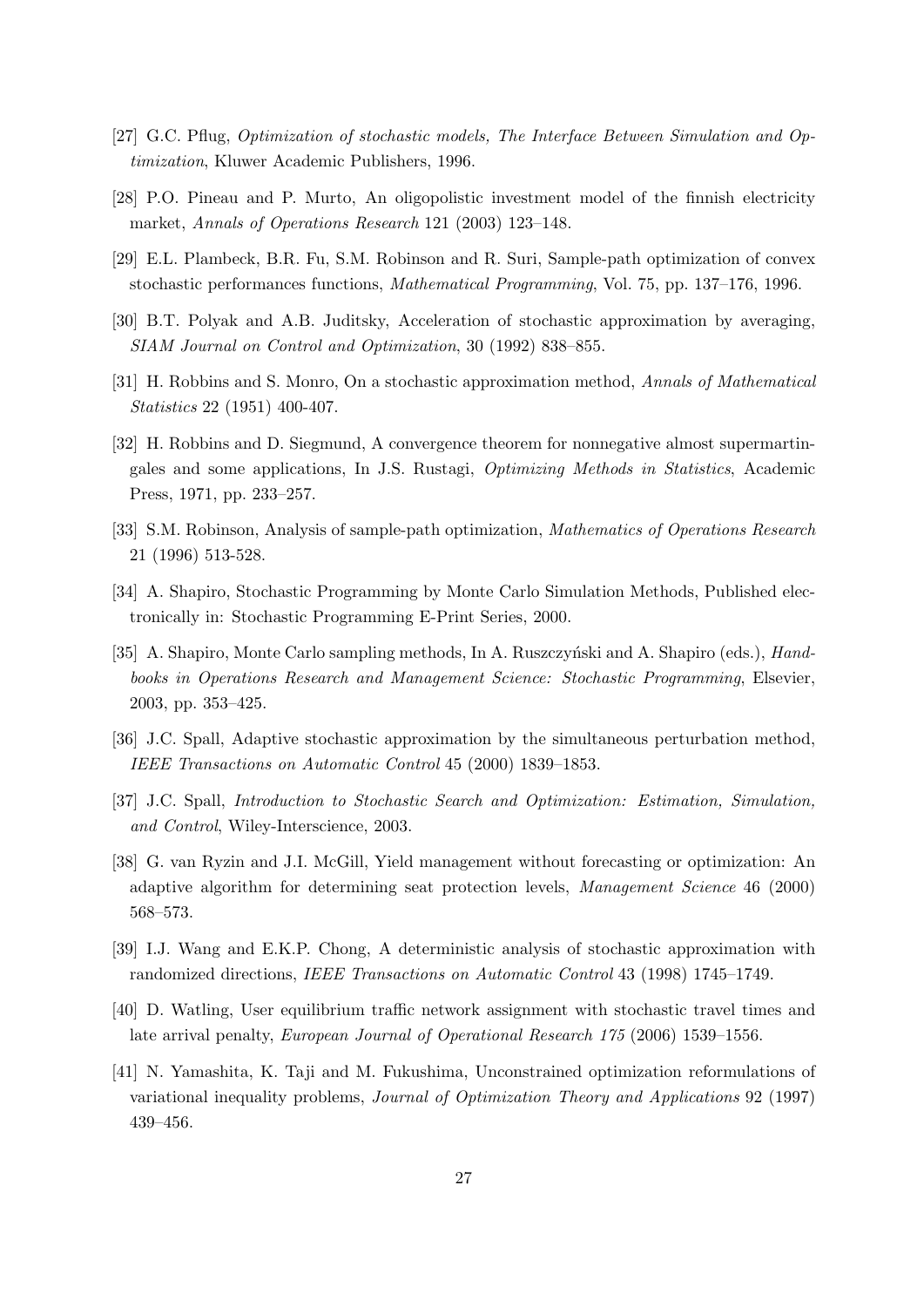# 8 Appendix

#### **Proof of Proposition 2.1.** Proofs for (a) and (c) can be found in [8].

(b) Let  $H(x, y) = \frac{1}{2}(y-x)^T D(y-x)$ . Then  $\nabla_y H(x, y) = D(y-x)$ . In view of the optimization problem in Definition 2.1, for any fixed  $x \in \mathbb{R}^n$ ,  $y^* = \Pi_{\mathcal{Y},D}(x)$  is the unique optimal solution. Then the first order necessary condition of the optimization problem indicates

$$
\nabla_y H(x, y^*)^T (y - y^*) \ge 0, \qquad \forall y \in \mathcal{Y},
$$

which with the symmetric property of  $D$  implies that

$$
(y - \Pi_{\mathcal{Y},D}(x))^T D(y - \Pi_{\mathcal{Y},D}(x)) \ge 0, \qquad \forall y \in \mathcal{Y}.
$$

Let x take two different values  $x^1, x^2 \in \mathbb{R}^n$ , let y take values of  $\Pi_{\mathcal{Y},D}(x^1)$ ,  $\Pi_{\mathcal{Y},D}(x^2)$ . Then we obtain from the inequalities above

$$
(\Pi_{\mathcal{Y},D}(x^2) - x^1)^T D(\Pi_{\mathcal{Y},D}(x^2) - \Pi_{\mathcal{Y},D}(x^1)) \ge 0,
$$

and

$$
(\Pi_{\mathcal{Y},D}(x^1) - x^2)^T D(\Pi_{\mathcal{Y},D}(x^1) - \Pi_{\mathcal{Y},D}(x^2)) \ge 0.
$$

Adding the last two inequalities, we obtain

$$
(\Pi_{\mathcal{Y},D}(x^1) - \Pi_{\mathcal{Y},D}(x^2))^T D(x^1 - x^2) \ge ||\Pi_{\mathcal{Y},D}(x^1) - \Pi_{\mathcal{Y},D}(x^2)||_D^2,
$$

i.e.,  $\Pi_{\mathcal{Y},D}$  is ISM under the *D*-norm with modulus 1.

(d) Let  $E(x) = x - \prod_{y,D} (x - aD^{-1}F(x))$ . Since  $\Pi_{y,D}$  is ISM under the D-norm with modulus 1, for any  $x^1, x^2 \in \mathbb{R}^n$ , we have

$$
\begin{aligned} (\Pi_{\mathcal{Y},D}(x^1 - aD^{-1}F(x^1)) - \Pi_{\mathcal{Y},D}(x^2 - aD^{-1}F(x^2)))^T D(x^1 - aD^{-1}F(x^1) - x^2 + aD^{-1}F(x^2)) \\ &\geq \|\Pi_{\mathcal{Y},D}(x^1 - aD^{-1}F(x^1)) - \Pi_{\mathcal{Y},D}(x^2 - aD^{-1}F(x^2))\|_D^2. \end{aligned}
$$

By the definition of  $E(x)$ , this is equivalent to the following

$$
(x1 - x2 - E(x1) + E(x2))T D(E(x1) - E(x2) - aD-1F(x1) + aD-1F(x2)) \ge 0.
$$

Further rearrangements of the above inequality yield

$$
(x^{1} - x^{2})^{T}D(E(x^{1}) - E(x^{2})) \geq (x^{1} - x^{2})^{T}D(aD^{-1}F(x^{1}) - aD^{-1}F(x^{2})) + ||E(x^{1}) - E(x^{2})||_{D}^{2}
$$
  
\n
$$
- (E(x^{1}) - E(x^{2}))^{T}D(aD^{-1}F(x^{1}) - aD^{-1}F(x^{2}))
$$
  
\n
$$
\geq a\mu ||F(x^{1}) - F(x^{2})||^{2} + ||E(x^{1}) - E(x^{2})||_{D}^{2}
$$
  
\n
$$
-a(E(x^{1}) - E(x^{2}))^{T}(F(x^{1}) - F(x^{2}))
$$
  
\n
$$
= ||E(x^{1}) - E(x^{2})||_{D}^{2} - \frac{a}{4\mu} ||E(x^{1}) - E(x^{2})||^{2}
$$
  
\n
$$
\geq ||E(x^{1}) - E(x^{2})||_{D}^{2} - \frac{a}{4\mu} ||E(x^{1}) - E(x^{2})||^{2}
$$
  
\n
$$
\geq ||E(x^{1}) - E(x^{2})||_{D}^{2} - \frac{a}{4\mu} ||E(x^{1}) - E(x^{2})||^{2}
$$
  
\n
$$
\geq ||E(x^{1}) - E(x^{2})||_{D}^{2} - \frac{a}{4\mu\lambda_{\min}(D)} ||E(x^{1}) - E(x^{2})||_{D}^{2}
$$
  
\n
$$
= (1 - \frac{a}{4\mu\lambda_{\min}(D)}) ||E(x^{1}) - E(x^{2})||_{D}^{2},
$$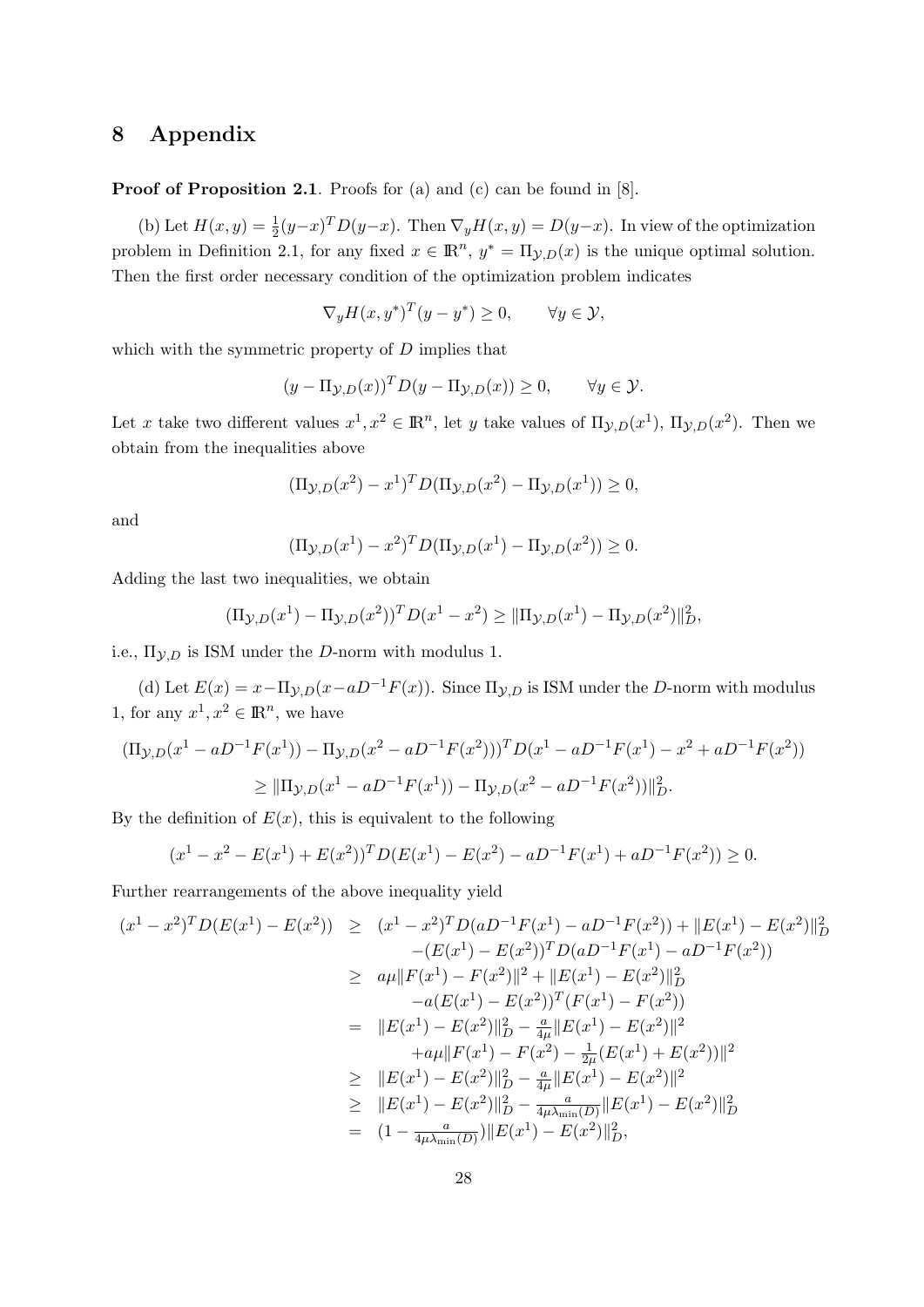where the second inequality follows the fact that F is ISM on  $\mathcal Y$  with modulus  $\mu$ , and the last inequality from (2.6). The result follows.

Proof of Proposition 3.1. Part (a). Let

$$
a(\varepsilon) := \min_{x \in \mathcal{Y} : \rho \ge ||x - x^*|| \ge \varepsilon} (F(x) - F(x^*))^T (x - x^*)
$$

and

$$
b(\varepsilon) := \min_{x \in \mathcal{Y} : \rho \ge ||x - x^*|| \ge \varepsilon} F(x^*)^T (x - x^*).
$$

Since Y is a closed convex set, both  $a(\varepsilon)$  and  $b(\varepsilon)$  are well defined. It is easy to observe that

$$
\inf_{x \in \mathcal{Y} : \rho \ge ||x - x^*|| \ge \varepsilon} F(x)^T (x - x^*) \ge a(\varepsilon) + b(\varepsilon).
$$

The fact that  $x^*$  is a solution implies that  $b(\varepsilon) \geq 0$ , and the monotonicity property of F at  $x^*$ implies  $a(\varepsilon) \geq 0$ . It is easy to verify that  $a(\varepsilon) > 0$  when F is strictly monotone at  $x^*$ . In what follows we show that  $b(\varepsilon) > 0$  when  $-F(x^*)$  is in the interior of the polar cone of the tangent cone of  $\mathcal Y$  at  $x^*$ . To see this, let  $T_{\mathcal Y}(x^*)$  denote the tangent cone of  $\mathcal Y$  at  $x^*$  and  $d \in T_{\mathcal Y}(x^*)$ . By definition,  $F(x^*)^T d > 0$ . Assume for a contradiction that for any  $t > 0$ , there exists  $x(t) \in \mathcal{Y}$ ,  $||x(t)-x^*|| \geq \varepsilon$  such that  $F(x^*)^T(x(t)-x^*) \leq t$ . Divide both sides of the inequality by  $||x(t)-x^*||$ and let  $d(t) = (x(t) - x^*)/||x(t) - x^*||$ . Then by driving t to zero, we may get a subsequence of  $\{d(t)\}\$  such that it converges to  $d^*$  and  $F(x^*)^T d^* \leq 0$ . This contradicts the assumption as  $d^* \in T_{\mathcal{Y}}(x^*)$ . This shows  $b(\varepsilon) > 0$ .

Part (b). Let  $x^{**}$  be another solution and  $(e')$  holds at the point. The monotonicity property of  $F$  implies that

$$
(F(x^{**}) - F(x^{*}))^{T}(x^{**} - x^{*}) = 0.
$$

Using this relation and  $(e')$ , we have

$$
F(x^{**})^T(x^{**}-x^*) = F(x^*)^T(x^{**}-x^*) > 0
$$

and by symmetry

$$
F(x^*)^T(x^* - x^{**}) = F(x^{**})^T(x^* - x^{**}) > 0
$$

a contradiction! The proof is complete.

**Proof of Lemma 5.2.** (a) is proved in [13], (b) is obvious, and (c) is proved in Example 7.4.9 of [8]. We only need to prove (d) and (e).

(d) It follows from (b) that  $\psi$  is twice continuously differentiable over  $\mathbb{R}^2 \setminus \{(0,0\)}$  and

$$
\nabla^2 \psi(a,b) = 2\nabla \phi(a,b)\nabla \phi(a,b)^T + 2\phi(a,b)\nabla^2 \phi(a,b), \qquad \forall (a,b) \neq (0,0).
$$

Therefore the Clarke generalized Jacobian of  $\nabla \psi$  coincides with  $\nabla^2 \psi$  on  $\mathbb{R}^2 \setminus \{(0,0\})$ . It is easy to calculate  $\nabla \phi(a, b)$  and to prove that  $\nabla \phi$  is bounded over  $\mathbb{R}^2 \setminus \{(0, 0\})$ . In order to prove that  $\nabla^2 \psi$  is bounded over  $\mathbb{R}^2 \setminus \{(0,0)\}\)$ , we only need to show that  $\phi(a,b)\nabla^2 \phi(a,b)$  is bounded over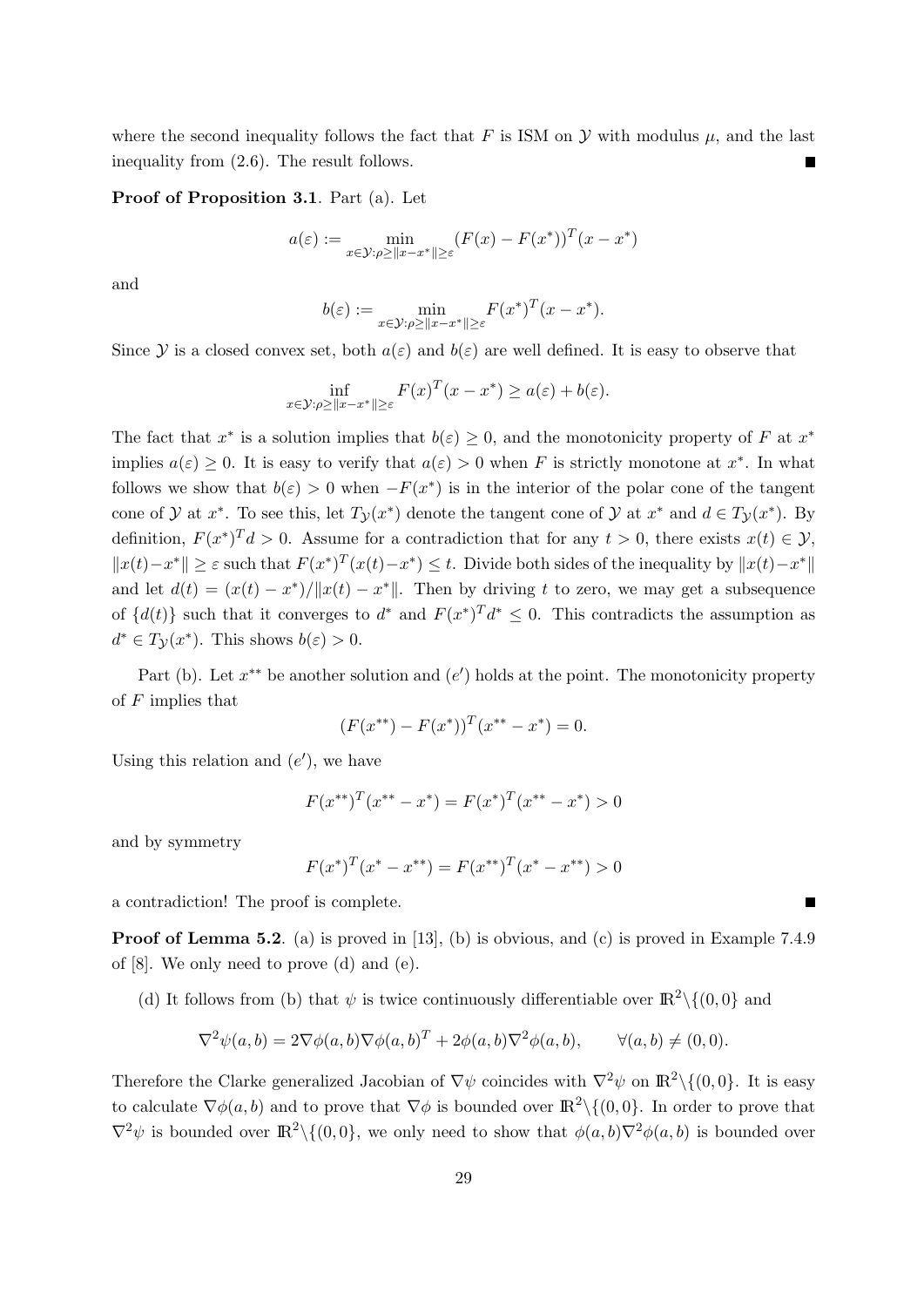$\mathbb{R}^2 \setminus \{(0,0\})$ . The latter holds by showing that  $\phi(a,b) \frac{\partial^2 \phi(a,b)}{\partial a^2}$ ,  $\phi(a,b) \frac{\partial^2 \phi(a,b)}{\partial b^2}$  and  $\phi(a,b) \frac{\partial^2 \phi(a,b)}{\partial a \partial b}$ ∂a∂b are bounded over  $\mathbb{R}^2 \setminus \{(0,0\}.$ 

By a simple calculation

$$
\frac{\partial^2 \phi(a, b)}{\partial a^2} = \frac{1}{\sqrt{a^2 + b^2}} - \frac{a^2}{\sqrt{(a^2 + b^2)^3}}.
$$

Therefore

$$
\phi(a,b)\frac{\partial^2 \phi(a,b)}{\partial a^2} = 1 - \frac{a+b}{\sqrt{a^2 + b^2}} - \phi(a,b)\frac{a^2}{\sqrt{(a^2 + b^2)^3}}
$$

.

The third term on the right hand side of the above equation can be written as

$$
\frac{a^2}{a^2+b^2}\left(1-\frac{a+b}{\sqrt{a^2+b^2}}\right),\,
$$

which is obviously bounded since

$$
\left|\frac{a+b}{\sqrt{a^2+b^2}}\right| \le 2.
$$

Thus  $\phi(a, b) \frac{\partial^2 \phi(a, b)}{\partial a^2}$  is bounded over  $\mathbb{R}^2 \setminus \{(0, 0\})$ . Similarly, we can prove that  $\phi(a, b) \frac{\partial^2 \phi(a, b)}{\partial b^2}$  is bounded over  $\mathbb{R}^2 \setminus \{(0,0\}$  as b and a are symmetric in  $\phi$ .

Finally, we consider  $\phi(a, b) \frac{\partial^2 \phi(a, b)}{\partial a \partial b}$ . Since

$$
\phi(a,b)\frac{\partial^2 \phi(a,b)}{\partial a \partial b} = -\frac{ab}{a^2 + b^2} \left(1 - \frac{a+b}{\sqrt{a^2 + b^2}}\right),\,
$$

it is easy to see that the right hand side is bounded. This shows  $\phi(a, b)\nabla^2\phi(a, b)$  is bounded over  $\mathbb{R}^2 \setminus \{(0,0\}.$ 

So far we have shown that  $\nabla^2 \psi$  is bounded over  $\mathbb{R}^2 \setminus \{0,0\}$  except origin  $(0,0)$ . By [6, Definition 2.6.1], the Clarke generalized Jacobian of  $\nabla \psi$  at  $(0,0)$  is the convex hull of the limiting Jacobians of  $\nabla^2 \psi(x)$  as  $x \to (0,0)$ , and it is compact by Proposition 2.6.2 of [6]. Hence the boundedness of  $\partial \nabla \psi(0,0)$  follows from that of  $\nabla^2 \psi(x)$ .

(e) For any  $x, y \in \mathbb{R}^2$ , it follows from Proposition 2.6.5 of [6] that

$$
\nabla \psi(x) - \nabla \psi(y) \in \text{Co}\partial \nabla \psi([x, y])(y - x), \tag{8.25}
$$

where  $\text{Co}\partial \nabla \psi([x, y])$  is the convex hull of all the Clarke generalized Jacobians of  $\nabla \psi$  at z that belongs to the line segment between x and y. By (iv), there exists a positive constant L such that  $\|\partial \nabla \psi(z)\| \leq L$ . This, together with (8.25), implies that for any  $x, y \in \mathbb{R}^2$ 

$$
\|\nabla\psi(x) - \nabla\psi(y)\| \le L\|x - y\|
$$

i.e.,  $\nabla \psi$  is globally Lipschitz over  $\mathbb{R}^2$ .

Proof of Proposition 5.1. By definition

$$
\Psi(x) = \frac{1}{2} \sum_{i=1}^{n} \psi(x_i, F_i(x)),
$$